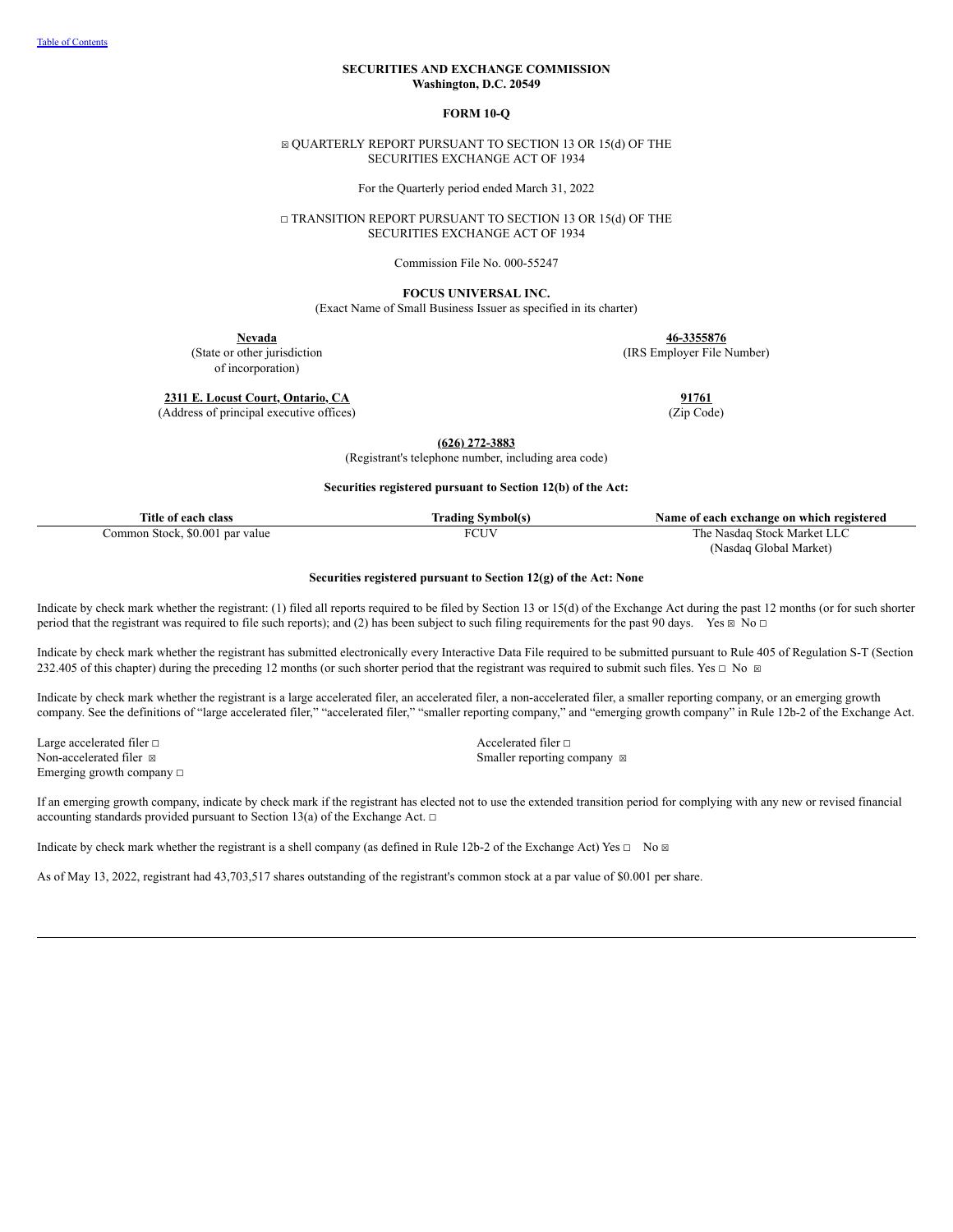# **FORM 10-Q**

# **FOCUS UNIVERSAL INC.**

# **TABLE OF CONTENTS**

<span id="page-1-0"></span>

| <b>PART I FINANCIAL INFORMATION</b>                                                                  | 3              |
|------------------------------------------------------------------------------------------------------|----------------|
| Item 1. Condensed Consolidated Financial Statements (Unaudited)                                      | 3              |
| <u>Item 2. Management's Discussion and Analysis of Financial Condition and Results of Operations</u> | $\overline{4}$ |
| Item 3. Quantitative and Qualitative Disclosures About Market Risk                                   | 12             |
| Item 4. Controls and Procedures                                                                      | 12             |
| <b>PART II OTHER INFORMATION</b>                                                                     | 14             |
| Item 1. Legal Proceedings                                                                            | 14             |
| Item 1A. Risk Factors                                                                                | 14             |
| <u>Item 2. Unregistered Sales of Equity Securities and Use of Proceeds</u>                           | 14             |
| Item 3. Defaults Upon Senior Securities                                                              | 14             |
| Item 4. Mine Safety Disclosures                                                                      | 14             |
| Item 5. Other Information                                                                            | 14             |
| Item 6. Exhibits                                                                                     | 14             |
| <b>Signatures</b>                                                                                    | 15             |
|                                                                                                      |                |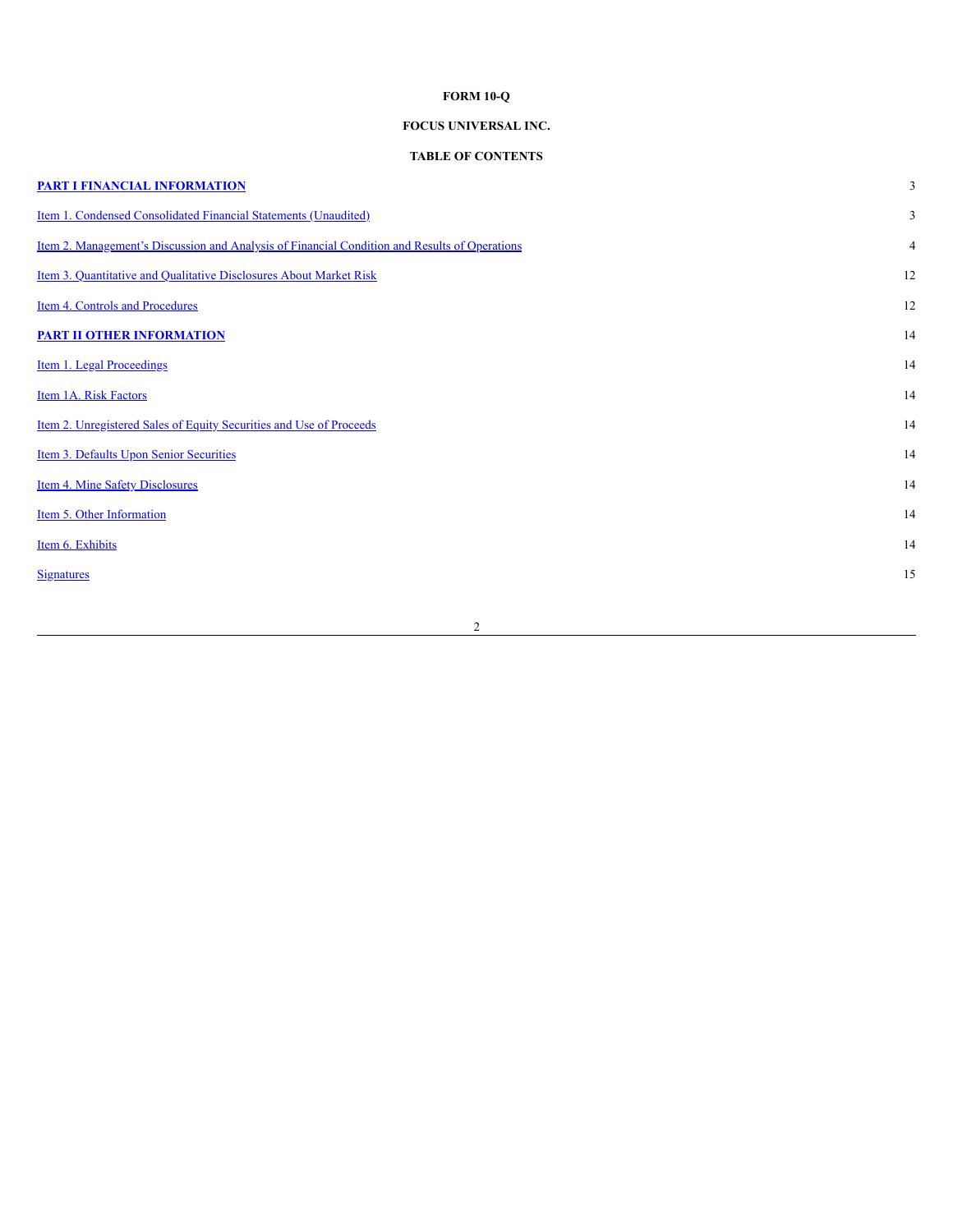# **PART I. FINANCIAL INFORMATION**

<span id="page-2-0"></span>References in this document to "us," "we," or "Company" refer to Focus Universal Inc.

# <span id="page-2-1"></span>**ITEM 1. FINANCIAL STATEMENTS**

# **FOCUS UNIVERSAL INC. CONDENSED CONSOLIDATED FINANCIAL STATEMENTS**

# **Index to the Financial Statements**

| <b>Contents</b>                                                                                                                    | Page  |
|------------------------------------------------------------------------------------------------------------------------------------|-------|
| Condensed Consolidated Balance Sheets as of March 31, 2022 (unaudited) and December 31, 2021                                       | F-1   |
| Condensed Consolidated Statements of Operations for the Three Months Ended March 31, 2022 and 2021 (unaudited)                     | $F-2$ |
| Condensed Consolidated Statement of Changes in Stockholder's Equity for the Three Months Ended March 31, 2022 and 2021 (unaudited) | $F-3$ |
| Condensed Consolidated Statements of Cash Flows for the Three Months Ended March 31, 2022 and 2021 (unaudited)                     | $F-4$ |
| Notes to the Condensed Consolidated Financial Statements (unaudited)                                                               | $F-5$ |
|                                                                                                                                    |       |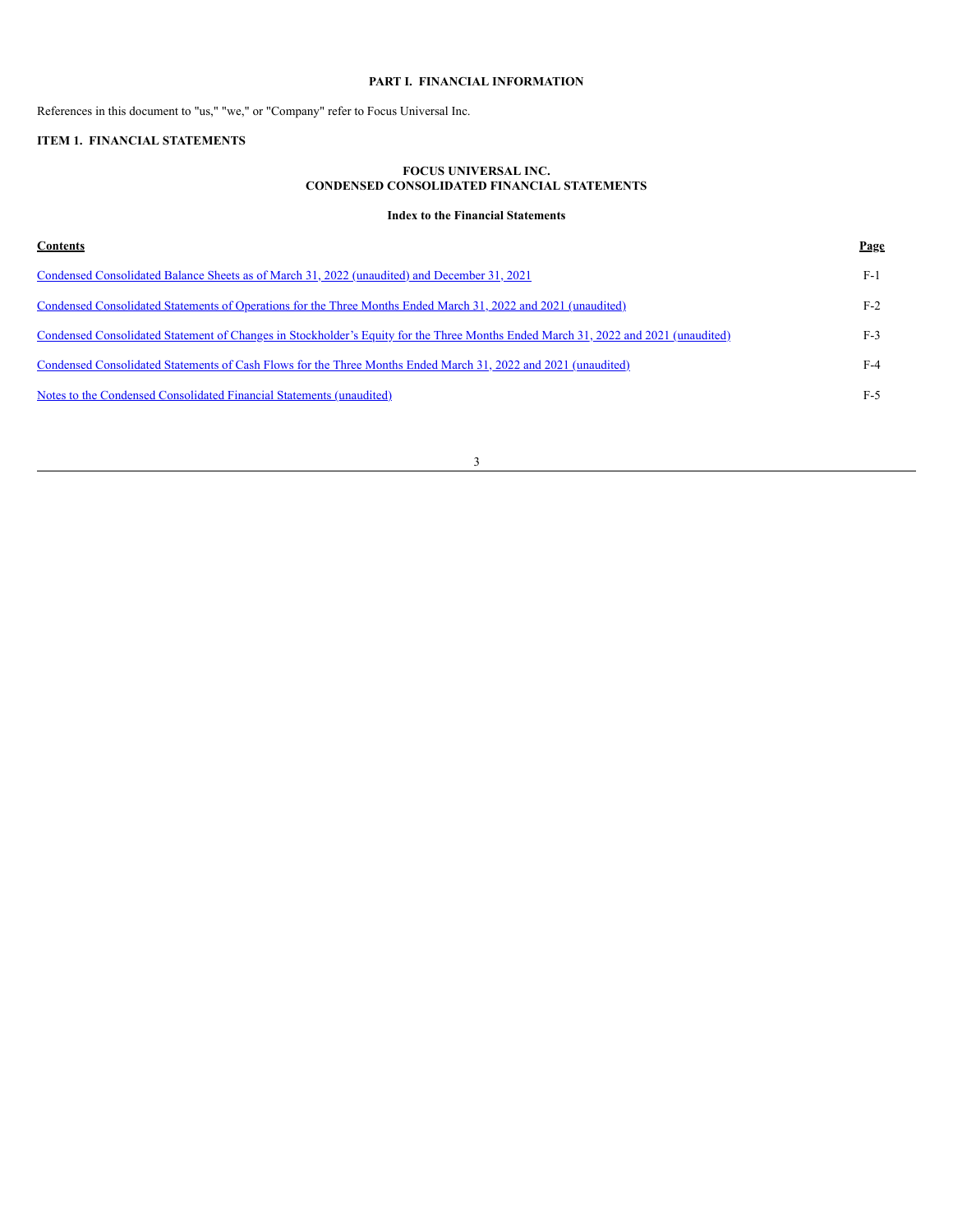# **FOCUS UNIVERSAL INC. CONDENSED CONSOLIDATED BALANCE SHEETS**

<span id="page-3-0"></span>

|                                                                                                                                                                               | March 31,<br>2022<br>(Unaudited) |              |               | December 31,<br>2021 |
|-------------------------------------------------------------------------------------------------------------------------------------------------------------------------------|----------------------------------|--------------|---------------|----------------------|
| <b>ASSETS</b>                                                                                                                                                                 |                                  |              |               |                      |
| <b>Current Assets:</b>                                                                                                                                                        |                                  |              |               |                      |
| Cash                                                                                                                                                                          | \$                               | 7,744,936    | -S            | 8,678,665            |
| Accounts receivable, net                                                                                                                                                      |                                  | 231,493      |               | 177,315              |
| Accounts receivable - related party                                                                                                                                           |                                  | 85,992       |               | 15,176               |
| Inventory                                                                                                                                                                     |                                  | 52,962       |               | 22,889               |
| Other receivables                                                                                                                                                             |                                  |              |               | 13,057               |
| Prepaid expenses                                                                                                                                                              |                                  | 152,654      |               | 301,270              |
| Deposit - current portion                                                                                                                                                     |                                  | 5,968        |               | 5,968                |
| <b>Total Current Assets</b>                                                                                                                                                   |                                  | 8,274,005    |               | 9,214,340            |
| Property and equipment, net                                                                                                                                                   |                                  | 4,344,660    |               | 4,353,340            |
| Operating lease right-of-use asset                                                                                                                                            |                                  | 270,787      |               | 420,137              |
| Deposits                                                                                                                                                                      |                                  | 69,209       |               | 33,933               |
| <b>Total Assets</b>                                                                                                                                                           | <sup>\$</sup>                    | 12,958,661   | \$            | 14,021,750           |
| <b>LIABILITIES AND STOCKHOLDERS' EQUITY</b>                                                                                                                                   |                                  |              |               |                      |
| Current Liabilities:                                                                                                                                                          |                                  |              |               |                      |
| Accounts payable and accrued liabilities                                                                                                                                      | $\mathbf S$                      | 330,961      | $\mathbb{S}$  | 293,354              |
| Other current liabilities                                                                                                                                                     |                                  | 6,767        |               | 23,902               |
| Loan, current portion                                                                                                                                                         |                                  | 158,547      |               | 132,618              |
| Lease liability, current portion                                                                                                                                              |                                  | 128,582      |               | 121,568              |
| <b>Total Current Liabilities</b>                                                                                                                                              |                                  | 624,857      |               | 571,442              |
| Non-Current Liabilities:                                                                                                                                                      |                                  |              |               |                      |
| Lease liability, less current portion                                                                                                                                         |                                  | 172,710      |               | 302,387              |
| Loan, less current portion                                                                                                                                                    |                                  |              |               | 25,929               |
| Other liability                                                                                                                                                               |                                  | 14,735       |               |                      |
| <b>Total Non-Current Liabilities</b>                                                                                                                                          |                                  | 187,445      |               | 328,316              |
| <b>Total Liabilities</b>                                                                                                                                                      |                                  | 812,302      |               | 899,758              |
| Contingencies (Note 13)                                                                                                                                                       |                                  |              |               |                      |
| Stockholders' Equity:                                                                                                                                                         |                                  |              |               |                      |
| Common stock, par value \$0.001 per share, 75,000,000 shares authorized; 43,259,741 shares issued and<br>outstanding as of March 31, 2022 and December 31, 2021, respectively |                                  | 43,259       |               | 43,259               |
| Additional paid-in capital                                                                                                                                                    |                                  | 24,321,450   |               | 24,093,075           |
| Shares to be issued, common shares                                                                                                                                            |                                  | 2,587,123    |               | 1,922,753            |
| Accumulated deficit                                                                                                                                                           |                                  | (14,806,021) |               | (12, 937, 091)       |
| Accumulated other comprehensive income (loss)                                                                                                                                 |                                  | 548          |               | (4)                  |
| <b>Total Stockholders' Equity</b>                                                                                                                                             |                                  | 12,146,359   |               | 13,121,992           |
| Total Liabilities and Stockholders' Equity                                                                                                                                    | \$                               | 12,958,661   | <sup>\$</sup> | 14,021,750           |
|                                                                                                                                                                               |                                  |              |               |                      |

*The accompanying notes are an integral part of these unaudited condensed consolidated financial statements*

F-1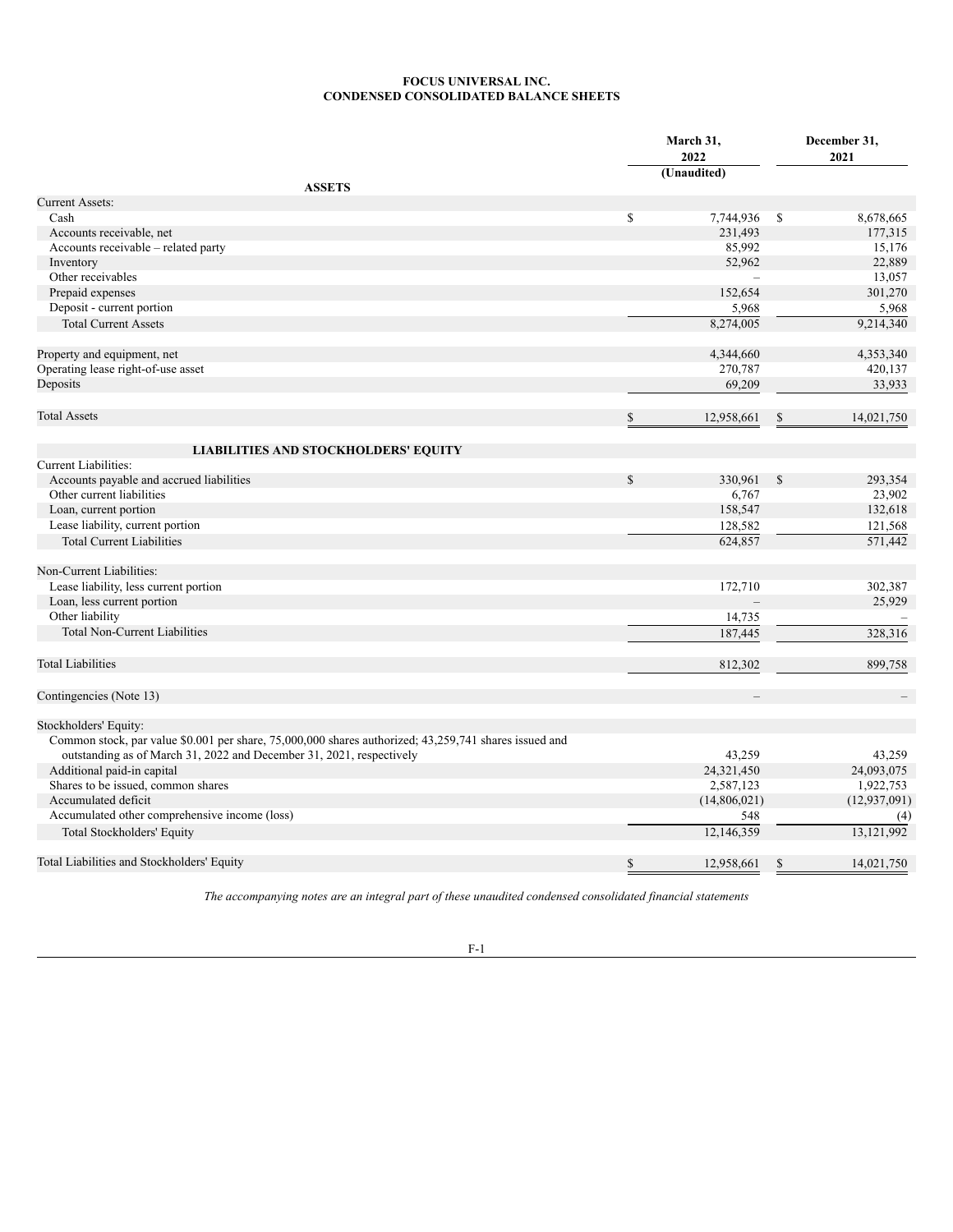# **FOCUS UNIVERSAL INC. CONDENSED CONSOLIDATED STATEMENTS OF OPERATIONS (unaudited)**

<span id="page-4-0"></span>

|                                                               | <b>Three Months Ended March 31,</b> |              |            |  |
|---------------------------------------------------------------|-------------------------------------|--------------|------------|--|
|                                                               | 2022                                |              | 2021       |  |
| Revenue                                                       | 125,625<br>$\mathbf{\hat{s}}$       | $\mathbb{S}$ | 353,272    |  |
| Revenue - related party                                       | 31,542                              |              | 10,191     |  |
| <b>Total Revenue</b>                                          | 157,167                             |              | 363,463    |  |
| <b>Operating Expenses:</b>                                    |                                     |              |            |  |
| Cost of revenue, excluding depreciation $\&$ amortization     | 143,091                             |              | 292,263    |  |
| Selling expense                                               | 38,339                              |              | 512        |  |
| Compensation - officers                                       | 76,040                              |              | 39,100     |  |
| Research and development                                      | 561,744                             |              | 63,150     |  |
| Professional fees                                             | 360,866                             |              | 270,709    |  |
| General and administrative                                    | 900,948                             |              | 416,922    |  |
| Total Cost and Operating Expenses                             | 2,081,028                           |              | 1,082,656  |  |
| Loss from Operations                                          | (1,923,861)                         |              | (719, 193) |  |
| Other Income (Expense):                                       |                                     |              |            |  |
| Interest income (expense), net                                |                                     | (6)          | (7, 533)   |  |
| Other income                                                  | 54,937                              |              | 44,210     |  |
| Total other income (expense)                                  | 54,931                              |              | 36,677     |  |
| Loss before income taxes                                      | (1,868,930)                         |              | (682, 516) |  |
| Income tax expense                                            |                                     |              |            |  |
| Net Loss                                                      | \$<br>(1,868,930)                   | S            | (682, 516) |  |
| Other comprehensive items                                     |                                     |              |            |  |
| Foreign currency translation gain (loss)                      |                                     | 552          |            |  |
| Total comprehensive loss                                      | \$<br>(1,868,378)                   | \$           | (682, 516) |  |
| Weighted Average Number of Common Shares Outstanding: Basic   | 43,259,741                          |              | 40,959,741 |  |
| Weighted Average Number of Common Shares Outstanding: Diluted | 43,259,741                          |              | 40,959,741 |  |
| Net Loss per common share: Basic                              | S                                   | (0.04)       | (0.02)     |  |
| Net Loss per common share: Diluted                            |                                     |              |            |  |
|                                                               | \$                                  | (0.04)<br>\$ | (0.02)     |  |

*The accompanying notes are an integral part of these unaudited condensed consolidated financial statements*

F-2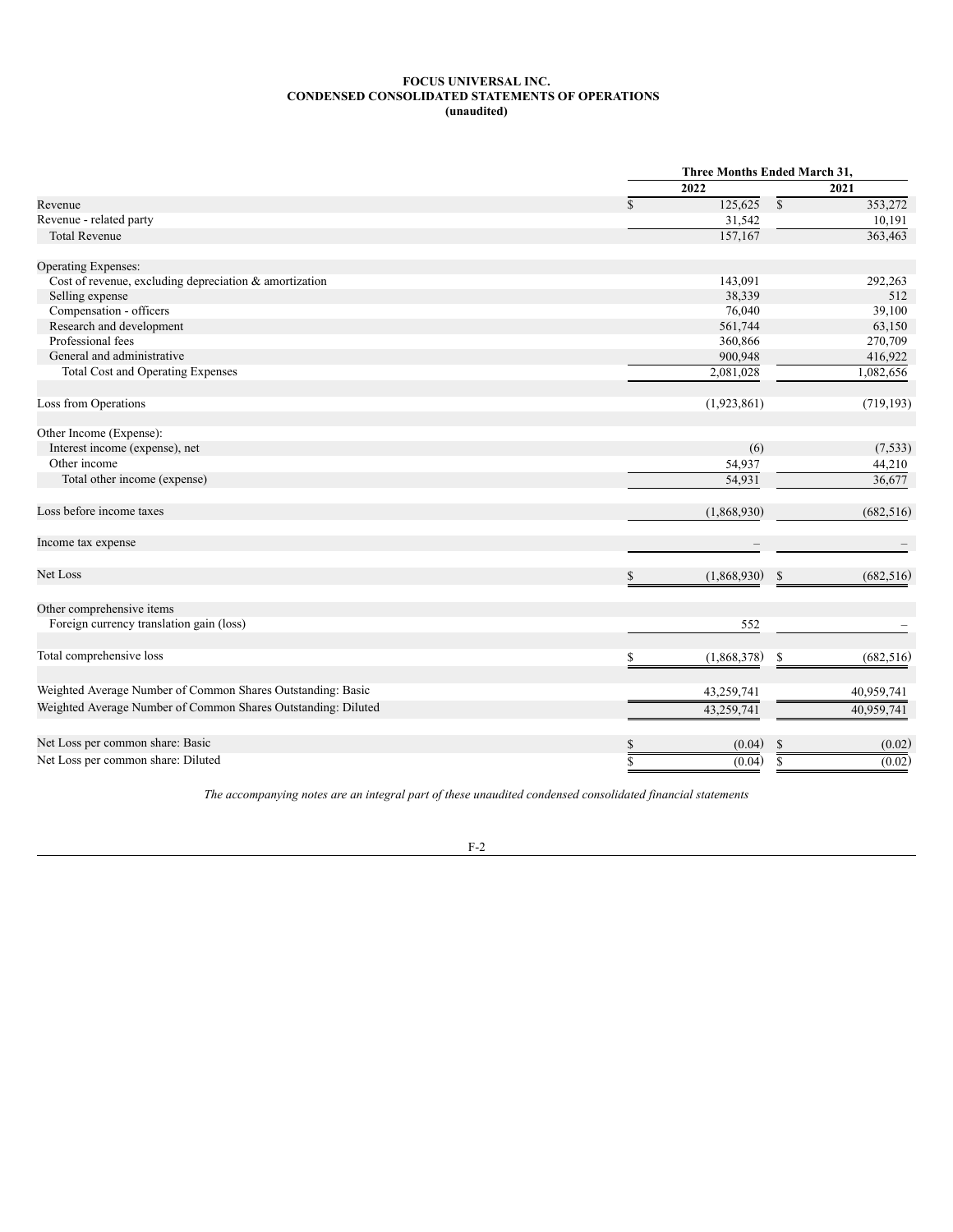# **FOCUS UNIVERSAL INC. CONSOLIDATED STATEMENTS OF STOCKHOLDERS' EQUITY**

<span id="page-5-0"></span>

|                                        |                   |                     | <b>Additional</b> | <b>Shares to be</b><br>issued   |                                 | Accumulated<br>Other<br>Comprehensive | <b>Total</b>  |
|----------------------------------------|-------------------|---------------------|-------------------|---------------------------------|---------------------------------|---------------------------------------|---------------|
|                                        |                   | <b>Common stock</b> | Paid-In           | Common                          | Accumulated                     | Income                                | Stockholders' |
| <b>Description</b>                     | <b>Shares</b>     | Amount              | Capital           | <b>Shares</b>                   | Deficit                         | (Loss)                                | <b>Equity</b> |
| Balance - December 31, 2021            | 43,259,741        | 43,259              | \$24,093,075      | 1,922,753                       | (12, 937, 091)                  | (4)                                   | 13, 121, 992  |
| Stock based compensation - options     |                   | $\qquad -$          | 228,375           | $\hspace{0.1mm}-\hspace{0.1mm}$ |                                 | $\qquad \qquad -$                     | 228,375       |
| Stock-based compensation - shares      | $\qquad \qquad -$ | $\qquad \qquad$     | $\qquad \qquad -$ | 656,370                         | $\hspace{0.1mm}-\hspace{0.1mm}$ | $\qquad \qquad -$                     | 656,370       |
| Common stock to be issued for services | $\qquad \qquad -$ | $\qquad \qquad$     |                   | 8,000                           | $\hspace{0.1mm}-\hspace{0.1mm}$ | $\qquad \qquad -$                     | 8,000         |
| Other comprehensive loss               |                   |                     |                   |                                 |                                 | 552                                   | 552           |
| Net loss                               | $\qquad \qquad -$ | $\qquad \qquad$     |                   | $\overline{\phantom{m}}$        | (1,868,930)                     | $\qquad \qquad -$                     | (1,868,930)   |
| Balance - March 31, 2022               | 43,259,741        | 43,259              | \$24,321,450      | 2,587,123                       | \$(14,806,021)                  | 548                                   | 12,146,359    |

|                                        |                                 | <b>Common stock</b> | <b>Additional</b><br>Paid-In | Shares to be<br>issued<br>Common | Accumulated       | Accumulated<br>Other<br>Comprehensive<br>Income | <b>Total</b><br>Stockholders' |
|----------------------------------------|---------------------------------|---------------------|------------------------------|----------------------------------|-------------------|-------------------------------------------------|-------------------------------|
| <b>Description</b>                     | <b>Shares</b>                   | Amount              | Capital                      | <b>Shares</b>                    | Deficit           | (Loss)                                          | <b>Equity</b>                 |
| Balance - December 31, 2020            | 40,959,741                      | 40,959              | \$14,381,058                 | 98,709                           | (9,716,114)       | \$<br>$\hspace{0.1mm}-\hspace{0.1mm}$           | 4,804,612                     |
| Stock based compensation - options     | $\hspace{0.1mm}-\hspace{0.1mm}$ | $\qquad \qquad -$   | 106,838                      | $\qquad \qquad -$                |                   | $\qquad \qquad -$                               | 106,838                       |
| Common stock to be issued for services | $\hspace{0.1mm}-\hspace{0.1mm}$ |                     | $\qquad \qquad -$            | 12.000                           | $\qquad \qquad -$ | $\qquad -$                                      | 12,000                        |
| Net loss                               | $\hspace{0.1mm}-\hspace{0.1mm}$ |                     | $\qquad \qquad -$            | $\qquad \qquad -$                | (682, 516)        | $\qquad \qquad -$                               | (682, 516)                    |
| Balance - March 31, 2021               | 40.959.741                      | 40.959              | \$14,487,896                 | 110,709                          | \$(10.398.630)    | $\overline{\phantom{m}}$                        | 4,240,934<br>\$               |

*The accompanying notes are an integral part of these unaudited condensed consolidated financial statements*

F-3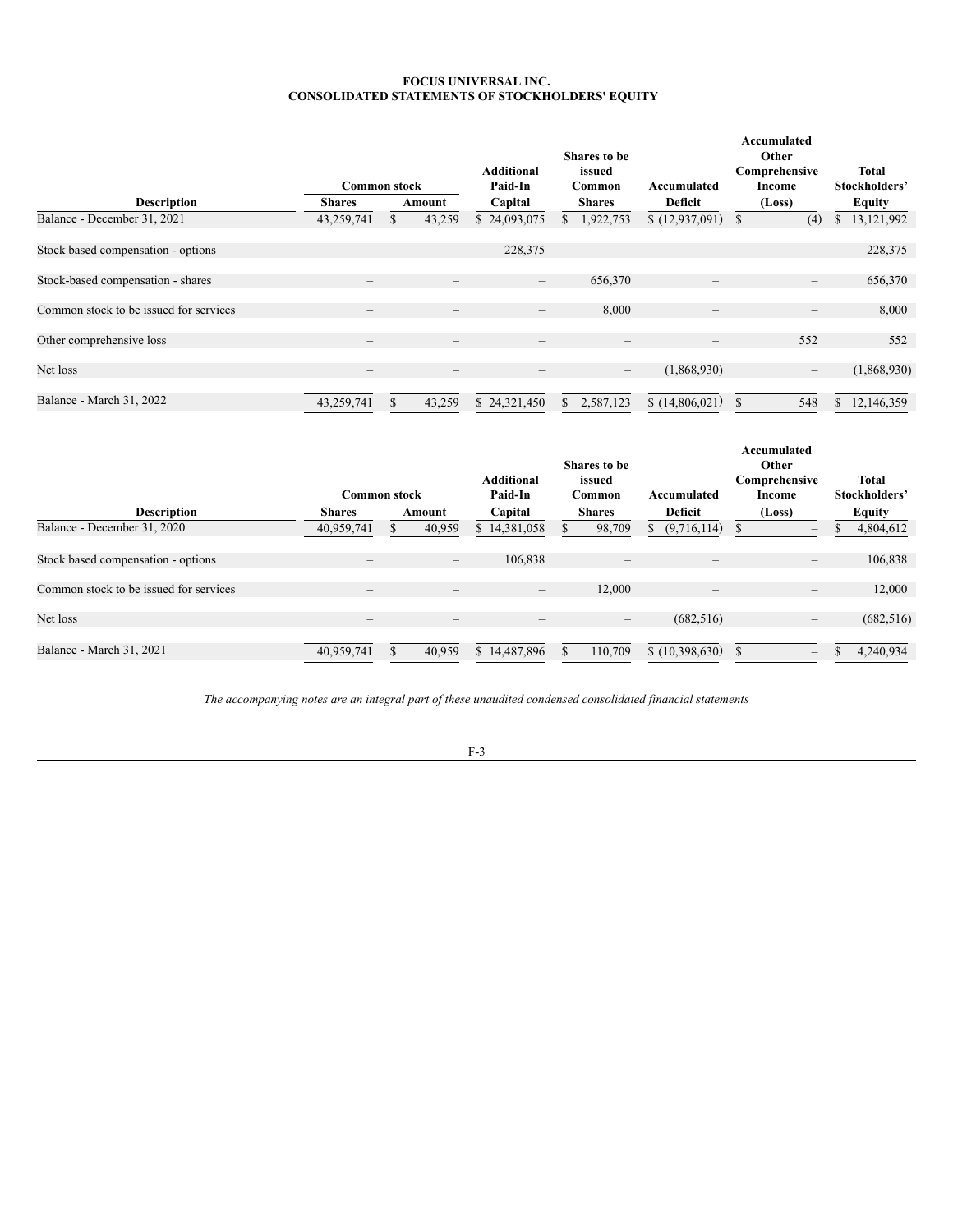# **FOCUS UNIVERSAL INC. CONDENSED CONSOLIDATED STATEMENTS OF CASH FLOWS (unaudited)**

<span id="page-6-0"></span>

|                                                                          |           | <b>Three Months Ended March 31,</b> |                         |            |
|--------------------------------------------------------------------------|-----------|-------------------------------------|-------------------------|------------|
|                                                                          |           | 2022                                |                         | 2021       |
| Cash flows from operating activities:                                    |           |                                     |                         |            |
| Net Loss                                                                 | \$        | $(1,868,930)$ \$                    |                         | (682, 516) |
| Adjustments to reconcile net loss to net cash from operating activities: |           |                                     |                         |            |
| Bad debt expense                                                         |           | 42,080                              |                         | 8,357      |
| Inventory fair value adjustments                                         |           | (25,006)                            |                         | (3,287)    |
| Depreciation expense                                                     |           | 40,165                              |                         | 40,537     |
| Stock-based compensation - shares                                        |           | 656,370                             |                         |            |
| Stock-based compensation                                                 |           | 8,000                               |                         | 12,000     |
| Stock option compensation - options                                      |           | 228,375                             |                         | 106,838    |
| Changes in operating assets and liabilities:                             |           |                                     |                         |            |
| Accounts receivable                                                      |           | (96, 258)                           |                         | (165, 725) |
| Accounts receivable - related party                                      |           | (70, 816)                           |                         |            |
| Inventories                                                              |           | (5,067)                             |                         | 20,975     |
| Other receivable                                                         |           | 13,057                              |                         |            |
| Prepaid expenses                                                         |           | 148,616                             |                         | 53,340     |
| Deposit                                                                  |           | (35, 142)                           |                         | 100,000    |
| Operating lease right-of-use asset                                       |           | 150,623                             |                         | 11,542     |
| Accounts payable and accrued liabilities                                 |           | 38,000                              |                         | 142,464    |
| Accounts payable - related party                                         |           |                                     |                         | (17, 471)  |
| Other current liabilities                                                |           | (17, 135)                           |                         |            |
| Customer deposit                                                         |           |                                     |                         | (53, 450)  |
| Lease liabilities                                                        |           | (123, 951)                          |                         | (12,379)   |
| Other liabilities                                                        |           | 14,736                              |                         |            |
| Net cash flows used in operating activities                              |           | (902, 283)                          |                         | (438, 775) |
| Cash flows from investing activities:                                    |           |                                     |                         |            |
| Purchase of property and equipment                                       |           | (31, 470)                           |                         |            |
| Net cash flows used in investing activities                              |           | (31, 470)                           |                         |            |
| Cash flows from financing activities:                                    |           |                                     |                         |            |
| Proceeds from SBA loan                                                   |           | $\overline{\phantom{a}}$            |                         | 267,297    |
| Proceeds from bank loan                                                  |           | $\overline{\phantom{a}}$            |                         | 1,500,000  |
| Prepayment on bank loan                                                  |           |                                     |                         | (3,600)    |
| Net cash flows used in financing activities                              |           |                                     |                         | 1,763,697  |
|                                                                          |           |                                     |                         |            |
| Effect of exchange rate                                                  |           | 24                                  |                         |            |
| Net change in cash                                                       |           | (933, 729)                          |                         | 1,324,922  |
| Cash beginning of period                                                 |           | 8,678,665                           |                         | 583,325    |
|                                                                          |           |                                     |                         |            |
| Cash end of period                                                       | \$        | 7,744,936                           | \$                      | 1,908,247  |
| Supplemental cash flow disclosure:                                       |           |                                     |                         |            |
| Cash paid for income taxes                                               | \$        |                                     | \$                      |            |
| Cash paid for interest                                                   | $\bar{s}$ | 2,752                               | $\overline{\mathbb{S}}$ | 5,437      |

*The accompanying notes are an integral part of these unaudited condensed consolidated financial statements*

F-4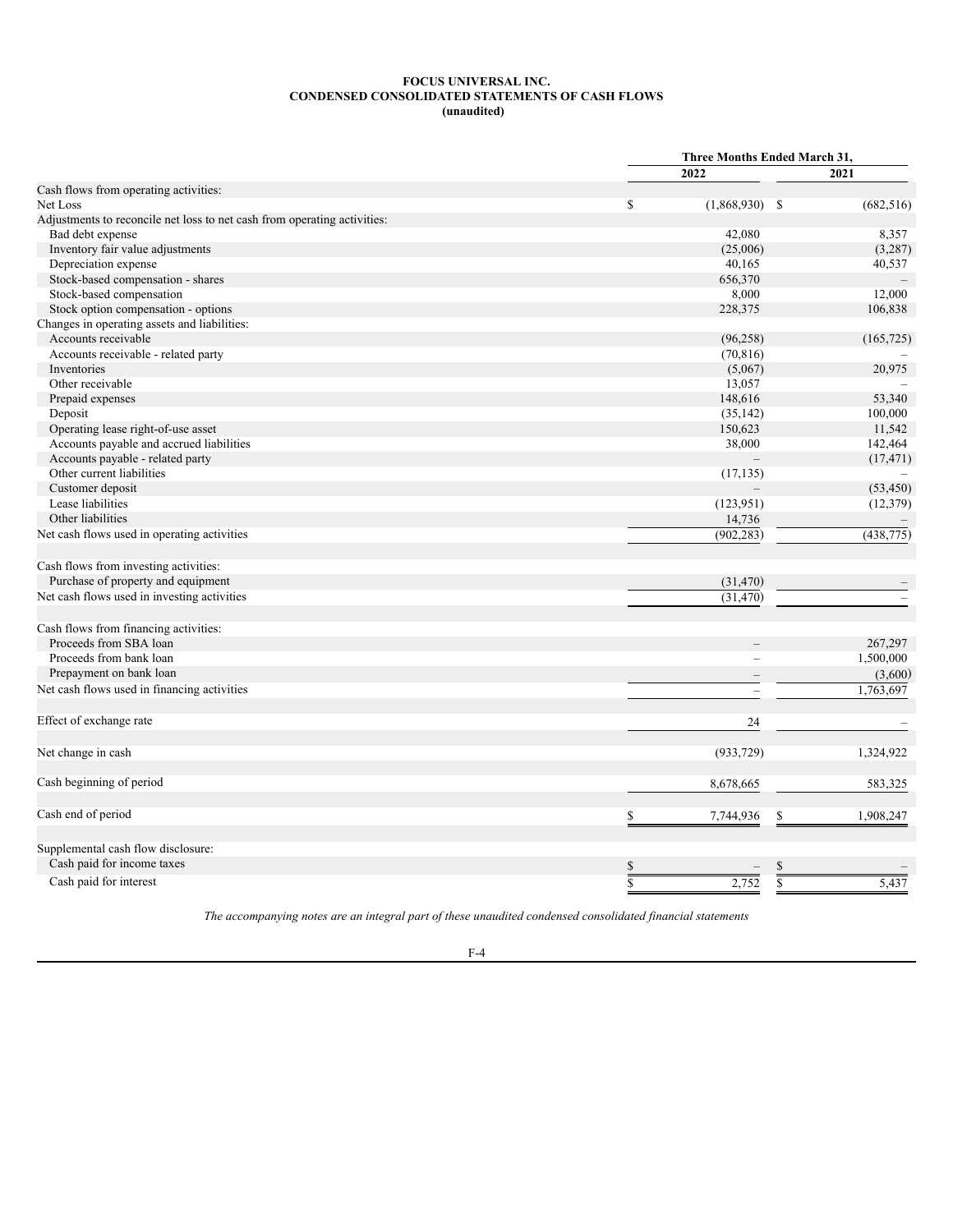# **FOCUS UNIVERSAL INC. NOTES TO THE CONDENSED CONSOLIDATED FINANCIAL STATEMENTS FOR THE THREE MONTHS ENDED MARCH 31, 2022 AND 2021 (UNAUDITED)**

# <span id="page-7-0"></span>**Note 1 – Organization and Operations**

Focus Universal Inc. ("Focus") was incorporated under the laws of the State of Nevada on December 4, 2012 ("Inception"). Focus Universal Inc. is a universal smart instrument developer and manufacturer focused on the IoT industry, headquartered in Ontario, California, specializing in the development and commercialization of novel and proprietary universal smart technologies and instruments. Universal smart technology is an off-the-shelf technology utilizing an innovative hardware integrated platform. The Focus platform provides a unique and universal combined wired and wireless solution for embedded design, industrial control, functionality test, and parameter measurement instruments and functions. The Company's smart technology software utilizes a smartphone, computer, or a mobile device as an interface platform and display that communicates and works in tandem with a group of external sensors or probes, or both. The external sensors and probes may be manufactured by different vendors, but the universal smart technology functions in a manner that does not require the user to have extensive knowledge of the unique characteristics of the function of each of the sensors and probes. The universal smart instrument Focus developed (the "Ubiquitor") consists of a reusable foundation component which includes a wireless gateway (which allows the instrument to connect to the smartphone via Bluetooth and WiFi technology), universal smart application software ("Application") which is installed on the user's smartphone or other mobile device and allows monitoring of the sensor readouts on the smartphone screen. The Ubiquitor also connects to a variety of individual scientific sensors that collect data, from moisture, light, airflow, voltage, and a wide variety of applications. The data then sent through a wired or wireless connection, or a combination thereof to the smartphone or other mobile device and the data is organized and displayed on the smartphone screen. The smartphone or other mobile device, foundation, and sensor readouts together perform the functions of many traditional scientific and engineering instruments and are intended to replace the traditional, wired stand-alone instruments at a fraction of their cost.

Perfecular Inc. ("Perfecular"), a wholly-owned subsidiary of Focus, was founded in September 2009 and is headquartered in Ontario, California, and is engaged in designing certain digital sensor products and sells a broad selection of horticultural sensors and filters in North America and Europe.

AVX Design & Integration, Inc. ("AVX") was incorporated on June 16, 2000 in the state of California. AVX is an internet of things ("IoT") installation and management company specializing in high performance and easy to use Audio/Video, Home Theater, Lighting Control, Automation and Integration. Services provided by AVX include full integration of houses, apartment, commercial complex, office spaces with audio, visual and control systems to fully integrate devices in the low voltage field. AVX's services also include partial equipment upgrade and installation.

On December 23, 2021, Focus set up a branch in Shenzhen China, Focus Universal (Shenzhen) Technology Company LTD. The subsidiary was registered to be engaged in IoT research and development, equipment sales, and application services, software development and sales, software outsourcing, intelligent agricultural management, intelligent instrumentation sales, and information consulting services. This excludes any projects subject to approval or that require a separate business license in accordance with the local laws. China allows foreign entities to setup wholly owned limited liability companies in China, also known as Wholly Foreign Owned Enterprises (WFOEs), in non "restricted" or "prohibited" industries and business activities. The subsidiary's business operation has been approved by the local government in Shenzhen to be qualified as a WFOE entity in China. The entity is 100% owned by Focus Universal, Inc.

On January 5, 2022, the Company founded a wholly owned subsidiary named Lusher Bioscientific, Inc. ("Lusher") Lusher Bioscientific was founded to market to the hydroponic and controlled agriculture market and to assist in the product development of IoT technology products within this sector. As of the date of this filing, the Company has only founded the subsidiary and activities are in the introductory phase.

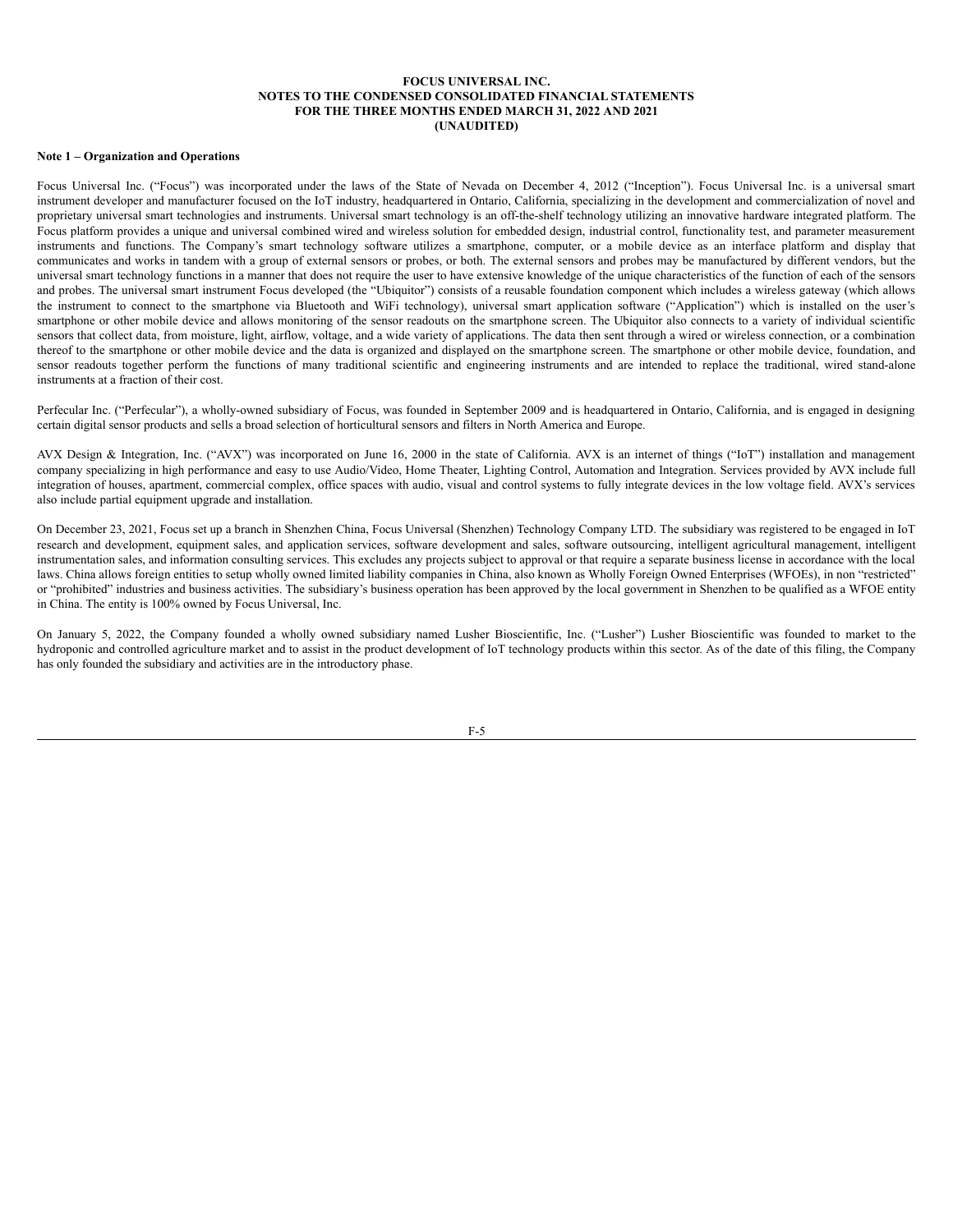### **Note 2 – Summary of Significant Accounting Policies**

# *Basis of Presentation*

The accompanying unaudited condensed consolidated financial statements include the accounts of Focus and its wholly-owned subsidiaries, Perfecular Inc., AVX Design & Integration, Inc., Focus Universal (Shenzhen) Technology Co., LTD and Lusher Bioscientific (collectively, the "Company", "we", "our", or "us"). All intercompany balances and transactions have been eliminated upon consolidation. The Company's unaudited condensed consolidated financial statements have been prepared in accordance with accounting principles generally accepted in the United States of America ("U.S. GAAP").

#### *Going Concern*

In the long term, the continuation of the Company as a going concern is dependent upon the continued financial support from its shareholders, the ability of the Company to repay its debt obligations, to obtain necessary equity financing to continue operations, and the attainment of profitable operations. For the three months ended March 31, 2022, the Company had a net loss of \$1,868,930 and negative cash flow from operating activities of \$902,283. With the January 1, 2022 beginning cash amount of \$8,678,665, the Company will have enough cash to cover its projected annual cash burn rate of \$3,152,618 which is an increase from the previous year. This is a result of coming off of a year where the company completed an uplisting transaction causing a greater than normal amount of expenditure, especially within professional service fees. Overall, the Company has adequate cash for the Company to continue operation as a going concern throughout 2022 without any additional capital raise. As a result, the previous factors raising substantial doubt to continue as a going concern have been alleviated for the following year.

# *Segment Reporting*

The Company currently has two operating segments. In accordance with ASC 280, *Segment Reporting* ("ASC 280"), the Company considers operating segments to be components of the Company's business for which separate financial information is available and evaluated regularly by Management in deciding how to allocate resources and to assess performance. Management reviews financial information presented on an unaudited condensed consolidated basis for purposes of allocating resources and evaluating financial performance. Accordingly, the Company has determined that it has two operating and reportable segments.

Asset information by operating segment is not presented as the chief operating decision maker does not review this information by segment. The reporting segments follow the same accounting policies used in the preparation of the Company's unaudited condensed consolidated financial statements.

# *Use of Estimates*

The preparation of unaudited condensed consolidated financial statements in conformity with U.S. GAAP requires management to make estimates and assumptions that affect the reported amounts of assets and liabilities and the disclosure of contingent assets and liabilities as of the date of the accompanying unaudited condensed consolidated financial statements, and the reported amounts of revenues and expenses during the reporting period. The Company bases its estimates and assumptions on current facts, historical experience and various other factors that it believes to be reasonable under the circumstances, the results of which form the basis for making judgments about the carrying values of assets and liabilities and the accrual of costs and expenses that are not readily apparent from other sources.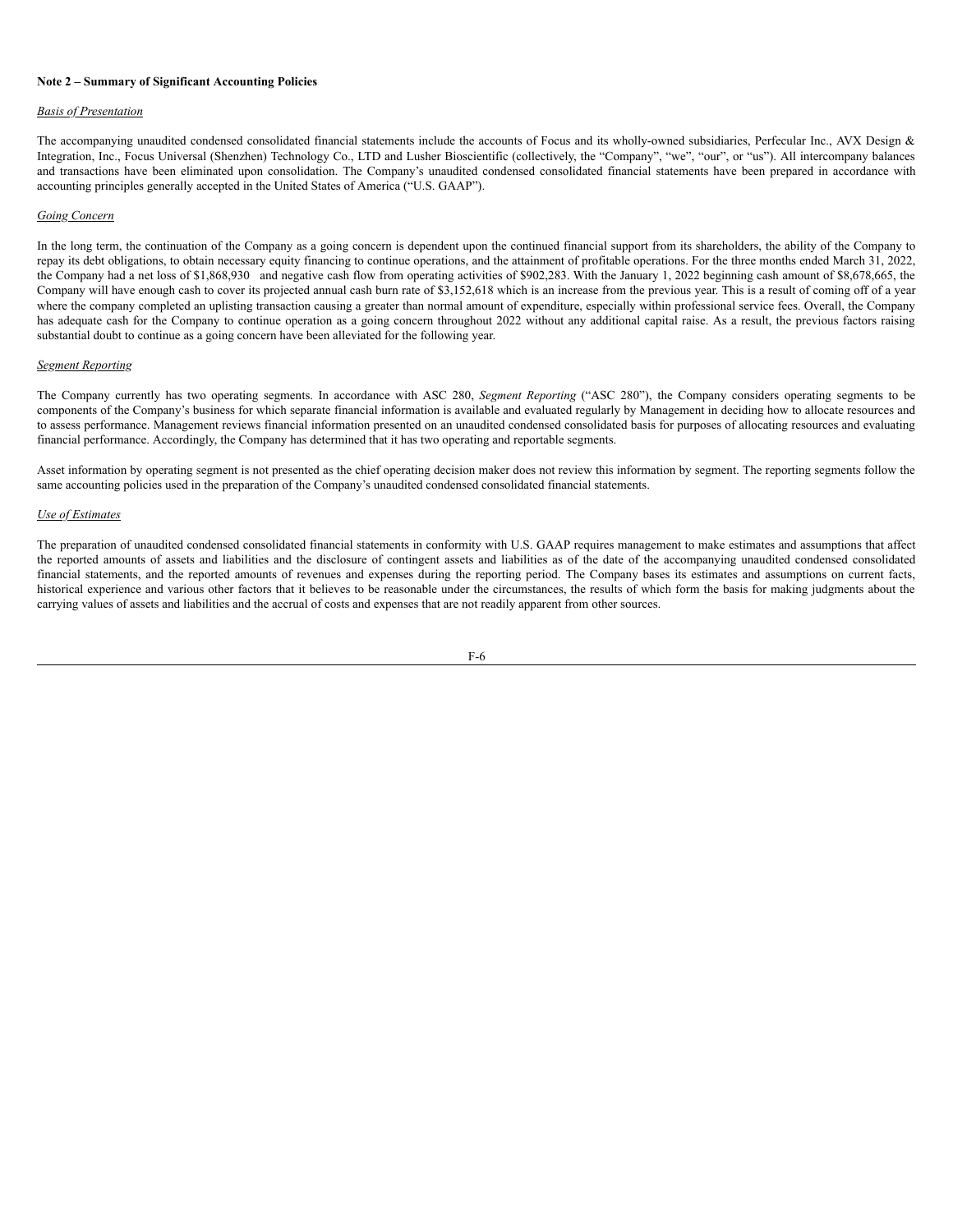The actual results experienced by the Company may differ materially and adversely from the Company's estimates. To the extent there are material differences between the estimates and the actual results, future results of operations will be affected. Significant estimates in the accompanying financial statements include the lease term impacting right-of use asset and lease liability, useful lives of property and equipment, useful lives of intangible assets, allowance for doubtful accounts, inventory reserves, debt discounts, valuation of derivatives, and the valuation allowance on deferred tax assets. The Company regularly evaluates its estimates and assumptions.

## *Cash*

The Company considers all highly liquid investments with a maturity of three months or less to be cash. At times, such investments may be in excess of Federal Deposit Insurance Corporation (FDIC) insurance limit. As of March 31, 2022 and December 31, 2021, approximately \$5,950,016 and \$7,464,846 of the Company's cash was not insured by the FDIC. There were no cash equivalents held by the Company as of March 31, 2022 and December 31, 2021.

## *Accounts Receivable*

The Company grants credit to clients that sell the Company's products or engage in construction service under credit terms that it believes are customary in the industry and do not require collateral to support customer receivables. The accounts receivable balances are generally collected within 30 to 90 days of the product sale.

#### *Allowance for doubtful accounts*

The Company estimates an allowance for doubtful accounts based on historical collection trends and review of the current status of trade accounts receivable. It is reasonably possible that the Company's estimate of the allowance for doubtful accounts will change. As of March 31, 2022 and December 31, 2021, allowance for doubtful accounts amounted to \$128,715 and \$86,635, respectively.

#### *Concentrations of Credit Risk*

Financial instruments that potentially subject the Company to concentrations of credit risk consist primarily of cash and cash equivalents. The Company limits its exposure to credit loss by investing its cash with high credit quality financial institutions.

### *Inventory*

Inventory consists primarily of parts and finished goods and is valued at the lower of the inventory's cost or net realizable value under the first-in-first-out method. Management compares the cost of inventory with its market value and a fair value adjustment is made to write down inventory to market value, if lower. Inventory allowances are recorded for obsolete or slow-moving inventory based on assumptions about future demand and marketability of products, the impact of new product introductions and specific identification of items, such as discontinued products. These estimates could vary significantly from actual requirements, for example, if future economic conditions, customer inventory levels or competitive conditions differ from expectations. The Company regularly reviews the value of inventory based on historical usage and estimated future usage. If estimated realized value of our inventory is less than cost, we make provisions in order to reduce its carrying value to its estimated market value. As of March 31, 2022 and December 31, 2021, inventory fair value adjustments amounted to \$43,934 and \$68,940, respectively.

## *Property and Equipment*

Property and equipment are stated at cost. The cost and accumulated depreciation of assets sold or retired are removed from the respective accounts and any gain or loss is included in earnings. Maintenance and repairs are expensed currently. Major renewals and betterments are capitalized. Depreciation is computed using the straight-line method. Estimated useful lives are as follows:

| Fixed assets | Useful life |
|--------------|-------------|
| Furniture    | 5 years     |
| Equipment    | 5 years     |
| Warehouse    | 39 years    |
| Improvement  | 5 years     |
| Land         | N/A         |

F-7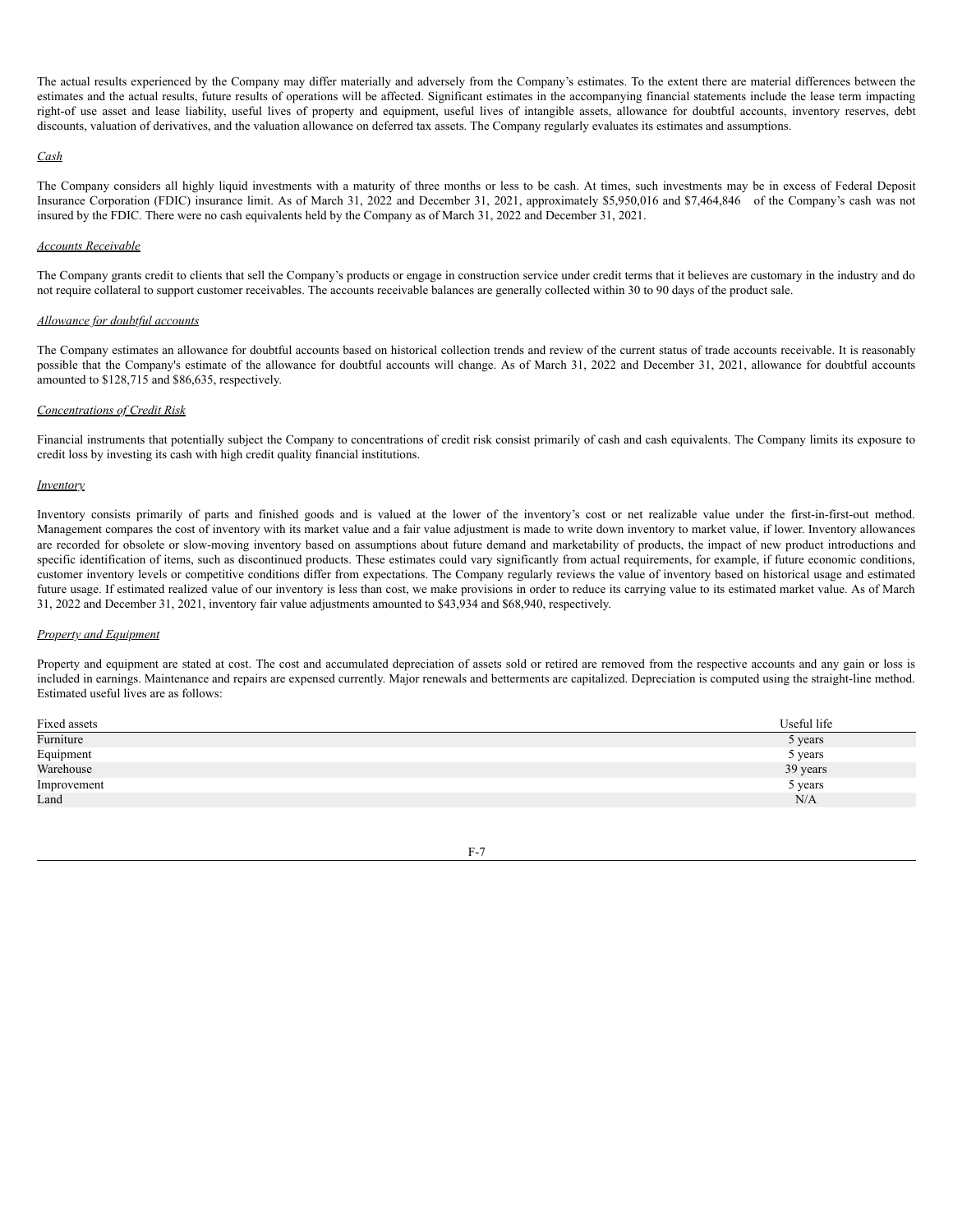# *Long-Lived Assets*

The Company applies the provisions of FASB ASC Topic 360, Property, Plant, and Equipment, which addresses financial accounting and reporting for the impairment or disposal of long-lived assets. ASC 360 requires impairment losses to be recorded on long-lived assets used in operations when indicators of impairment are present and the undiscounted cash flows estimated to be generated by those assets are less than the assets' carrying amounts. In that event, a loss is recognized based on the amount by which the carrying value exceeds the fair value of the long-lived assets. Loss on long-lived assets to be disposed of is determined in a similar manner, except that fair values are reduced for the cost of disposal. Long-term assets of the Company are reviewed when circumstances warrant as to whether their carrying value has become impaired. The Company considers assets to be impaired if the carrying value exceeds the future projected cash flows from related operations. The Company also re-evaluates the periods of amortization to determine whether subsequent events and circumstances warrant revised estimates of useful lives. Based on its review at March 31, 2022 and December 31, 2021, the Company believes there was no impairment of its long-lived assets.

## *Share-based Compensation*

The Company accounts for stock-based compensation to employees in conformity with the provisions of ASC Topic 718, Stock-Based Compensation. Stock-based compensation to employees consist of stock options, grants, and restricted shares that are recognized in the statement of operations based on their fair values at the date of grant.

The measurement of stock-based compensation is subject to periodic adjustments as the underlying equity instruments vest and is recognized as an expense over the period during which services are received.

The Company calculates the fair value of option grants utilizing the Black-Scholes pricing model and estimates the fair value of the stock based upon the estimated fair value of the common stock. The amount of stock-based compensation recognized during a period is based on the value of the portion of the awards that are ultimately expected to vest.

The resulting stock-based compensation expense for both employee and non-employee awards is generally recognized on a straight- line basis over the requisite service period of the award.

#### *Warrants*

The Company accounts for warrants as either equity-classified or liability-classified instruments based on an assessment of the warrant's specific terms and applicable authoritative guidance in FASB ASC 480, Distinguishing Liabilities from Equity ("ASC 480") and ASC 815, Derivatives and Hedging ("ASC 815"). The assessment considers whether the warrants are freestanding financial instruments pursuant to ASC 480, meet the definition of a liability pursuant to ASC 480, and whether the warrants meet all of the requirements for equity classification under ASC 815, including whether the warrants are indexed to the Company's own ordinary shares and whether the warrant holders could potentially require "net cash settlement" in a circumstance outside of the Company's control, among other conditions for equity classification. This assessment, which requires the use of professional judgment, is conducted at the time of warrant issuance and as of each subsequent quarterly period end date while the warrants are outstanding.

For issued or modified warrants that meet all of the criteria for equity classification, the warrants are required to be recorded as a component of additional paid-in capital at the time of issuance. For issued or modified warrants that do not meet all the criteria for equity classification, the warrants are required to be recorded at their initial fair value on the date of issuance, and each balance sheet date thereafter. Changes in the estimated fair value of the warrants are recognized as a non-cash gain or loss on the statements of operations. The fair value of the warrants was estimated using a Black-Scholes pricing model (see Note 11).

#### *Fair Value of Financial Instruments*

The Company follows paragraph ASC 825-10-50-10 for disclosures about fair value of its financial instruments and paragraph ASC 820-10-35-37 ("Paragraph 820-10-35-37") to measure the fair value of its financial instruments. Paragraph 820-10-35-37 establishes a framework for measuring fair value in accounting principles generally accepted in the United States of America (U.S. GAAP), and expands disclosures about fair value measurements.

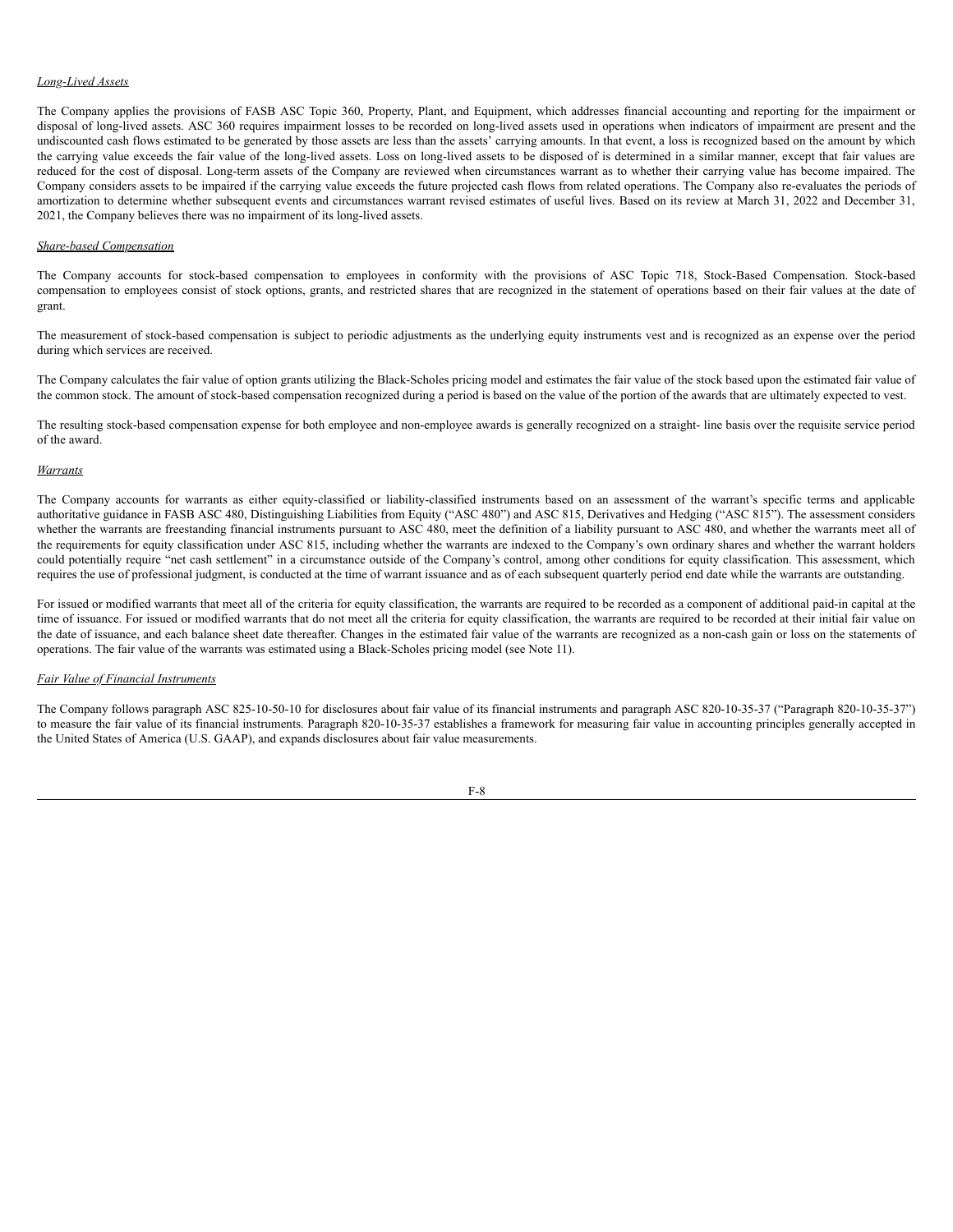To increase consistency and comparability in fair value measurements and related disclosures, Paragraph 820-10-35-37 establishes a fair value hierarchy which prioritizes the inputs to valuation techniques used to measure fair value into three (3) broad levels. The fair value hierarchy gives the highest priority to quoted prices (unadjusted) in active markets for identical assets or liabilities and the lowest priority to unobservable inputs. The three (3) levels of fair value hierarchy defined by Paragraph 820-10-35-37 are described below:

- Level 1: Quoted market prices available in active markets for identical assets or liabilities as of the reporting date.
- Level 2: Pricing inputs other than quoted prices in active markets included in Level 1, which are either directly or indirectly observable as of the reporting date.
- Level 3: Pricing inputs that are generally unobservable inputs and not corroborated by market data.

Financial assets are considered Level 2 when their fair values are determined using pricing models, discounted cash flow methodologies or similar techniques and at least one significant model assumption or input is unobservable, such as Boustead warrant (Note 11).

The carrying amount of the Company's financial assets and liabilities, such as cash, accounts receivable, inventories, other receivable, prepaid expenses, deposit, accounts payable and accrued expenses, other current liabilities, customer deposit, approximate their fair value because of the short maturity of those instruments.

Transactions involving related parties cannot be presumed to be carried out on an arm's-length basis, as the requisite conditions of competitive, free-market dealings may not exist. Representations about transactions with related parties, if made, shall not imply that the related party transactions were consummated on terms equivalent to those that prevail in arm's-length transactions unless such representations can be substantiated.

However, it is not practical to determine the fair value of advances from stockholders, if any, due to their related party nature.

# *Comprehensive Income (Loss)*

Other comprehensive income (loss) refers to revenues, expenses, gains and losses that under generally accepted accounting principles are included in comprehensive income but are excluded from net income (loss) as these amounts are recorded directly as an adjustment to stockholders' equity. The Company other comprehensive loss for the three months ended March 31, 2022 and for the years ended December 31, 2021 was comprised of foreign currency translation adjustments.

# *Revenue Recognition*

On September 1, 2018, the Company adopted ASC 606 – Revenue from Contracts with Customers using the modified retrospective transition approach. The core principle of ASC 606 is that revenue should be recognized in a manner that depicts the transfer of promised goods or services to customers in an amount that reflects the consideration to which the entity expects to be entitled for exchange of those goods or services. The Company's updated accounting policies and related disclosures are set forth below, including the disclosure for disaggregated revenue. The impact of adopting ASC 606 was not material to the Consolidated Financial Statements.

Revenue from the Company is recognized under Topic 606 in a manner that reasonably reflects the delivery of its services and products to customers in return for expected consideration and includes the following elements:

- executed contracts with the Company's customers that it believes are legally enforceable;
- identification of performance obligations in the respective contract;
- determination of the transaction price for each performance obligation in the respective contract;
- Allocation of the transaction price to each performance obligation; and
- recognition of revenue only when the Company satisfies each performance obligation.

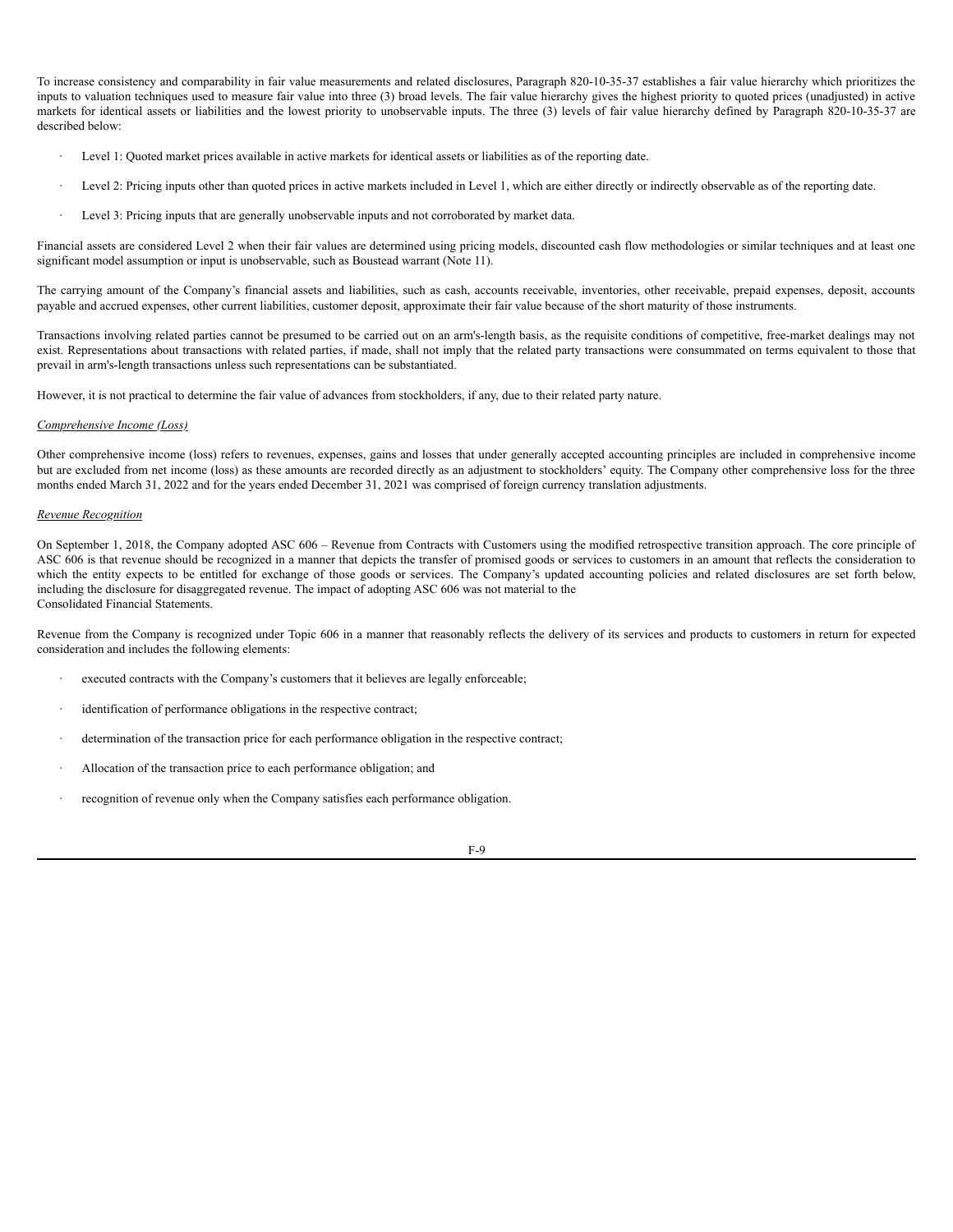These five elements, as applied to each of the Company's revenue category, is summarized below:

- Product sales revenue is recognized at the time of sale of equipment to the customer.
- Service sales revenue is recognized based on the service provided to the customer.

Revenue from our project construction is recognized over time using the percentage-of-completion method under the cost approach. The percentage of completion is determined by estimating stage of work completed. Under this approach, recognized contract revenue equals the total estimated contract revenue multiplied by the percentage of completion. Our construction contracts are unit priced, and an account receivable is recorded for amounts invoiced based on actual units produced.

## *Cost of Revenue, excluding depreciation & amortization*

Cost of revenue includes the cost of services, labor and product incurred to provide product sales, service sales and project sales.

### *Research and development*

Research and development costs are expensed as incurred. Research and development costs primarily consist of efforts to refine existing product models and develop new product models.

### *Related Parties*

The Company follows ASC 850-10 for the identification of related parties and disclosure of related party transactions. Pursuant to ASC 850-10-20 the related parties include: a) affiliates of the Company; b) entities for which investments in their equity securities would be required, absent the election of the fair value option under the Fair Value Option Subsection of ASC 825–10–15, to be accounted for by the equity method by the investing entity; c) trusts for the benefit of employees, such as pension and profit-sharing trusts that are managed by or under the trusteeship of management; d) principal owners of the Company; e) management of the Company; f) other parties with which the Company may deal if one party controls or can significantly influence the management or operating policies of the other to an extent that one of the transacting parties might be prevented from fully pursuing its own separate interests; and g) other parties that can significantly influence the management or operating policies of the transacting parties or that have an ownership interest in one of the transacting parties and can significantly Influence the other to an extent that one or more of the transacting parties might be prevented from fully pursuing its own separate interests.

The unaudited condensed consolidated financial statements shall include disclosures of material related party transactions, other than compensation arrangements, expense allowances, and other similar items in the ordinary course of business. However, disclosure of transactions that are eliminated in the preparation of unaudited condensed consolidated financial statements is not required in those statements. The disclosures shall include: (a) the nature of the relationship(s) involved; (b) a description of the transactions, including transactions to which no amounts or nominal amounts were ascribed, for each of the periods for which income statements are presented, and such other information deemed necessary to an understanding of the effects of the transactions on the unaudited condensed consolidated financial statements; (c) the dollar amounts of transactions for each of the periods for which income statements are presented and the effects of any change in the method of establishing the terms from that used in the preceding period; and (d) amounts due from or to related parties as of the date of each balance sheet presented and, if not otherwise apparent, the terms and manner of settlement.

# *Commitments and Contingencies*

The Company follows ASC 450-20 to report accounting for contingencies. Certain conditions may exist as of the date the unaudited condensed consolidated financial statements are issued, which may result in a loss to the Company but which will only be resolved when one or more future events occur or fail to occur. The Company assesses such contingent liabilities, and such assessment inherently involves an exercise of judgment. In assessing loss contingencies related to legal proceedings that are pending against the Company or unasserted claims that may result in such proceedings, the Company evaluates the perceived merits of any legal proceedings or unasserted claims as well as the perceived merits of the amount of relief sought or expected to be sought therein.

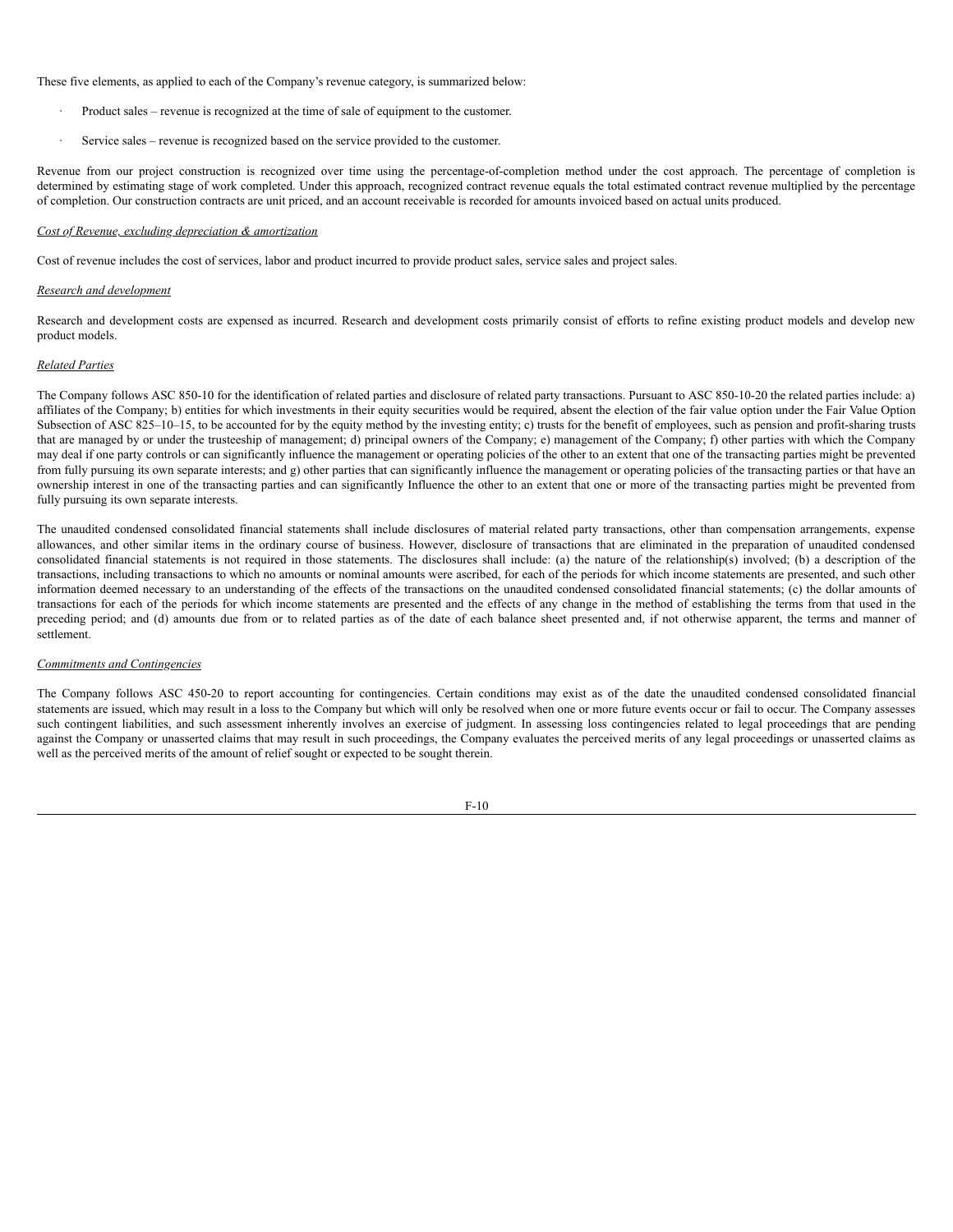If the assessment of a contingency indicates that it is probable that a material loss has been incurred and the amount of the liability can be estimated, then the estimated liability would be accrued in the Company's unaudited condensed consolidated financial statements. If the assessment indicates that a potential material loss contingency is not probable but is reasonably possible, or is probable but cannot be estimated, then the nature of the contingent liability, and an estimate of the range of possible losses, if determinable and material, would be disclosed.

Loss contingencies considered remote are generally not disclosed unless they involve guarantees, in which case the guarantees would be disclosed. Management does not believe, based upon information available at this time that these matters will have a material adverse effect on the Company's financial position, results of operations or cash flows. However, there is no assurance that such matters will not materially and adversely affect the Company's business, financial position, and results of operations or cash flows.

# *Income Tax Provision*

The Company accounts for income taxes in accordance with ASC Topic 740, Income Taxes. ASC 740 requires a company to use the asset and liability method of accounting for income taxes, whereby deferred tax assets are recognized for deductible temporary differences, and deferred tax liabilities are recognized for taxable temporary differences. Temporary differences are the differences between the reported amounts of assets and liabilities and their tax bases. Deferred tax assets are reduced by a valuation allowance when, in the opinion of management, the Company does not foresee generating taxable income in the near future and utilizing its deferred tax asset, therefore, it is more likely than not that some portion, or all of, the deferred tax assets will not be realized. Deferred tax assets and liabilities are adjusted for the effects of changes in tax laws and rates on the date of enactment.

Under ASC 740, a tax position is recognized as a benefit only if it is "more likely than not" that the tax position would be sustained in a tax examination, with a tax examination being presumed to occur. The amount recognized is the largest amount of tax benefit that is greater than 50% likely of being realized on examination. For tax positions not meeting the "more likely than not" test, no tax benefit is recorded. The Company has no material uncertain tax positions for any of the reporting periods presented.

Income taxes are accounted for using the asset and liability method. Deferred income taxes are provided for temporary differences in recognizing certain income, expense and credit items for financial reporting purposes and tax reporting purposes. Such deferred income taxes primarily relate to the difference between the tax basis of assets and liabilities and their financial reporting amounts. Deferred tax assets and liabilities are measured by applying enacted statutory tax rates applicable to the future years in which deferred tax assets or liabilities are expected to be settled or realized. There was no material deferred tax asset or liabilities as of March 31, 2022 and December 31, 2021.

As of March 31, 2022 and December 31, 2021, the Company did not identify any material uncertain tax positions.

# *Basic and Diluted Net Income (Loss) Per Share*

Net income (loss) per share is computed pursuant to ASC 260-10-45. Basic net income (loss) per share ("EPS") is computed by dividing net income (loss) by the weighted average number of shares outstanding during the period.

Diluted EPS is computed by dividing net income (loss) by the weighted average number of shares of stock and potentially outstanding shares of stock during the period to reflect the potential dilution that could occur from common shares issuable through contingent shares issuance arrangement, stock options or warrants.

Due to the net loss incurred by the Company, potentially dilutive instruments would be anti-dilutive. Accordingly, diluted loss per share is the same as basic loss for all periods presented. The following potentially dilutive shares were excluded from the shares used to calculate diluted earnings per share as their inclusion would be anti-dilutive.

| Three Months Ended March 31. | 2022                          | 2021    |
|------------------------------|-------------------------------|---------|
| Stock options                | 220.275<br>220, 313           | 236,250 |
| Total                        | $\sim$ $ -$<br>220<br>220.JIJ | 236,250 |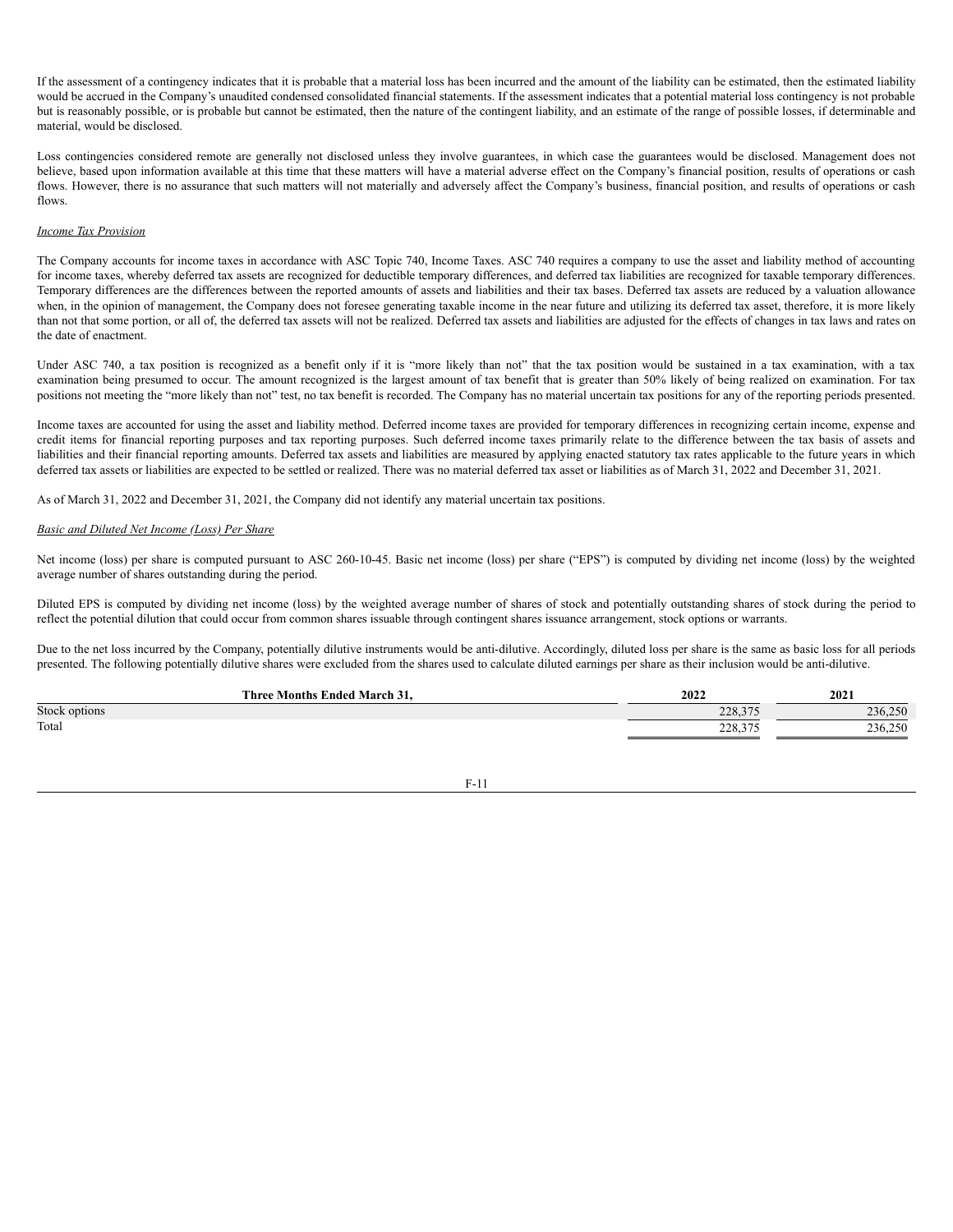# *Reclassification*

Certain reclassifications have been made to the unaudited condensed consolidated financial statements for prior years to the current year's presentation. Such reclassifications have no effect on net income as previously reported.

### *Foreign Currency Translation and Transactions*

The reporting and functional currency of Focus is the USD. The functional currency of Focus Universal (Shenzhen) Technology Co. LTD, a wholly owned subsidiary of Focus located in China, is the Renminbi ("RMB").

For financial reporting purposes, the financial statements of the Company's Chinese subsidiary, which are prepared using the RMB, are translated into the Company's reporting currency, USD. Assets and liabilities are translated using the exchange rate on the balance sheet date. Revenue and expenses are translated using average exchange rates prevailing during each reporting period. Stockholders' equity is translated at historical exchange rates. Adjustments resulting from the translation are recorded as a separate component of accumulated other comprehensive loss in stockholders' equity.

Transactions denominated in currencies other than the functional currency are translated into the functional currency at the exchange rates prevailing at the dates of the transactions. The resulting exchange difference, presented as foreign currency transaction loss, is included in the accompanying unaudited condensed consolidated statements of operations.

## **Note 3 – Recent Accounting Pronouncement**

# *Recently Adopted Accounting Standards*

In January 2020, the FASB issued ASU 2020-01, Investments-Equity Securities (Topic 321), Investments-Equity Method and Joint Ventures (Topic 323), and Derivatives and Hedging (Topic 815)-Clarifying the Interactions between Topic 321, Topic 323, and Topic 815. The guidance provides clarification of the interaction of rules for equity securities, the equity method of accounting and forward contracts and purchase options on certain types of securities. ASU 2020-01 is effective for the Company in the first quarter of 2021. The adoption did not have any significant impact on the Company's unaudited condensed consolidated financial statements.

In August 2020, the FASB issued ASU 2020-06, Debt – Debt with Conversion and Other Options (Subtopic 470-20) and Derivatives and Hedging-Contracts in Entity's Own Equity (Subtopic 815-40): Accounting for Convertible Instruments and Contracts in an Entity's Own Equity, to improve financial reporting associated with accounting for convertible instruments and contracts in an entity's own equity. ASU 2020-06 will be effective for the Company in the first quarter of 2022. The adoption did not have any significant impact on the Company's unaudited condensed consolidated financial statements.

# *Recently Issued Accounting Standards Not Yet Adopted*

In June 2016, the FASB issued ASU No. 2016-13, (Topic 326), Financial Instruments – Credit Losses: Measurement of Credit Losses on Financial Instruments which amends the current accounting guidance and requires the use of the new forward-looking "expected loss" model, rather than the "incurred loss" model, which requires all expected losses to be determined based on historical experience, current conditions and reasonable and supportable forecasts. This guidance amends the accounting for credit losses for most financial assets and certain other instruments including trade and other receivables, held-to-maturity debt securities, loans and other instruments. In November 2019, the FASB issued ASU No. 2019-10 to postpone the effective date of ASU No. 2016-13 for public business entities eligible to be smaller reporting companies defined by the SEC to fiscal years beginning after December 15, 2022, including interim periods within those fiscal years. The Company believes the adoption of ASU No. 2016-13 will not have a material impact on its financial position and results of operations.

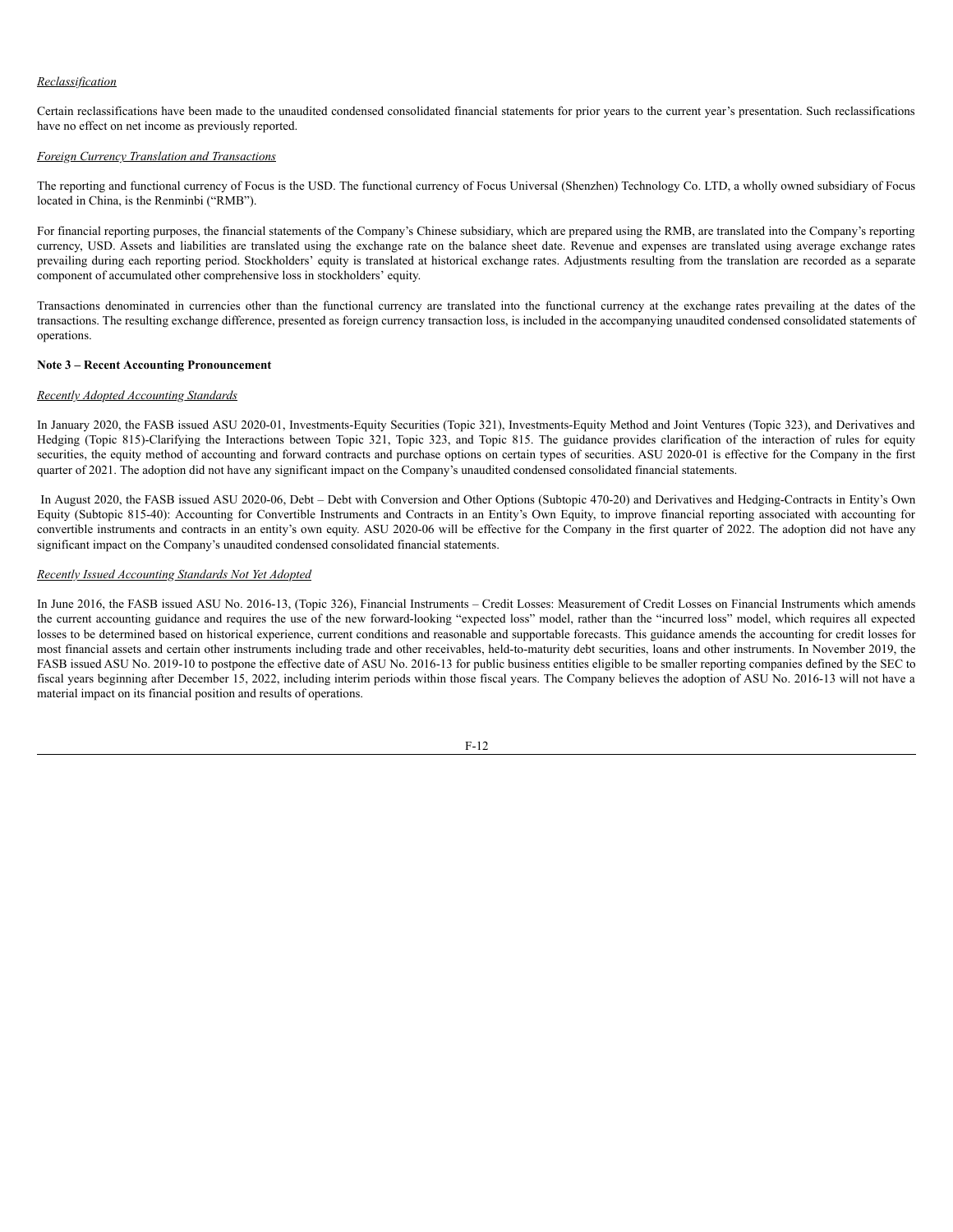Management does not believe that any recently issued, but not yet effective, accounting standards could have a material effect on the accompanying financial statements. As new accounting pronouncements are issued, we will adopt those that are applicable under the circumstances.

# **Note 4 – Inventory**

At March 31, 2022 and December 31, 2021, inventory consisted of the following:

|                                       | <b>March 31, 2022</b> | <b>December 31, 2021</b> |
|---------------------------------------|-----------------------|--------------------------|
| Parts                                 | 34,440                | 38,521                   |
| Finished goods                        | 62,456                | 53,308                   |
| Total                                 | 96,896                | 91,829                   |
| Less inventory fair value adjustments | (43, 934)             | (68,940)                 |
| Inventory, net                        | 52.962                | 22,889                   |

## **Note 5 – Deposits**

Deposit balance as of March 31, 2022 amounted to \$75,177 for lease agreement and utility deposit and third-party payroll service deposit. Deposit balance as of December 31, 2021 amounted to \$39,901 for lease agreement and utility deposit.

# **Note 6 – Property and Equipment**

At March 31, 2022 and December 31, 2021, property and equipment consisted of the following:

|                               | March 31, 2022 | December 31, 2021 |
|-------------------------------|----------------|-------------------|
| Warehouse                     | 3,789,773      | 3,789,773         |
| Land                          | 731,515        | 731,515           |
| Building improvement          | 240.256        | 238,666           |
| Furniture and fixture         | 38,714         | 27,631            |
| Equipment                     | 90,180         | 71,368            |
| Software                      | 1.995          | 1.995             |
| Total cost                    | 4,892,433      | 4,860,948         |
| Less accumulated depreciation | (547,773)      | (507,608)         |
| Property and equipment, net   | 4,344,660      | 4,353,340         |

Depreciation expense for the three months ended March 31, 2022 and 2021 amounted to \$40,165 and \$40,537, respectively.

The Company purchased a warehouse in Ontario, California in September 2018 and leased an unused portion to a third party. The tenant paid \$12,335 as security deposit, shown as non-current liabilities as of March 31, 2022 and other liability in other current liability as of December 31, 2021.

# **Note 7 – Related Party Transactions**

Revenue generated from Vitashower Corp., a company owned by the CEO's wife, amounted to \$31,542 and \$10,191 for the three months ended March 31, 2022 and 2021, respectively. Account receivable balance due from Vitashower Corp. amounted to \$85,992 and \$15,176 as of March 31, 2022 and December 31, 2021, respectively. Purchases generated from Vitashower Corp. amounted to \$0 and \$0 for the three months ended March 31, 2022 and 2021, respectively. There were accounts payable balances of \$0 and \$0 due to Vitashower Corp. as of March 31, 2022 and December 31, 2021, respectively.

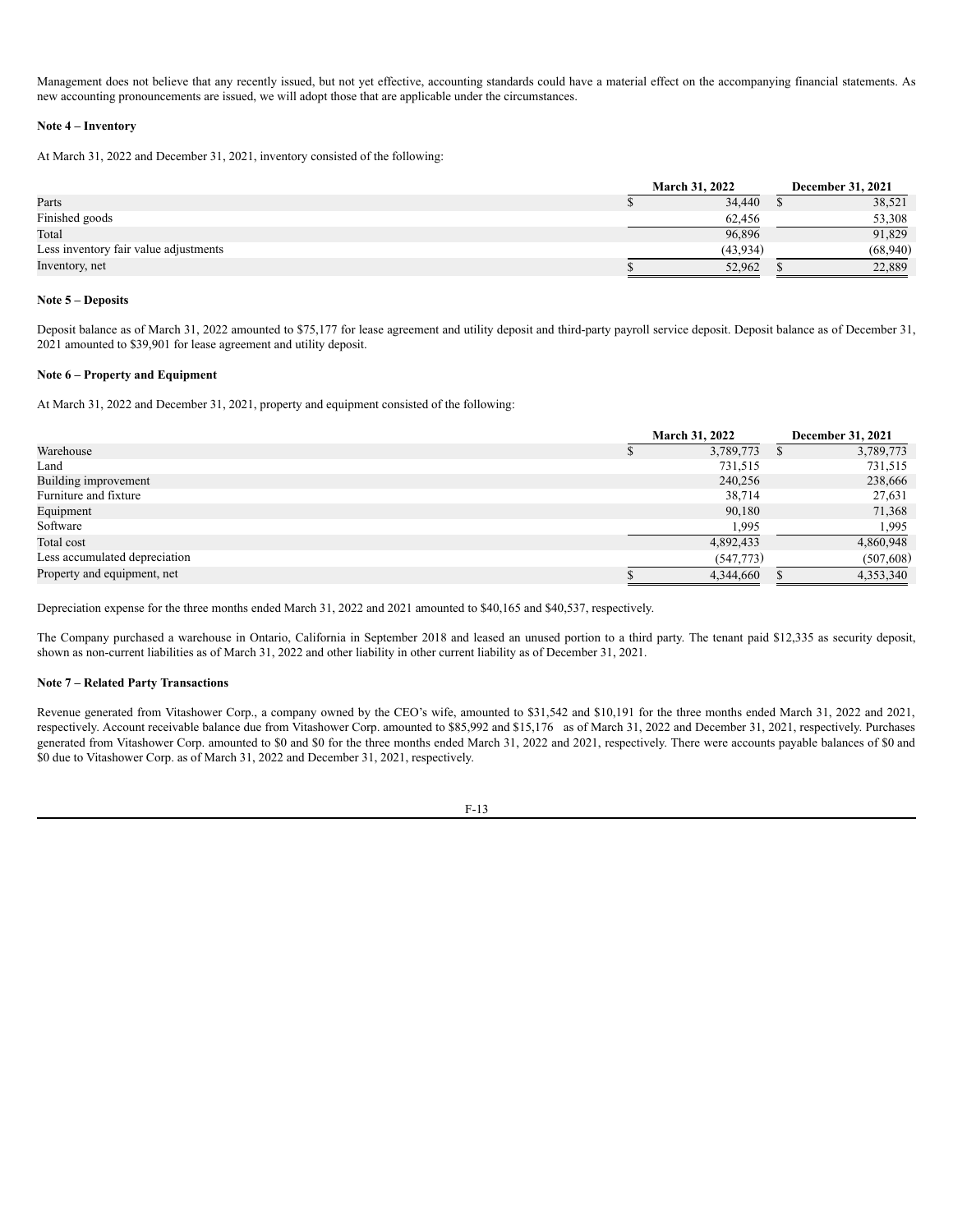Compensation for services provided by the President and Chief Executive Officer for the three months ended March 31, 2022 and 2021 amounted to \$30,000 and \$30,000, respectively. Vendor Tianjin Guanglee was once owned by the Chief Executive Officer Desheng Wang, as fully disclosed in the annual report in 2017 and in previous filings. In 2018, the entity was sold to an unrelated party who has since passed away causing, and further ownership changes as noted in Note 8 below.

#### **Note 8 – Business Concentration and Risks**

#### Major customers

Four customers accounted for 56% of the total accounts receivable as of March 31, 2022 and one customer accounted for 48% of the total accounts receivable as of December 31, 2021, respectively. These four customers accounted for 67% of the total revenue for the three months ended March 31, 2022 and one customer accounted for 80% of total revenue for the three months ended March 31, 2021, respectively.

#### Major vendors

One vendor, Tianjin Guanglee, accounted for 0% and 0% of total accounts payable at March 31, 2022 and December 31, 2021, respectively. This same vendor, Tianjin Guanglee, accounted for 30% and 84% of the total purchases for the three months ended March 31, 2022 and 2021, respectively. Of subsequent note, Tianjin Guanglee was once owned by the Chief Executive Officer Desheng Wang, as fully disclosed in the annual report in 2017 and prior annual reports. In 2018, Dr. Wang transferred the ownership of the entity to an unrelated third party in a transaction not considered a related party transaction per the guidelines.

### **Note 9 – Lease**

The Company recorded its operating lease expense of \$75,597 and \$16,295 for the three months ended March 31, 2022 and 2021, respectively.

On April 8, 2015, AVX Design & Integration Inc. entered an eighty-six month commercial lease with a third party for an approximately 2,592 square foot office space. The lease commenced on July 1, 2015 and will end on August 31, 2022. The monthly rent is \$4,536 with approximately a 3% increase rate in each additional year. The incremental borrowing rate for a lease is the rate of interest the Company would have to pay on a collateralized basis to borrow an amount equal to the lease payments for the asset under similar term, which is 15%. Lease expense for the lease is recognized on a straight-line basis over the lease term.

On December 7, 2021, Focus Universal (Shenzhen) Technology Co. LTD entered a thirty-eight month commercial lease with a third party for an approximately 5,895 square foot office space. The lease commenced on December 25, 2021 and will end on February 28, 2025. The monthly rent is RMB70,097 (approximately \$11,053) with approximately an 11.1% to 12.5% increase rate in each additional year. The incremental borrowing rate for a lease is the rate of interest the Company would have to pay on a collateralized basis to borrow an amount equal to the lease payments for the asset under similar term, which is 10%. Lease expense for the lease is recognized on a straight-line basis over the lease term.

Operating lease right-of-use assets represent the Company's right to use an underlying asset for the lease term and lease liabilities represent the Company's obligation to make lease payments arising from the lease. As of March 31, 2022 and December 31, 2021, operating lease right-of use assets and lease liabilities were as follows:

|                                         | <b>March 31, 2022</b> | <b>December 31, 2021</b> |
|-----------------------------------------|-----------------------|--------------------------|
| Operating lease right-of-use assets     | 270.787               | 420.137                  |
| Lease liabilities, current portion      | 128.582               | 121,568                  |
| Lease liabilities, less current portion | 172.710               | 302,387                  |

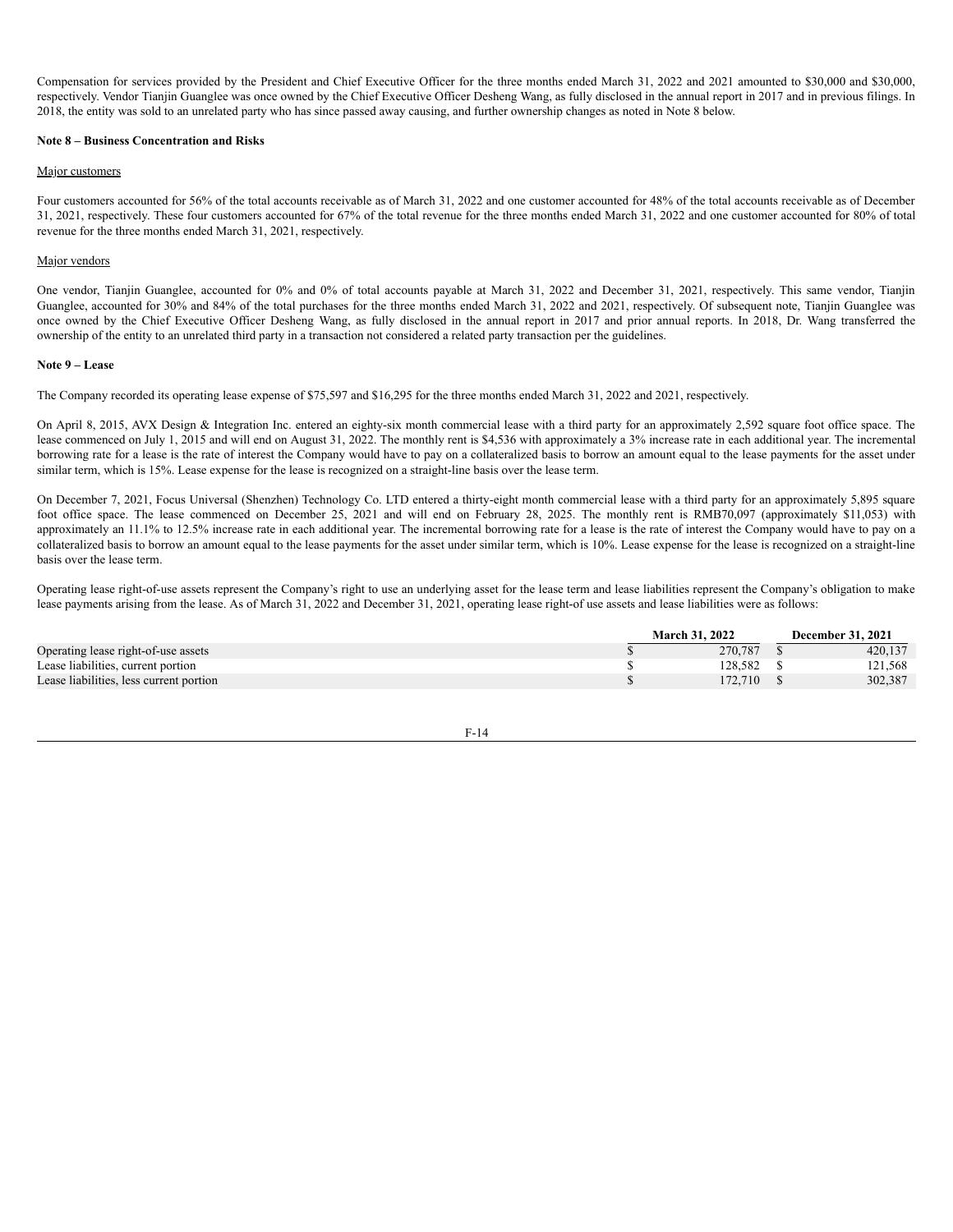Lease term and discount rate:

|                                       | <b>March 31, 2022</b> | <b>December 31, 2021</b> |
|---------------------------------------|-----------------------|--------------------------|
| Weighted average remaining lease term |                       |                          |
| Operating lease                       | $0.42$ to 2.92 years  | $0.67$ to 3.17 years     |
| Weighted average discount rate        |                       |                          |
| Operating lease                       | $10\% - 15\%$         | $10\% - 15\%$            |

The minimum future lease payments are as follows:

|                                                | Amount   |
|------------------------------------------------|----------|
| Year ending December 31, 2022                  | 126,885  |
| Year ending December 31, 2023                  | 147,318  |
| Year ending December 31, 2024                  | 163,840  |
| Year ending December 31, 2025                  | 27,536   |
| Total minimum lease payment                    | 466,770  |
| Less: imputed interest                         | (63,299) |
| Present value of future minimum lease payments | 403,471  |

# **Note 10 – Loans**

### *Paycheck Protection Program*

On March 2, 2021, Perfecular Inc. entered into an agreement to receive a U.S. Small Business Administration Loan ("SBA Loan") from Wells Fargo related to the COVID-19 pandemic in the amount of \$158,547, which we received on March 3, 2021. The SBA Loan has a fixed interest rate of 1 percent per annum and a maturity date two years from the date loan was issued. The balance of principal and interest were \$158,547 and \$1,570, respectively, due as of March 31, 2022. There were no principal and interest due as of March 31, 2022.

|                       |  | <b>March 31, 2022</b> |  | December 31, 2021 |
|-----------------------|--|-----------------------|--|-------------------|
| SBA Loan              |  | 158.547               |  | 158.547           |
| Less: current portion |  | 158,547               |  | 132,618           |
| Long term portion     |  |                       |  | 25,929            |

Interest expense incurred from the loans amounted to \$288 and \$132 for the three months ended March 31, 2022 and 2021, respectively.

# **Note 11 – Stockholders' Equity**

# *Shares authorized*

Upon formation, the total number of shares of all classes of stock that the Company is authorized to issue is seventy-five million (75,000,000) shares of common stock, par value \$0.001 per share.

# *Common stock*

During the three months ended March 31, 2022, the Company did not issued any shares of common stock. During the year ended December 31, 2021, the Company issued 2,300,000 shares of common stock.

On September 2, 2021, the Company closed its Nasdaq uplisting public offering ("IPO") under a registration statement effective August 30, 2021, in which it issued and sold 2,000,000 shares of its Common Stock at a purchase price of \$5.00 per share.

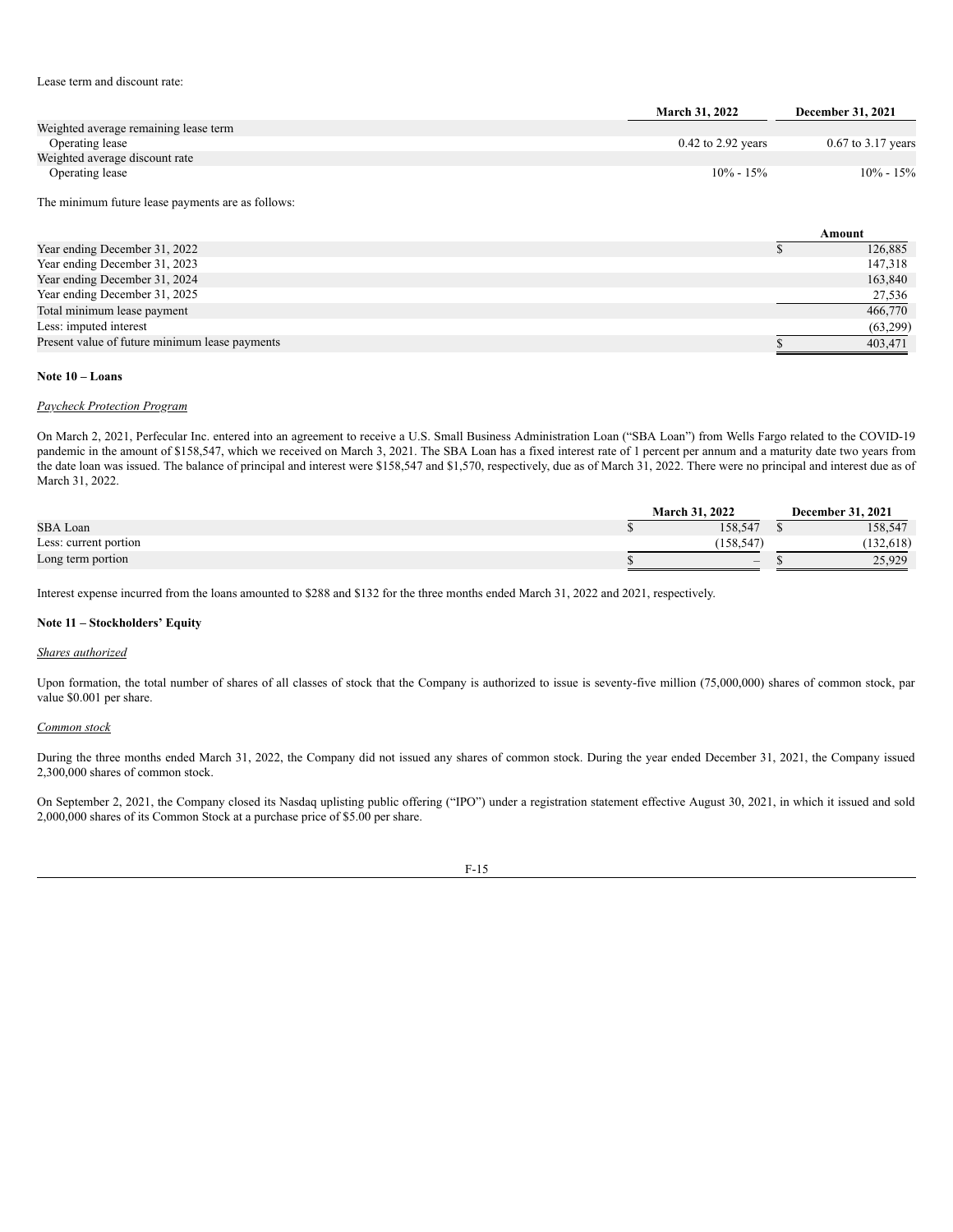On September 2, 2021, the Company closed on the IPO's overallotment option, selling an additional 300,000 shares of Common Stock to the IPO's underwriters at the public offering price of \$5.00 per share. The Company received net proceeds of approximately \$10.3 million from the IPO after deducting underwriting fee and offering expenses.

As of March 31, 2022 and December 31, 2021 and 2020, the Company had 43,259,741 shares of common stock issued and outstanding, respectively.

#### *Shares to be issued for compensation*

The Company entered into agreements with third party consultants for financing and management consulting. The Company has incurred consulting service fees not paid in cash amounting to \$8,000 for the three months ended March 31, 2022, which the Company intends to issue stock as compensation for services rendered. Expenses incurred but not yet paid in shares as of March 31, 2022 and 2021 amounted to \$154,709 and \$110,709, respectively.

On August 30, 2021, the Company entered into a Representative Common Stock Purchase Warrant agreement ("Warrant Agreement") with its placement agent, Boustead Securities LLC. ("Boustead") for 161,000 shares and the exercise price is \$6.25. Boustead exercised the warrants on September 7, 2021. The fair value of the warrants was \$1,041,670 and \$2,326,450 as of August 30 and September 7, 2021, respectively. For the year ended December 31, 2021, the Company recorded a loss from change in the fair value of warrant liability which amounted to a difference of \$1,284,780.

These warrants were valued using a Black-Scholes pricing model with the following assumptions:

|                                           | August 30, 2021 (Initial | September 7. |
|-------------------------------------------|--------------------------|--------------|
|                                           | <b>Measurement</b> )     | 2021         |
| Risk-free interest rate                   | $0.77\%$                 | 0.82%        |
| Expected term                             | 5 years                  | 5 years      |
| Expected volatility                       | 194.37%                  | 204.27%      |
| Expected dividend yield                   | 0%                       | $0\%$        |
| Fair value of units (using Black-Scholes) | 6.47                     | 14.45        |

This Warrant Agreement allowed for cashless exercise option, which is calculated by the percentage difference between exercise and trading price, which resulted in a reduced number of warrants being exercisable. On September 7, 2021, Boustead exercised 121,149 warrants with fair value of \$1,776,044 upon cashless exercise option of warrants related to completion of the Company's public offering. The shares will be issued six months after these warrants have been exercised. For the year ended December 31, 2021, the Company has a gain on settlement of derivative liability which amounted to \$550,406. Shares to be issued as of December 31, 2021 and December 31, 2020 amounted to \$1,776,044 and \$0, respectively.

# *Employee compensation*

On February 11, 2022 ("Vesting Date"), the Company entered into a Restricted Stock Award Agreement ("Award Agreement") with nine employees for 290,000 shares of the \$0.001 par value voting common stock subject to the terms and to the fulfillment of the conditions set in the plan. The first 20% of the restricted shares was granted and vested on February 11, 2022. The rest 20% of the restricted shares will vest on each anniversary of the Vesting Date until fourth anniversary of the Vesting Date. There were 58,000 shares granted as of March 31, 2022. The fair value of above employee compensation was \$609,580 as of March 31, 2022.

In November 2021, the Company entered into a one-year employment agreement with VP of Finance and Head of Investor Relations of the Company, pursuant to which the Company granted a 10,000-share bonus consisting of shares of \$0.001 par value voting common stock, which will be granted in 2,500 blocks every quarter based on certain performance metrics.

During the three months ended March 31, 2022, the Company recognized VP of Finance and Head of Investor Relations of the Company employee compensation amount of \$46,790. During the three months ended March 31, 2022 and 2021, the Company total employee compensation amount were \$656,370 and \$0, respectively.

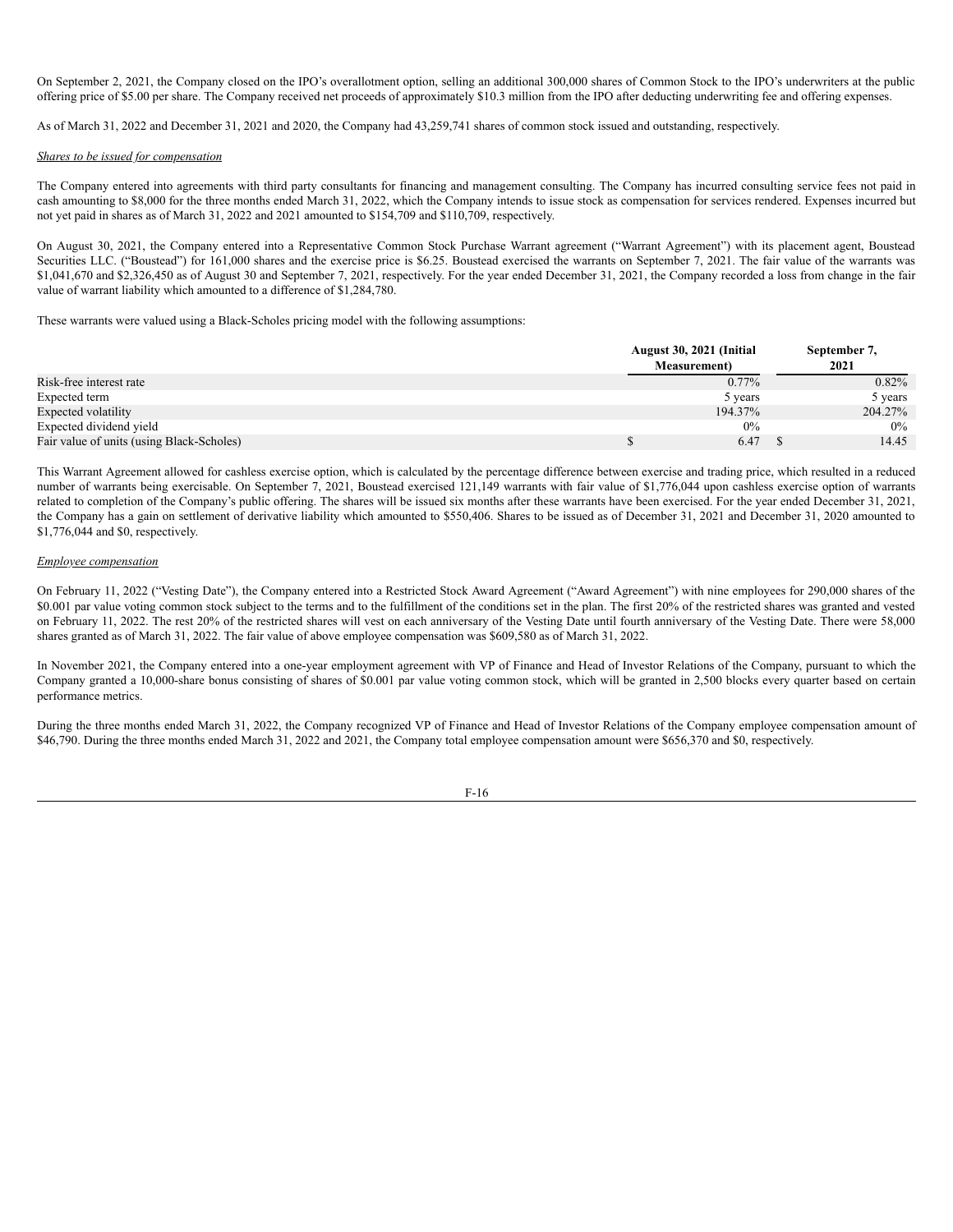## *Stock options*

On August 6, 2019, each member of the Board was granted 30,000 options to purchase shares at \$5.70 per share.

On January 4, 2021, each member of the Board was granted 15,000 options to purchase shares at \$3.00 per share.

On December 31, 2021, each member of the Board was granted 15,000 options to purchase shares at \$8.86 per share.

As of December 31, 2021, there were 420,000 options granted, 315,288 options vested, 104,713 options unvested, and 420,000 outstanding stock options.

For the three months ended March 31, 2022 and 2021, the Company's stock option compensation expenses amounted to \$228,375 and \$106,838, respectively.

The fair value of the stock options listed above was determined using the Black-Scholes option pricing model with the following assumptions:

|                              | March 31, 2022      | <b>March 31, 2021</b> |
|------------------------------|---------------------|-----------------------|
| Risk-free interest rate      | $0.93 - 1.52\%$     | 0.93%                 |
| Expected life of the options | 10 years            | 10 years              |
| Expected volatility          | $122.93 - 148.18\%$ | $122.93\%$            |
| Expected dividend vield      | 0%                  | $0\%$                 |

The following is a summary of options activity from December 31, 2021 to March 31, 2022:

| <b>Options</b>                   | <b>Shares</b>            | Weighted average<br>exercise price | <b>Weighted Average</b><br>Remaining<br><b>Contractual Life</b> | <b>Aggregate Intrinsic</b><br>Value |
|----------------------------------|--------------------------|------------------------------------|-----------------------------------------------------------------|-------------------------------------|
| Outstanding at December 31, 2021 | 420,000                  | 5.82                               | 8.56                                                            |                                     |
| Granted                          | $\overline{\phantom{m}}$ |                                    |                                                                 |                                     |
| Exercised                        | $\overline{\phantom{m}}$ |                                    |                                                                 |                                     |
| Forfeited or expired             | $\qquad \qquad -$        |                                    |                                                                 |                                     |
| Outstanding at March 31, 2022    | 420,000                  | 5.82                               | 8.56                                                            | 1,092,000                           |
| Vested as of March 31, 2022      | 341,537                  | 5.12                               | 8.22                                                            | 273,000                             |
| Exercisable at March 31, 2022    | 341,537                  | 5.12                               | 8.22                                                            | 273,000                             |

As of March 31, 2021, there were 210,000 options with an exercise price of \$5.70, 105,000 options with an exercise price of \$3.00, and 105,000 options with an exercise price of \$8.86 outstanding. As of December 31, 2021, there were 210,000 options with an exercise price of \$5.70, 105,000 options with an exercise price of \$3.00, and 288 options with an exercise price of \$8.86 exercisable.

F-17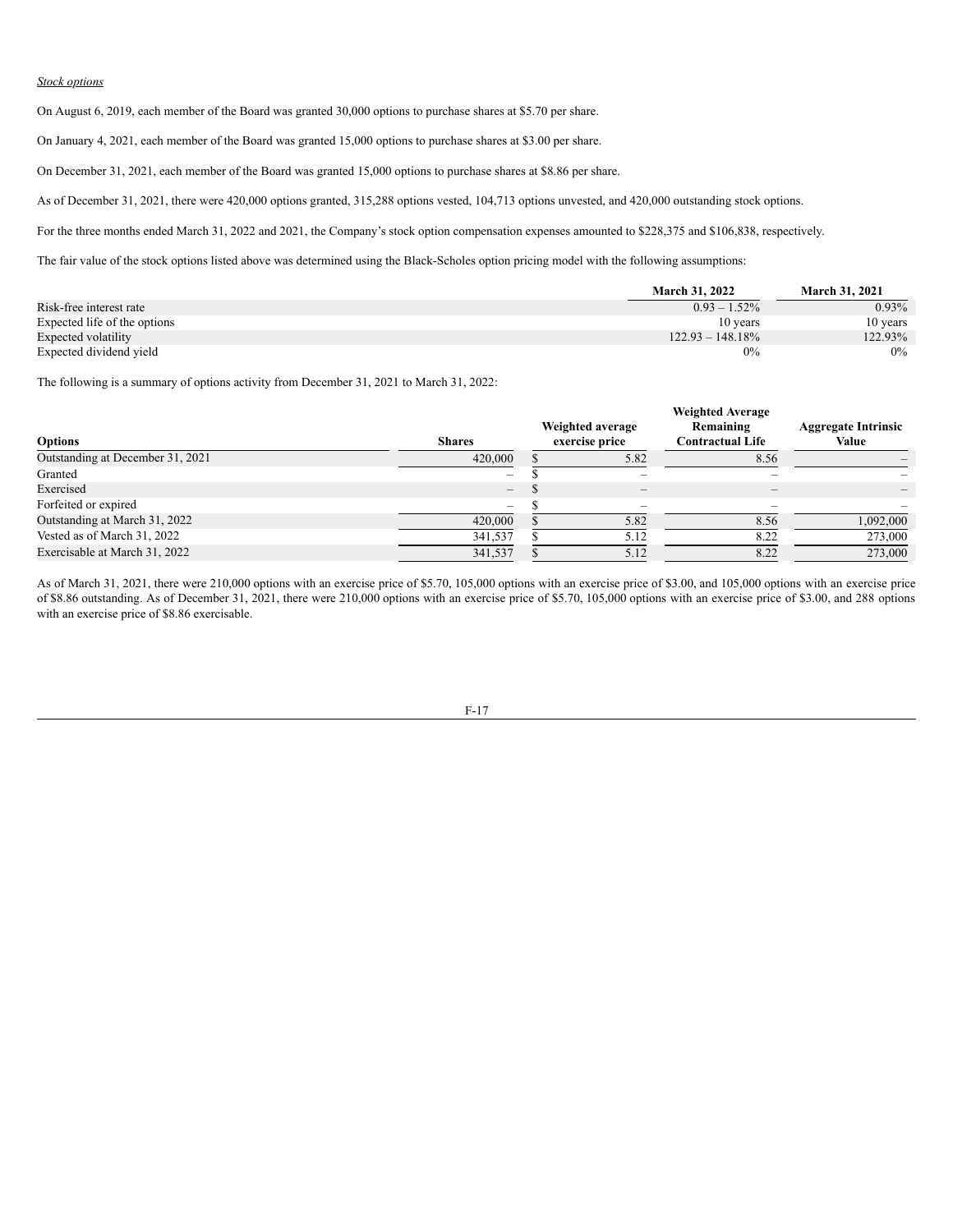# **Note 12 – Segment reporting**

The Company consists of three types of operations. Focus Universal, Inc. ("Corporate") involves operations related to research and development of technology products, nonspecific financing, executive expense, operations and investor relations of the public entity, and general shared management and costs across subsidiary units which spread across all functional categories. Perfecular Inc. ("Perfecular") involve wholesale, marketing, and production of universal smart instrument and devices in the hydroponic and controlled agricultural segments. AVX Design & Integration, Inc. ("AVX") is an IoT installation and management company specializing in high performance and easy to use audio/video, home theater, lighting control, automation, and integration. The table below discloses income statement information by segment.

|                                                        |    | Three Months Ended March 31, 2022 |     |            |              |                   |    |              |
|--------------------------------------------------------|----|-----------------------------------|-----|------------|--------------|-------------------|----|--------------|
|                                                        |    | Corporate                         |     | Perfecular |              | <b>AVX</b>        |    | <b>Total</b> |
| Revenue                                                | S. |                                   | \$. | 40,500     | $\mathbb{S}$ | 85,125            | S. | 125,625      |
| Revenue - related party                                |    |                                   |     | 31,542     |              |                   |    | 31,542       |
| Total revenue                                          |    | $\overline{\phantom{m}}$          |     | 72,042     |              | 85,125            |    | 157,167      |
| Cost and Operating Expenses                            |    |                                   |     |            |              |                   |    |              |
| Cost of Revenue, excluding depreciation & amortization |    | $\qquad \qquad -$                 |     | 58,977     |              | 84,114            |    | 143,091      |
| Selling expense                                        |    |                                   |     | 34,001     |              | 4,338             |    | 38,339       |
| Compensation - officers and directors                  |    | 76.040                            |     |            |              |                   |    | 76,040       |
| Research and development                               |    | 561,744                           |     | $\qquad -$ |              | $\qquad \qquad -$ |    | 561,744      |
| Professional fees                                      |    | 349,912                           |     |            |              | 10,954            |    | 360,866      |
| General and administrative                             |    | 261,189                           |     | 583,964    |              | 55,795            |    | 900,948      |
| Total Cost and Operating Expenses                      |    | 1,248,885                         |     | 676,942    |              | 155,201           |    | 2,081,028    |
| Loss from Operations                                   |    | (1,248,885)                       |     | (604,900)  |              | (70,076)          |    | (1,923,861)  |
| Other Income (Expense):                                |    |                                   |     |            |              |                   |    |              |
| Interest income (expense), net                         |    | 282                               |     | (288)      |              |                   |    | (6)          |
| Other income (expense), net                            |    | 57,401                            |     |            |              | (2, 464)          |    | 54,937       |
| Total other income (expense)                           |    | 57,683                            |     | (288)      |              | (2, 464)          |    | 54,931       |
| Loss before income taxes                               |    | (1,191,202)                       |     | (605, 188) |              | (72, 540)         |    | (1,868,930)  |
| Tax expense                                            |    |                                   |     |            |              |                   |    |              |
| Net Loss                                               | S. | (1,191,202)                       | S.  | (605, 188) | \$           | (72, 540)         | \$ | (1,868,930)  |

F-18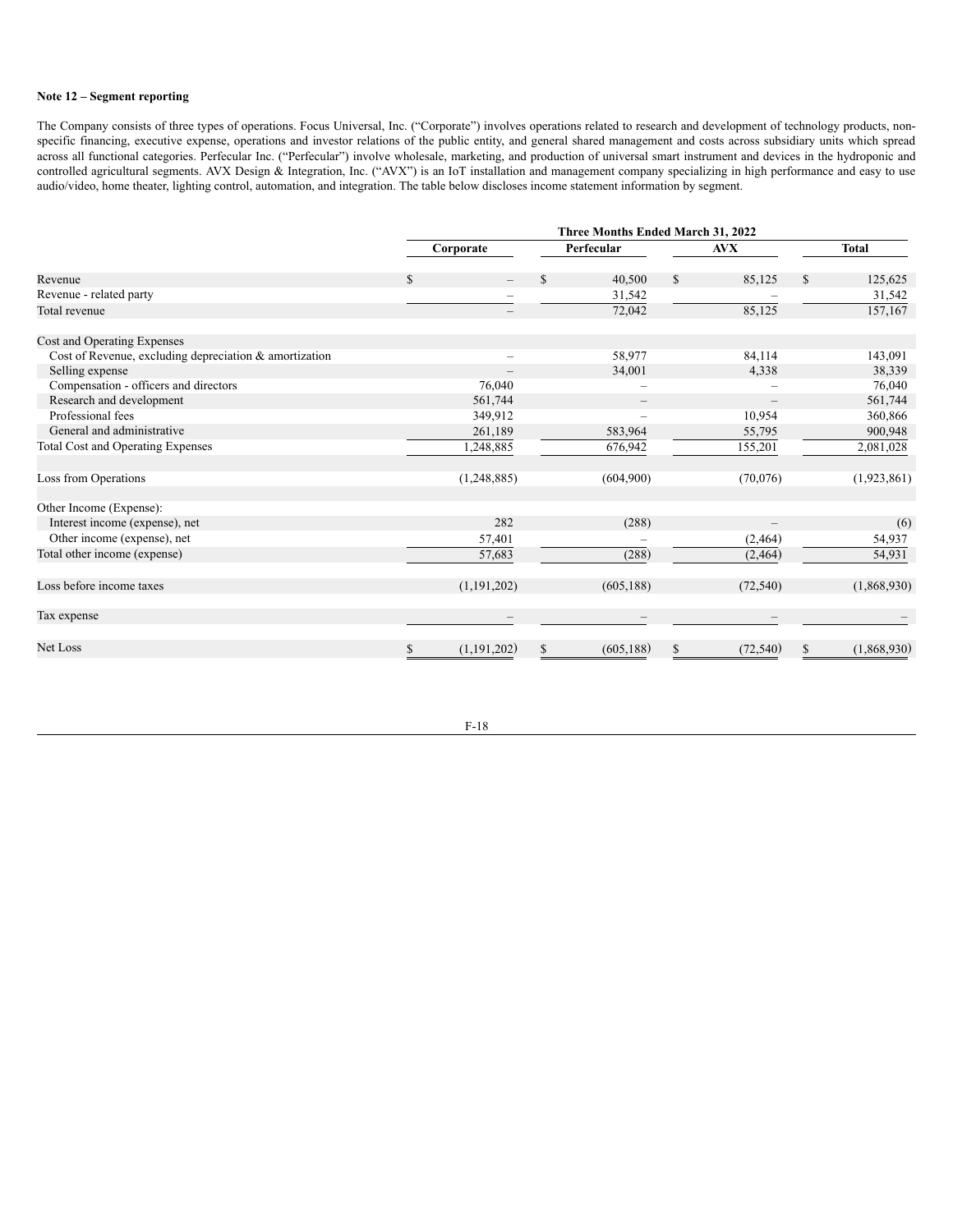#### **Note 13 – Commitments and Contingencies**

In the normal course of business or otherwise, the Company may become involved in legal proceedings. The Company will accrue a liability for such matters when it is probable that a liability has been incurred and the amount can be reasonably estimated. When only a range of possible loss can be established, the most probable amount in the range is accrued. The accrual for a litigation loss contingency might include, for example, estimates of potential damages, outside legal fees, and other directly related costs expected to be incurred. There were no recorded litigation loss contingencies as of March 31, 2022 and December 31, 2021.

#### **Note 14 –Subsequent Events**

On April 4, 2022, the SBA authorized full forgiveness of Perfecular Inc.'s PPP loan principal amount of \$158,547 and \$1,570 interest.

On April 28, 2022, Oakshore Consulting agreed to cancel the outstanding AVX finder's fee amount of \$22,000. As a result, the Company recognized \$22,000 as other income.

The Company issued 32,627 shares to full fill prior period share compensation to third party consultants for financing and management consulting service at the end of April.

The Company has evaluated other subsequent events through the date these unaudited condensed consolidated financial statements were issued and determined that there were no subsequent events or transactions that require recognition or disclosures in the unaudited condensed consolidated financial statements.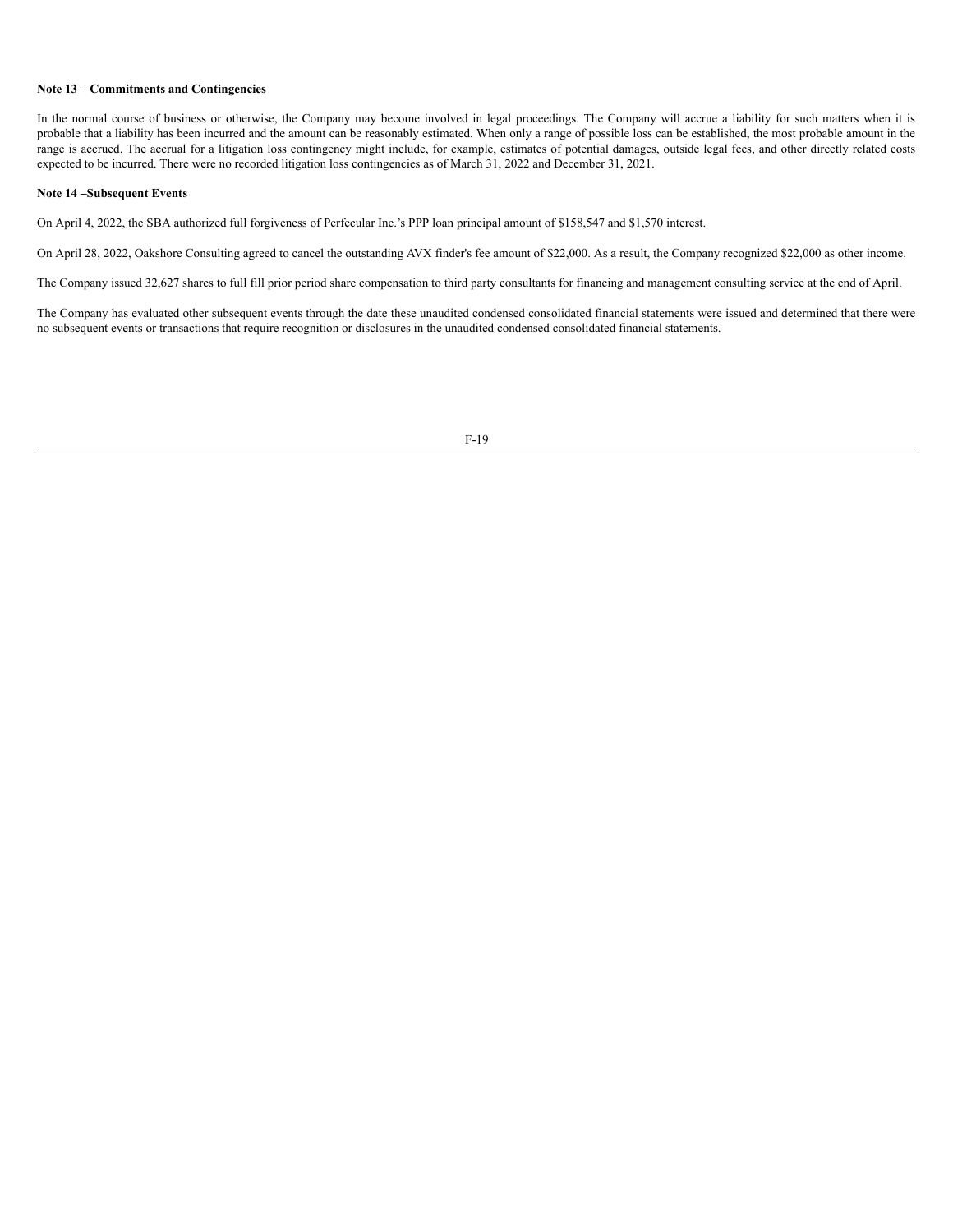#### <span id="page-22-0"></span>**ITEM 2. MANAGEMENT'S DISCUSSION AND ANALYSIS AND PLAN OF OPERATION**

The following discussion of our financial condition and results of operations should be read in conjunction with, and is qualified in its entirety by, the consolidated financial statements and notes thereto included in, Item 1 in this Quarterly Report on Form 10-Q. This item contains forward-looking statements that involve risks and uncertainties. Actual results may differ materially from those indicated in such forward-looking statements.

#### **Forward-Looking Statements**

This Quarterly Report on Form 10-Q and the documents incorporated herein by reference contain forward-looking statements. Such forward-looking statements are based on current expectations, estimates, and projections about our industry, management beliefs, and certain assumptions made by our management. Words such as "anticipates," "expects," "intends," "plans," "believes," "seeks," "estimates," variations of such words, and similar expressions are intended to identify such forward-looking statements. These statements are not guarantees of future performance and are subject to certain risks, uncertainties, and assumptions that are difficult to predict; therefore, actual results may differ materially from those expressed or forecasted in any such forward-looking statements. Unless required by law, we undertake no obligation to update publicly any forward-looking statements, whether as a result of new information, future events, or otherwise. However, readers should carefully review the risk factors set forth herein and in other reports and documents that we file from time to time with the Securities and Exchange Commission, particularly the Report on Form 10-K, Form 10-Q and any Current Reports on Form 8-K.

#### **Narrative Description of the Business**

Focus Universal Inc. (the "Company," "we," "us," or "our") is a Nevada corporation. We have developed four fundamental disruptive proprietary technologies which we believe solve the most fundamental problems plaguing the internet of things ("IoT") industry through: (1) increasing overall chip integration by shifting it to the device level; (2) creating a faster 5G cellular technology by using Ultra-narrowband technology; (3) leveraging ultra-narrowband power line communication ("PLC") technology; and (4) User Interface Machine auto generation technology. Our Universal smart technology is designed to overcome instrumentation interoperability and interchangeability. The electronic design starts from a 90% completed common foundation we call our universal smart instrumentation platform ("USIP"), instead of the current method of building each stand-alone instrument from scratch. Our method eliminates redundant hardware and software and results in significant cost savings and production efficiency. We have developed software machine auto generation technology to replace the manual software designs which are currently in use and cannot satisfy the exponential growth of future IoT industry demand. Our ultra-narrowband PLC enables our users to send data over existing electricity power cables and immediately establish a ubiquitous data network without substantial new investment for a dedicated wiring infrastructure. Our ultra-narrow band technology is capable of overcoming the noise problems communicating through power lines that have hindered our competitors for over a century. Our wireless communication technology allows for longer-range coverage, is more energy effective and has much faster data sending speeds than the current 5G technology speeds being used. We also provide sensor devices and are a wholesaler of various air filters and digital, analog, and quantum light meter systems.

For the three months ended March 31, 2021 and 2020, we generated significant amount of our revenue from sales of a broad selection of agricultural sensors and measurement equipment which is currently our primary business.

## **Our Current Products Include:**

We are also a wholesaler of various digital, analog, and quantum light meters and filtration products, including fan speed adjusters, carbon filters and HEPA filtration systems. We source these products from manufacturers in China and then sell them to a major U.S. distributor, Hydrofarm, who resells our products directly to consumers through retail distribution channels and in some cases, places its own branding on our products.

Specifically, we sell the following products:

*Fan speed adjuster device*. We provide a fan speed adjuster device to our client Hydrofarm. Designed specifically for centrifugal fans with brushless motors, our adjuster device helps ensure longer life by preventing damage to fan motors by adjusting the speed of centrifugal fans without causing the motor to hum. These devices are rated for 350 watts max, have 120VAC voltage capacity and feature an internal, electronic auto-resetting circuit breaker.

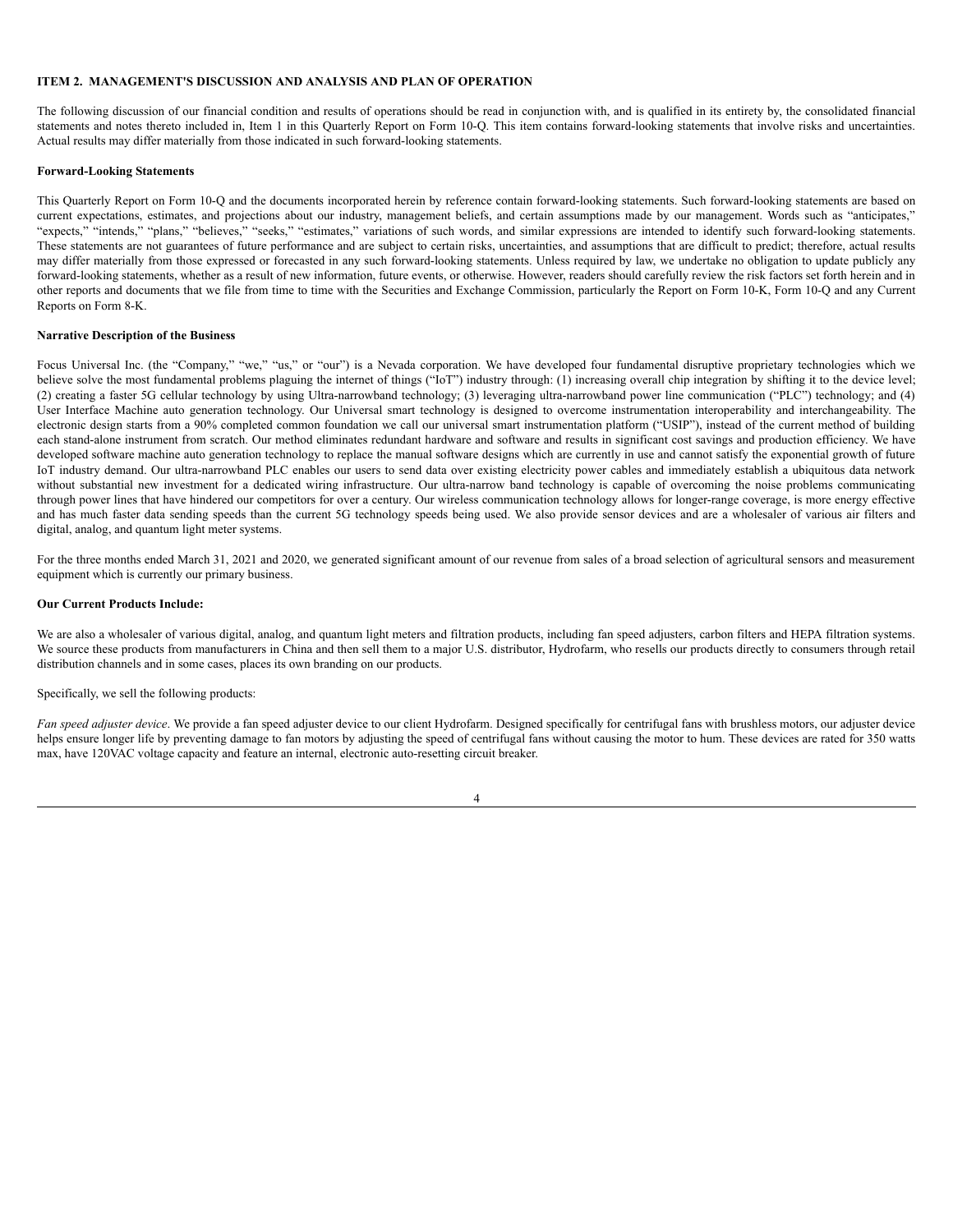*Carbon filter devices.* We sell two types of carbon filter devices to our client Hydrofarm. These carbon filter devices are professional grade filters specifically designed and used to filter air in greenhouses that might be polluted by fermenting organics. One of these filters can be attached to a centrifugal fan to scrub the air in a constant circle or can be attached to an exhaust line as a single pass filter, which moves air out of the growing area and filters unwanted odors and removes pollens, dust, and other debris in the air. The other filter is designed to be used with fans from 0-6000 C.F.M.

*HEPA filtration device.* We provide a high-efficiency particulate arrestance ("HEPA") filtration device at wholesale prices to our client Hydrofarm. Manufactured, tested, certified, and labeled in accordance with current HEPA filter standards, this device is targeted towards greenhouses and grow rooms and designed to keep insects, bacteria, and mold out of grow rooms. We sell these devices in various sizes.

*Digital light meter.* We provide a handheld digital light meter that is used to measure luminance in fc units, or foot-candles.

*Quantum par meter*. We provide a handheld quantum par meter used to measure photosynthetically active radiation ("PAR"). This fully portable handheld PAR meter is designed to measure PAR flux in wavelengths ranging from 400 to 700 nm. It is designed to measure up to 10,000 µmol.

## *Ubiquitor Wireless Universal Sensor Device*

Our USIP technology is an advanced software and hardware integrated instrumentation platform that uses a large-scale modular design approach. The large-scale modular design approach subdivides instruments into a foundation component (a USIP) and architecture-specific components (sensor nodes), which together replaces the functions of traditional instruments at a fraction of their cost. The USIP has an open architecture, incorporating a variety of individual instrument functions, sensors, and probes from different industries and vendors. The platform features the ability to connect potentially thousands of different sensors or probes, addressing major limitations present in traditional instrumentation systems. We believe the platform represents a technological advancement in the IoT marketplace by integrating large numbers of technologies, including cloud technology, wired and wireless communication technology, software programming, instrumentation technology, artificial intelligence, PLC, and sensor networking into a single platform. The result of such integration is a smaller, cheaper and faster circuit system design than those currently offered in the instrumentation market.

The USIP, which is compatible with a significant percentage of the instruments currently manufactured, consists of universal and reusable hardware and software. The universal hardware in the USIP is (i) a smartphone, computer, or any mobile device capable of running our software that includes a display and either hardware controls or software control surfaces, and (ii) our Ubiquitor, which is designed to be the universal data logger that acts as a bridge between the computer or mobile device and the sensor nodes. We call our flagship USIP device the "Ubiquitor" due to its ability to measure and test a variety of electrical and physical phenomena such as voltage, current, temperature, pressure, sound, light, and humidity—both wired and wirelessly.

We have created and assembled prototype models of the Ubiquitor in limited quantities and plan to expand our assembly in late 2022. Our prototype Ubiquitor is compatible with standard desktop computers running either Windows OS or MacOS and Android- or iOS-based mobile devices and acts as a conduit that communicates with a group of sensors or probes manufactured by different vendors in a manner that requires the user to have little or no knowledge of their unique specifications. The data readout is displayed on the computer or mobile device display in application software we have created for use with a Windows PC and are creating for use with a Mac. We are designing the application software (the "App") to have a graphical representation of control and indicator elements common in traditional tangible instruments, such as knobs, buttons, dials, and graphs, etc. Utilizing the Ubiquitor and the App, users and instrument manufacturers will be free to add, remove or change a sensor module for their special industrial or educational application without needing to create their own application software and design their own hardware. Our developers are designing and implementing a soft control touch screen interface that supports real-time data monitoring and facilitates instrument control and operation.

Recently, the Company has devoted a substantial number of resources to research and development to bring the Ubiquitor and its App to full production and distribution. We anticipate that the sales and marketing involved with bringing the Ubiquitor to market will require us to hire a number of new employees in order to gain traction in the market. We intend to introduce the Ubiquitor in smart home installations to reduce costs and increase functionality, as well as implement the Ubiquitor device in greenhouses and other agricultural warehouses that require regulation of light, humidity, moisture, and other measurable scientific units required to create optimal growing conditions.

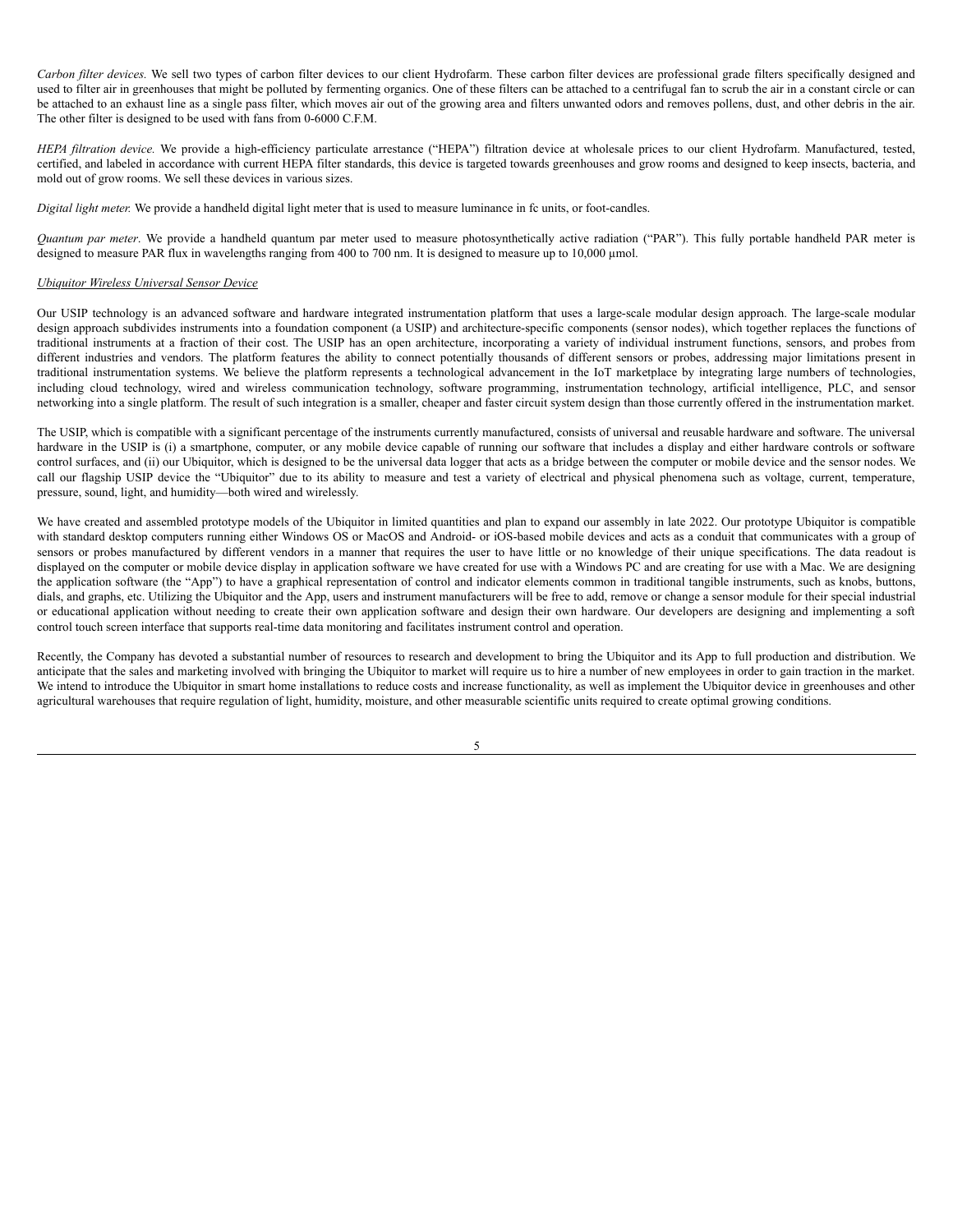Our universal smart development protocol focuses not only on the design of the hardware and software modules but also on the design of the overall universal smart instruments system, guided by the principles of structure, universality and modularity.

Our Ubiquitor device is a fully modular system with a universal sensor node and gateway system that uses a computer or mobile device as the output display module responsible for displaying the readings of various sensor nodes. We have completed an initial production run of prototype Ubiquitor devices and intend to proceed into fullscale production. The Ubiquitor's sensor analytics system integrates event-monitoring, storage and analytics software in a cohesive package that provides a holistic view of the sensor data it is reading.

The physical hardware consists of:

- 1. The sensor nodes, which come in hundreds of different varieties of sensor instruments in the form of a USB stick, with both male and female ports; and
- 2. The Ubiquitor as the main hardware gateway, which is a small cell phone-sized device with integrated circuits.

We believe the Ubiquitor device can connect up to thousands of potential sensor nodes, and integrate data using embedded software to display the data and all analytics onto a digital screen (desktop, smartphone or mobile device displays) using a Wi-Fi connection. As disclosed in our patent application, we have already tested up to 256 sensor instrument readouts. Most types of nodes and probes can connect to the hardware. If the sensor size is bigger than the standard probe size, it is possible to simply use a USB cable to connect the probe and the hub. All data and analytics are displayed on a single screen, with tools that record and keep track of all measurements, and sort and display analytic information in easy-to-read charts.

The Ubiquitor is a general platform that collects data in real time, up to 100 Hz per second; and thus, is intended to be adapted to many industrial uses.

By using the universal hardware or USIP, we believe we could achieve the following efficiencies in instrumentation systems:

- 1. **Cut production costs.** Smartphone technology is widely used on the small sensor device market. By utilizing smartphone technology, the Ubiquitor will add superior functionality and performance, improve the product's quality and cut production costs.
- 2. Reduce the effort required to develop a new sensor product. With the Ubiquitor, we believe that there will be no need for device manufacturers to research and develop new monitoring and operating components because they will just need to develop new sensor nodes or probes that may be integrated into our software technology.
- 3. **Reduce clutter.** It is anticipated that the Ubiquitor could dispense with some of the hassle of connecting cables, since the Ubiquitor allows wireless transmission of sensor data and may allow wireless access to networks, such as a PLC network.

We have not yet started research and development of a second generation Ubiquitor device, but once we demonstrate the market for this product, we intend to begin such research and development. Currently our research and development is focused on concepts we can implement in the current first generation Ubiquitor device.

### **Research and Development Efforts of Power Line Communication**

Power Line Communication ("PLC") is a communication technology that enables sending data over existing power cables. One advantage of this technology is that PLC does not require substantial new investment for its communications infrastructure. Rather, PLC utilizes existing power lines, thereby forming a distribution network that already penetrates all residential, commercial and industrial premises. Accordingly, connectivity via PLC is potentially the most cost-effective, scalable interconnectivity approach for the IoT. We believe PLC can be an integral part of our communication infrastructure for the IoT, which enables reliable, real-time measurements, monitoring and control. A large variety of appliances may be interconnected by transmitting data through the same wires that provide electrical energy.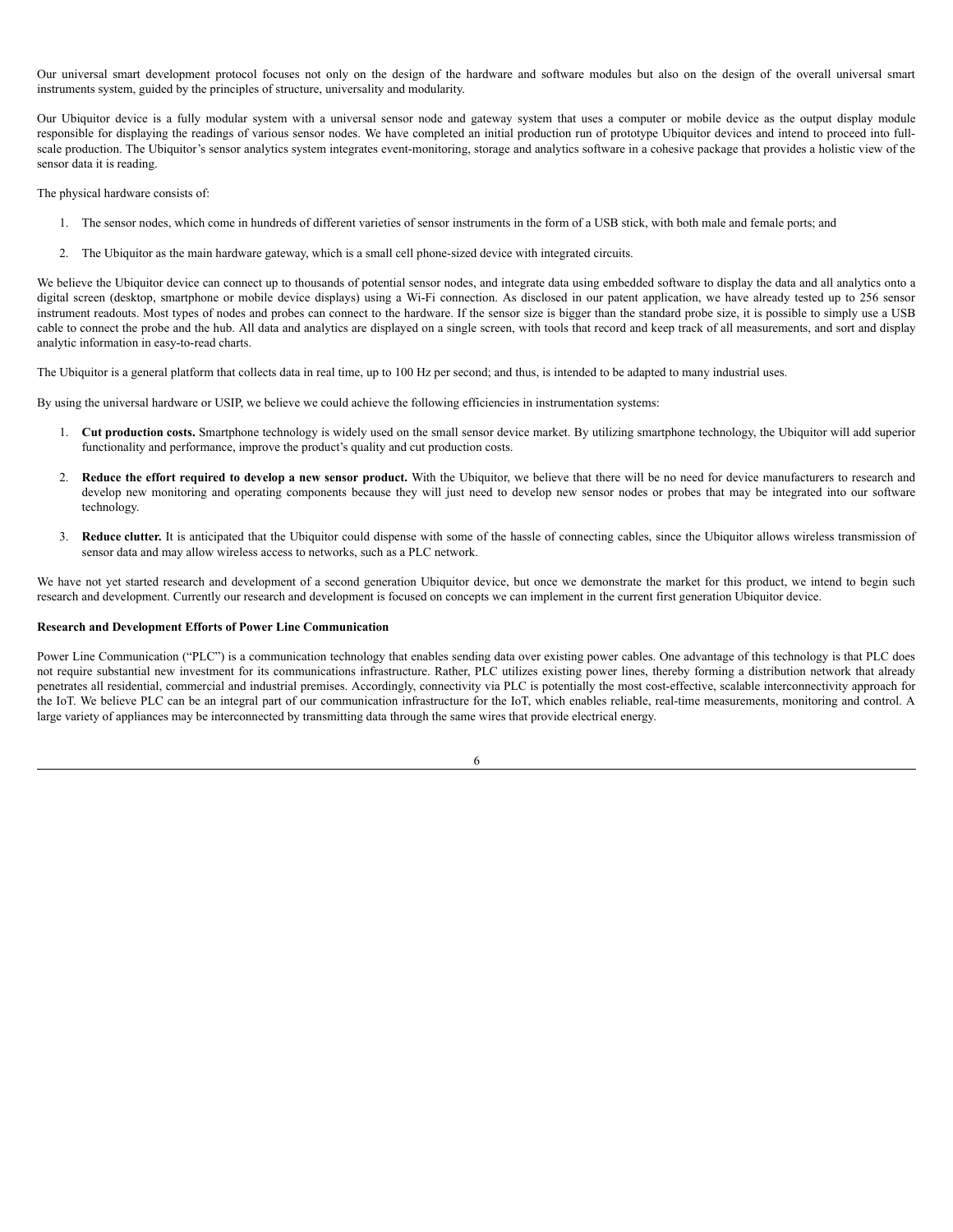Wireless networks allow multiple users to access large amounts of information without the hassle of running wires to and from each IoT device (See "Risk Factors" above). The 5G cellular network, for example, promises exciting advances for telecommunication service providers, but the implementation of the 5G network will be challenging. The implementation will require building out dense, low-latency edge networks in ways that are affordable, secure and easily maintainable. 5G antennas will be able to handle more users and to transmit more data, but they will have a shorter transmission range. 5G networks will also require frequencies of up to 300 GHz. This requirement means wireless carriers will need to bid for the costly higher spectrum bands to roll out their respective 5G networks. Generally speaking, wireless networks are typically slower and more expensive than existing wired networks and extremely susceptible to interference from radio signals, radiation, walls and other forms of interference. Additionally, wireless networks may be accessed by any device within range of the network's signal, making the information transmitted on a wireless network susceptible to access by unauthorized recipients. We are currently developing a wired alternative to wireless networks that utilizes installed power lines to transmit information. Our PLC technology uses an ultranarrow band spectrum channel of less than 1 KHz to establish a long-distance link between transmitter and receiver. Thus, we believe that our proprietary ultra-narrow band PLC technology will offer a promising alternative to wireless networks and provide the backbone communication infrastructure for IoT devices.

PLC has been around for many years, leading some to believe that it is a mature technology. Current leaders in the industry include Siemens (Germany), Netgear (US), ABB (Switzerland), Ametek (US), Schneider Electric (France), General Electric (US), TP-Link Technologies (China), D-Link (Taiwan), Landis+Gyr (Switzerland), and Nyx Hemera Technologies (Canada).

The primary design goal of the power line network is electric power distribution, not data transmission. Consequently, although PLC is an established technology, the harsh electrical noise present on power lines and variations in equipment and standards make communications over the power grid difficult and present a number of fundamental challenges for data transfer. Signals propagating along the power line are subjected to very large amounts of noise, attenuation, and distortion that make them erratic, with several attributes varying over time. PLC is susceptible to noise from devices linked to the power supply infrastructure, for example, fluorescent tube lights, drills, hair dryers, microwave ovens, computers, switch mode power supply, cellphone chargers, dimmers, refrigerators, televisions, washing machines, and vacuum cleaners. All the trials of PLC technology appear to have resulted in power companies and internet service providers deciding that the technology is not viable as a means of delivering broadband internet access. These technological challenges have impeded, or even halted, progression of PLC technology.

We are performing research and development with the intention of inventing our own ultra-narrow band PLC technology that attempts to tackle two challenges: 1) overcoming interference caused by electronic noise on the power line system; and 2) bandwidth. Preliminary internal testing suggests that we have achieved noise rejection and interference suppression at five orders of magnitude better than traditional PLC technology. We believe our ultra-narrow band PLC technology shows robustness against noise and interference, based on our internal testing where we found no detectable interference occurring when six industrial blowers, notorious for causing electrical noise, and a large air conditioning unit were connected to an electrical line passing a control signal. By comparison, a small air dryer is able to cause interference in legacy PLC systems. State of the art PLC technologies developed by other companies may offer sufficient bandwidth, but they cannot effectively deal with the interference of electric noise on the system. However, in our preliminary internal testing, we have been able to increase bandwidth to 4 megabits per second with the potential for more, while simultaneously effectively dealing with electrical noise and interference. Furthermore, such data transfer rates were delivered at a bandwidth of less than 1000 Hz, thereby achieving a bandwidth efficiency (measured as bits per second per Hz) greater than 4000. For comparison purposes, 4G cellular networks have a bandwidth efficiency of less than 6 due to their requirement of larger bandwidth resources. The demand for bandwidth resources will only grow with the upcoming 5G and proposed 6G networks. Accordingly, further research of our PLC technology is warranted as it shows promise for increased data transfer rates at a lower cost than either of the 5G and proposed 6G networks, particularly given such networks' requirements for costly new infrastructure and bandwidth resources. Based on the promising results of our internal testing, we have begun designing a proprietary PLC microchip and have set an intended launch date for 2023.

We believe that because residential and commercial structures already include multiple power outlets, the power line infrastructure represents an excellent network to share data among intelligent devices, particularly in the smart home installations that we are currently performing through AVX. Using PLC technology would mean that the requirement for costly ethernet cable networks to carry network information could be eliminated, as the same signals may be carried on the existing power lines.

We plan to leverage the communications technology of PLC to enhance the Ubiquitor and make the Ubiquitor a central component of the smart home and gardening systems we are currently developing. The goal would be that our Ubiquitor would be used to send or receive control signals from a smart device, and control hundreds of devices in near real time. We intend to apply the same concept to commercial and industrial applications.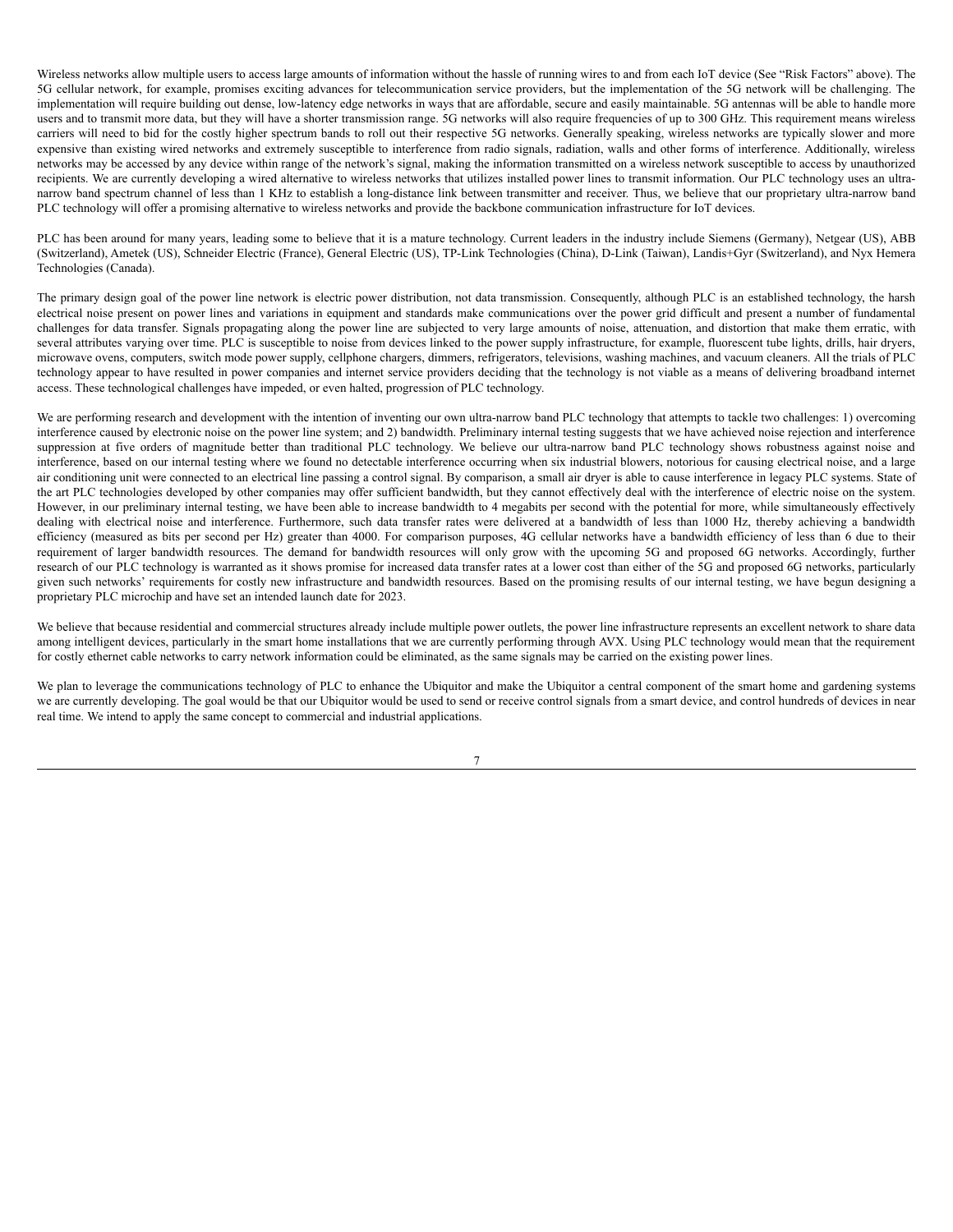Also, we plan to design a full line of products for the gardening industry by integrating the Ubiquitor device into a gardening system. The system would include a light control node, temperature sensor, humidity sensor, digital light sensor, quantum PAR sensor, pH sensor, total dissolved solids ("TDS") sensor and carbon dioxide sensor design. We believe the combination of these sensors would offer the same features as a combination of dozens or even hundreds of different instruments in the gardening industry. The Ubiquitor would be used to replace these devices and could offer another case study of the effectiveness of the application of universal smart technology to such systems.

The development of universal smart instruments and the IoT have a considerable amount of overlap, with the only difference being the number of sensor nodes involved. We plan to take advantage of this overlap and unify universal smart instruments and the IoT into a single system, building the IoT infrastructure for both residential and commercial uses and charging monthly subscription fees. End users will be able to plug any peripheral devices into the power outlet and enjoy the IoT connectivity throughout their home.

Eventually, we hope to establish five divisions to bring our technology together: 1) AVX with new shared distributed smart home products powered by the Ubiquitor; 2) an IT division in software machine design; 3) Universal Smart Instrumentation; 4) PLC; and 5) an IoT division.

# *Intellectual Property Protection*

On November 4, 2016, we filed a U.S. patent application number 15/344,041 with the USPTO. On March 5, 2018, we issued a press release announcing that the USPTO published an Issue Notification for U.S. Patent Application No. 9924295 entitled "Universal Smart Device," which covers a patent application regarding the Company's Universal Smart Device. The patent was issued on March 20, 2018.

Subsequent to our internal research and development efforts, we filed with the USPTO on June 2, 2017 a patent application regarding a process for improving a spectral response curve of a photo sensor. The small and cost-effective multicolor sensor and its related software protected by the patent we believe could achieve a spectral response that approximates an ideal photo response to take optical measurement. The patent was issued on February 26, 2019.

In addition, we have been notified that the USPTO published a notice of allowance for a patent application we filed on March 12, 2018 as application No. 15/925,400. The patent title is a "Universal Smart Device," which is a universal smart instrument that unifies heterogeneous measurement probes into a single device that can analyze, publish, and share the data analyzed. The issue fee was paid on March 14, 2019.

On November 29, 2019, the Company filed an international utility patent application filed through the patent cooperation treaty as application PCT/US2019/63880. In April 2020, the Company was notified that it received a favorable international search report from the International Searching Authority regarding this patent application, which patents the Company's PLC technology. The World International Property Organization report cited only three category "A" documents, indicating that the Company's application met both the novelty and non-obviousness patentability requirements. Consequently, the Company is optimistic that the patent covering the claims for its PLC technology will be issued in due course and will allow the Company to implement strong protections on the PLC technology worldwide.

In the fourth quarter of 2021, we hired the law firm of Knobbe Martens, Olson & Bear, LLP to serve as outside intellectual property counsel for the Company. The firm is working on further transferring the Company's provisional patent applications to formal patent applications which should number 13 according if all proceed according to plan. In addition, Knobbe Martens is also working on further filing four previously unfiled patents during the same timeframe and extending an existing patent application into Europe and Australia.

#### *Competitors*

There are several competitors we have identified in the wireless sensor node industry, including traditional instruments or devices manufacturers such as Hanna Instruments and Extech Instruments.

Hach developed and launched the SC1000 Multi-parameter Universal Controller, a probe module for connecting up to 32 digital sensors or analyzers. However, their products are not compatible with smart phones yet; and we believe their price point is still prohibitive to consumers.

Monnit Corporation offers a range of wireless and remote sensors. Many of Monnit's products are web-based wireless sensors that usually are not portable because of their power consumption. Also, the sensors' real-time updates are slow; and we believe security of the web-based sensor data acquisition also may be a concern. In addition to purchasing the device, consumers usually have to pay monthly fees for using web-based services.

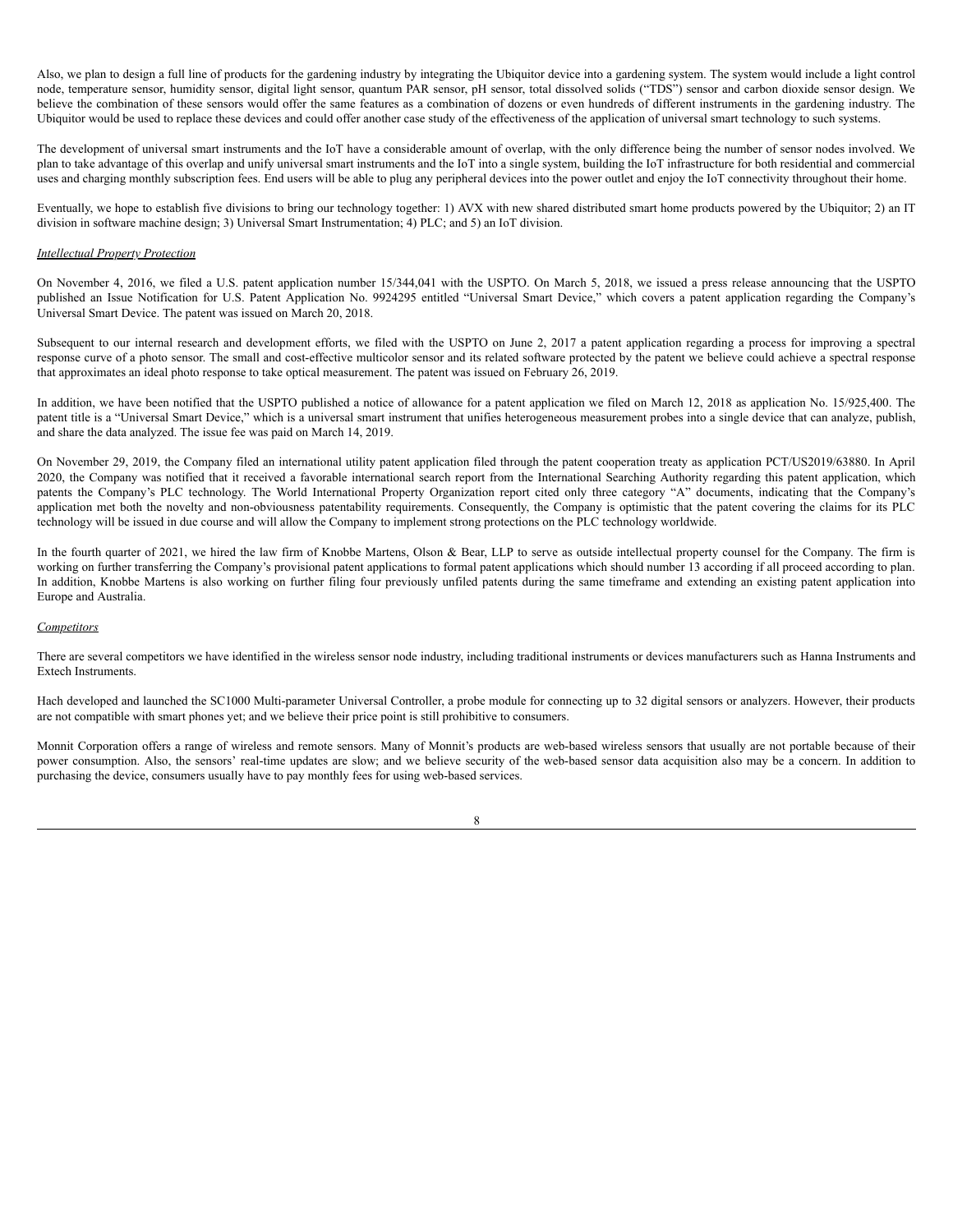We are not trying to compete with traditional instruments or device manufacturers because we utilize our Ubiquitor device in conjunction with our smartphone application, which we believe will be a completely different product category.

## *Market Potential*

We believe that wireless universal smart technology will play a critical role for traditional instrument manufacturers, as it is too expensive and difficult to develop for medium or smaller companies. The cost factor is the first consideration when deciding whether a company wants to develop smart wireless technologies and implement them in their products or use them in their field testing. We also hope to play a role in academic laboratories, particularly with smaller academic laboratories who are sensitive to price.

#### **Results of Operations**

### *For the three months ended March 31, 2022 compared to the three months ended March 31, 2021*

*Products and Services Performance*

|                                              | For the three months<br>ended March 31, 2022 | For the three months<br>ended March 31, 2021 | Increase<br>(Decrease) |
|----------------------------------------------|----------------------------------------------|----------------------------------------------|------------------------|
| Agricultural Product Wholesale (Perfecular): | 72,042                                       | 323,721                                      | (251,679)              |
| IoT sales $(AVX)$ :                          | 53,929                                       | 19.399                                       | 34,530                 |
| IoT service (AVX):                           | 31,196                                       | 20,343                                       | 10.853                 |
| Total revenue                                | 157.167                                      | 363.463                                      | (206, 296)             |

Agricultural product wholesale (Perfecular): The decrease of agricultural product wholesale was due to inventory levels sector wide existing at high levels. Distributors across the hydroponic sector have shown increased inventories in their recent numbers since YE 2021 having inventory numbers 2x or more of YE 2020 levels in line with our understanding of the sector. We continue to hold that our inventory levels and price levels for that inventory coupled with our manufacturing capabilities place us at a relative advantage to continue to capitalize on future product opportunities.

IoT sales (AVX): Our AVX growth this quarter was a direct result of the bifurcation of our teams to service different geographies and demographics in the Southern Californian market. While we kept our footprint in the West Los Angeles market geography, teams were built to service areas like Diamond Bar and Irvine possessing different high-end demographics suited to home automation as well. We plan to further increase this strategy in the near-term future.

IoT service (AVX): Along with the IoT sales growth, our IoT service revenues increased as well, playing into the same catalysts. In the future, we do plan for more recurring service revenues also with or implementation of follow-on maintenance contracts for new and existing clients.

#### *Revenue*

Our consolidated gross revenue for the three months ended March 31, 2022 and 2021 was \$157,167 and \$363,463, respectively, which included revenue from related parties of \$31,542 and \$10,191, respectively. Revenue for the three months ended March 31, 2022 decreased \$206,296 due to sales decrease from major customer of Perfecular and AVX Design & Integration Inc. being unable to generate more service work or develop a big project of high competitive environment in Los Angeles area.

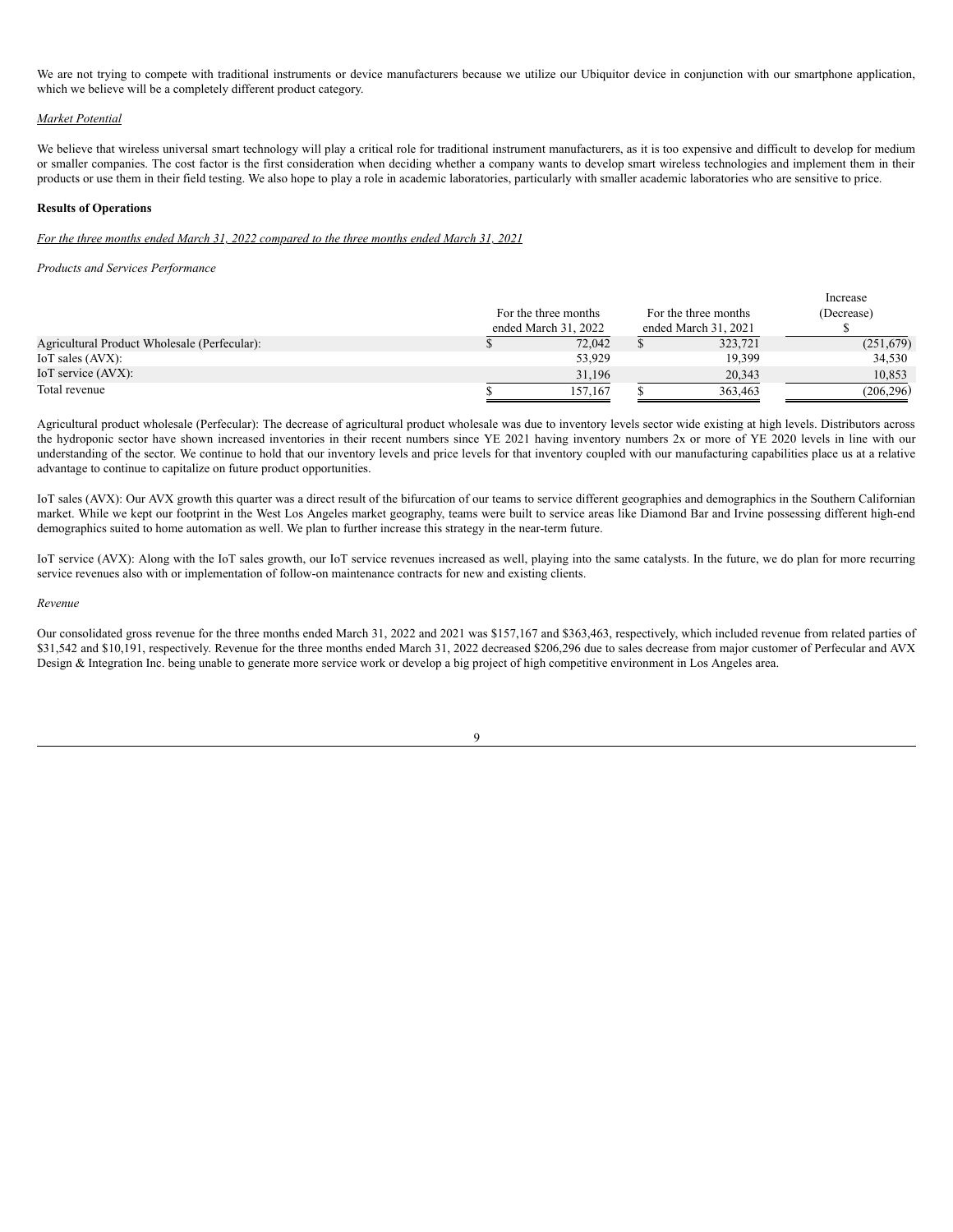# *Cost and Operating Expenses*

The major components of our cost and operating expenses for the three months ended March 31, 2022 and 2021 are outlined in the table below:

|                                                           |                      |                      | Increase   |
|-----------------------------------------------------------|----------------------|----------------------|------------|
|                                                           | For the three months | For the three months | (Decrease) |
|                                                           | ended March 31, 2022 | ended March 31, 2021 |            |
| Cost of revenue, excluding depreciation $\&$ amortization | 143.091              | 292,263              | (149, 172) |
| Selling expense                                           | 38,339               | 512                  | 37.827     |
| Compensation – officers and directors                     | 76,040               | 39,100               | 36,940     |
| Research and development                                  | 561,744              | 63,150               | 498,594    |
| Professional fees                                         | 360,866              | 270,709              | 90,157     |
| General and administrative                                | 900.948              | 416.922              | 484,026    |
| Total costs and operating expenses                        | 2,081,028            | 1,082,656            | 998,372    |

Cost of revenue, excluding depreciation and amortization for the three months ended March 31, 2022 was \$143,091, compared to \$292,263 for the three months ended March 31, 2021. This decrease in cost of revenue was related to the decrease in revenues.

Selling expense for the three months ended March 31, 2022 was \$38,339, compared to \$512 for the three months ended March 31, 2021. Selling expense incurred was mainly from third party advertising fees. The increase of selling expense was due to an increase in advertising fees.

Compensation – officers and directors were \$76,040 and \$39,100 for the three months ended March 31, 2022 and 2021, respectively. The increase was due to grant employee compensation.

Research and development costs were \$561,744 and \$63,150 for the three months ended March 31, 2022 and 2021, respectively. The increase was due to an increase research and development employee compensation and China research and development costs.

Professional fees were \$360,866 during the three months ended March 31, 2022 compared to \$270,709 during the three months ended March 31, 2021. The increase in professional fees mainly resulted from the pending litigation compared to the prior period.

General and administrative expenses of \$900,948 incurred during the three months ended March 31, 2022 primarily consisted of stock-based compensation of \$236,375, employee compensation of \$193,930, insurance expense of \$176,915, salaries of \$137,162, rent of \$75,597 and depreciation expense of \$40,163. General and administrative expenses of \$416,922 incurred during the three months ended March 31, 2021 primarily consisted of stock-based compensation of \$118,838, salaries of \$136,483, insurance expense of \$42,579 and depreciation expense of \$40,537.

## *Other Income*

During the three months ended March 31, 2022 and 2021, we incurred total other income of \$54,931 and \$36,677, respectively. The increase in other income was due to increase investment income in current period.

# *Net Losses*

During the three months ended March 31, 2022 and 2021, we incurred net losses of \$1,868,930 and \$682,516 respectively, due to the factors discussed above.

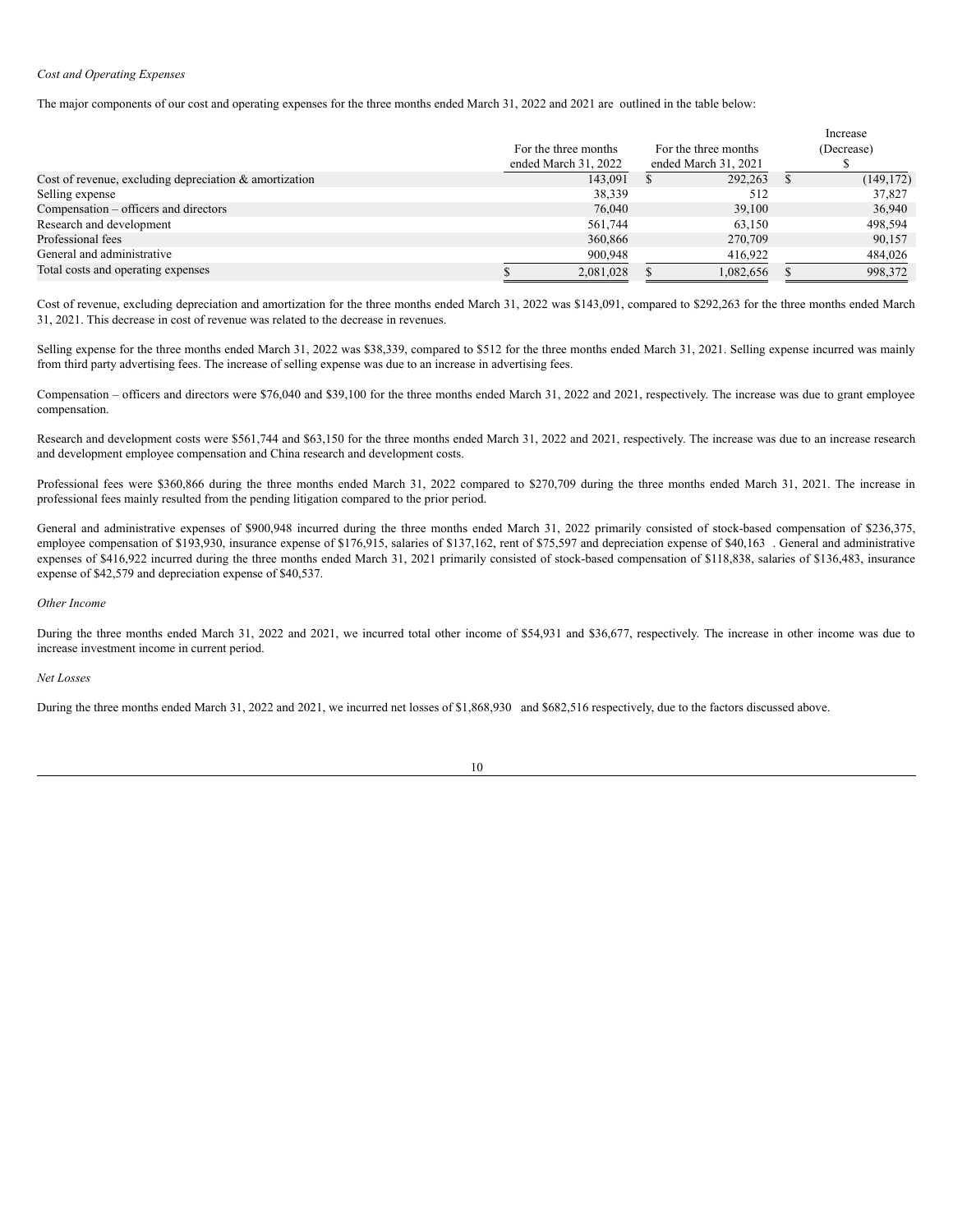# **Liquidity and Capital Resources**

*Working Capital*

| 2022                                     | 2021       |
|------------------------------------------|------------|
| 8,274,005<br><b>Current Assets</b>       | 9,214,340  |
| <b>Current Liabilities</b><br>(624, 857) | (571, 442) |
| Working Capital<br>7,649,148             | 8,642,898  |

*Cash Flows*

The table below, for the periods indicated, provides selected cash flow information:

|                                           | For the three months | For the three months |
|-------------------------------------------|----------------------|----------------------|
|                                           | ended March 31, 2022 | ended March 31, 2021 |
| Net cash used in operating activities     | (902, 283)           | (438, 775)           |
| Net cash used in investing activities     | (31, 470)            |                      |
| Net cash provided by financing activities |                      | 1,763,697            |
| Effect of exchange rate                   | 24                   |                      |
| Net change in cash                        | (933.729)            | 1.324.922            |

#### *Cash Flows from Operating Activities*

Our net cash outflows from operating activities of \$902,283 for the three months ended March 31, 2022 was primarily the result of our net loss of \$1,868,930 and changes in our operating assets and liabilities offset by the add-back of non-cash expenses. The change in operating assets and liabilities includes an increase in accounts receivable of \$96,258, an increase in accounts receivable – related party of \$70,816, an increase in inventories of \$5,067, a decrease in other receivable of \$13,057, a decrease in prepaid expense of \$148,616, an increase in deposit of \$35,142, a decrease in operating lease right-of-use asset of \$150,623, an increase in accounts payable and accrued liabilities of \$38,000, a decrease in other current liabilities of \$17,135, a decrease in lease liabilities of \$123,951, an increase in other liabilities of \$14,736. Non-cash expense included addbacks of \$42,080 in bad debt expense, \$25,006 in reduction of inventory fair value adjustments, \$40,165 in depreciation expense, \$656,370 in stock-based compensation shares, \$8,000 in stock-based compensation - services, and \$228,375 in stock option compensation.

Our net cash outflows from operating activities of \$438,755 for the three months ended March 31, 2021 was primarily the result of our net loss of \$682,516 and changes in our operating assets and liabilities offset by the add-back of non-cash expenses. The change in operating assets and liabilities includes an increase in accounts receivable of \$165,725, decrease in inventory of \$20,975, decrease in prepaid expenses of \$53,340, decrease in deposits of \$100,000, decrease in operating lease right-of use assets of \$11,542, increase in accounts payable and accrued liabilities of \$142,464, decrease in accounts payable – related party of \$17,471, decrease in lease liabilities of \$12,379 and decrease in customer deposit of \$53,450. Non-cash expense included add-backs of \$8,357 in bad debt expense, \$3,287 in reduction of inventory reserve, \$40,537 in depreciation expense, \$12,000 in stock-based compensation, and \$106,838 in stock option compensation.

We expect that cash flows from operating activities may fluctuate in future periods as a result of a number of factors, including fluctuations in our net revenues and operating results, utilization of new revenue streams, collection of accounts receivable, and timing of billings and payments.

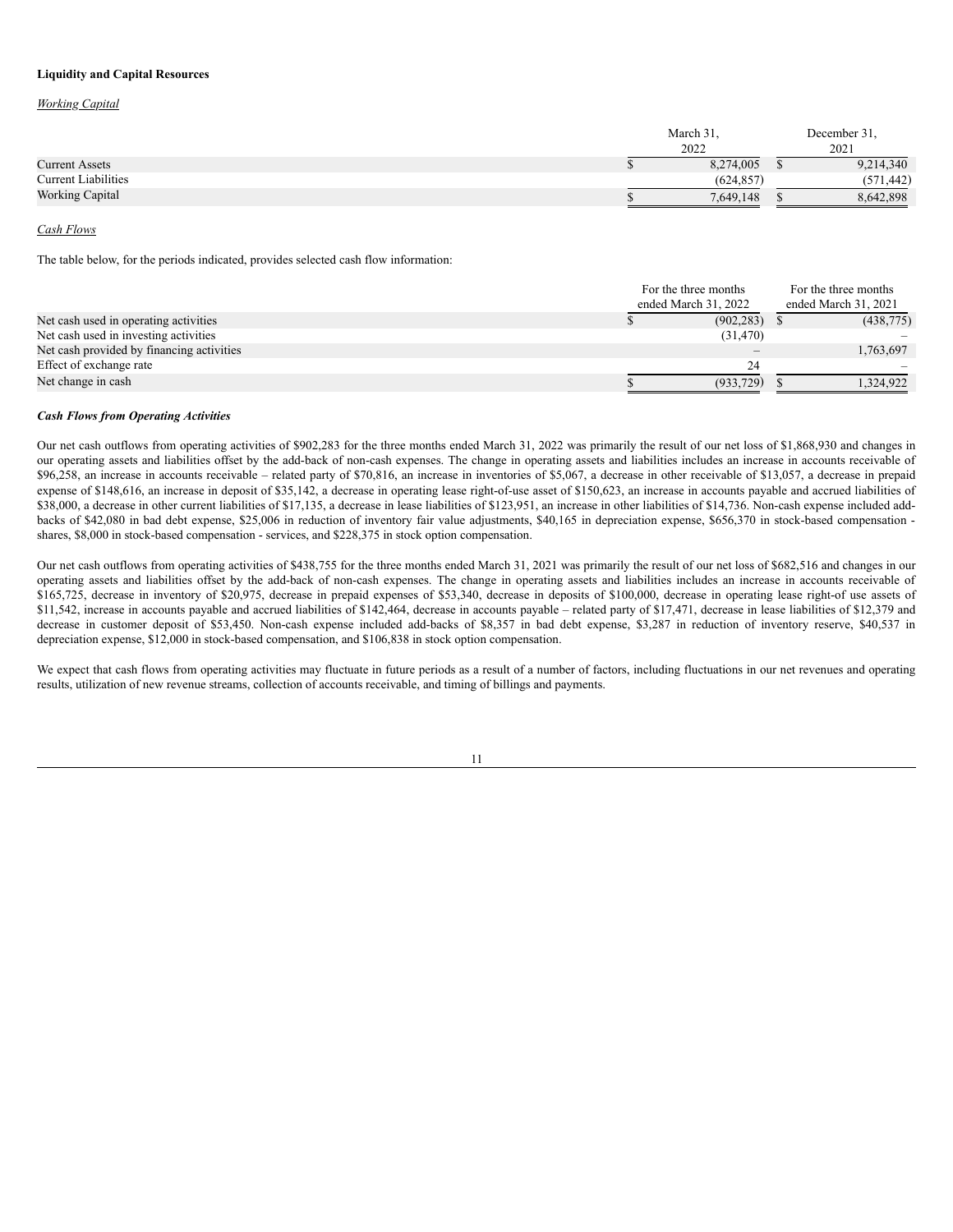# *Cash Flows from Investing Activities*

For the three months ended March 31, 2022 we had cash outflow from investing activities of \$31,470 from the purchase of property and equipment. There were no investing activities for the three months ended March 31, 2021

# *Cash Flows from Financing Activities*

There were no financing activities for the three months ended March 31, 2022. For the three months ended March 31, 2021 the Company obtained \$267,297 in SBA loan, received \$1,500,000 in bank loan, and repaid \$3,600 in bank loan, resulting in cash inflow of \$1,763,697.

#### *Going Concern*

In the long term, the continuation of the Company as a going concern is dependent upon the continued financial support from its shareholders, the ability of the Company to repay its debt obligations, to obtain necessary equity financing to continue operations, and the attainment of profitable operations. For the three months ended March 31, 2022, the Company had a net loss of \$1,868,930 and negative cash flow from operating activities of \$902,283. With the January 1, 2022 beginning cash amount of \$8,678,665, the Company will have enough cash to cover its projected annual cash burn rate of \$3,152,618, which is an increase from the previous year. This is a result of coming off of a year where the company completed an uplisting transaction causing a greater than normal amount of expenditure, especially within professional service fees. Overall, the Company has adequate cash for the Company to continue operation as a going concern throughout 2022 without any additional capital raise. As a result, the previous factors raising substantial doubt to continue as a going concern have been alleviated for the following year.

#### Off-Balance Sheet Arrangements

As of March 31, 2022, we did not have any off-balance-sheet arrangements, as defined in Item 303(a)(4)(ii) of Regulation SK.

#### <span id="page-30-0"></span>**ITEM 3. QUANTITATIVE AND QUALITATIVE DISCLOSURES ABOUT MARKET RISK.**

We are a smaller reporting company as defined by Rule 12b-2 of the Exchange Act and are not required to provide the information required under this item.

### <span id="page-30-1"></span>**ITEM 4. CONTROLS AND PROCEDURES**

### **Evaluation of Disclosure Controls**

Under the supervision and with the participation of our management, including our principal executive officer and principal financial officer, we have conducted an evaluation of the effectiveness of the design and operation of our disclosure controls and procedures, as defined in Rules 13a15(e) and 15d15(e) under the Securities and Exchange Act of 1934, at the end of the period covered by this report. Based on this evaluation, our principal executive officer and principal financial officer concluded as of the evaluation date that our disclosure controls and procedures were effective such that the material information required to be included in our Securities and Exchange Commission reports is recorded, processed, summarized and reported within the time periods specified in SEC rules and forms relating to our company, particularly during the period when this report was being prepared.

Our management concluded we did not maintain effective controls over the Company's financial reporting. The material weaknesses in our internal control over financial reporting, caused principally by inadequate staffing and technical expertise in key positions, resulted in overly relying on outside consultants to make numerous adjustments to our financial statements. Additionally, the significant deficiencies or material weaknesses could result in future material misstatement of the consolidated financial statements that would not be prevented or detected. Management has concluded that the identified control deficiencies constitute a material weakness.

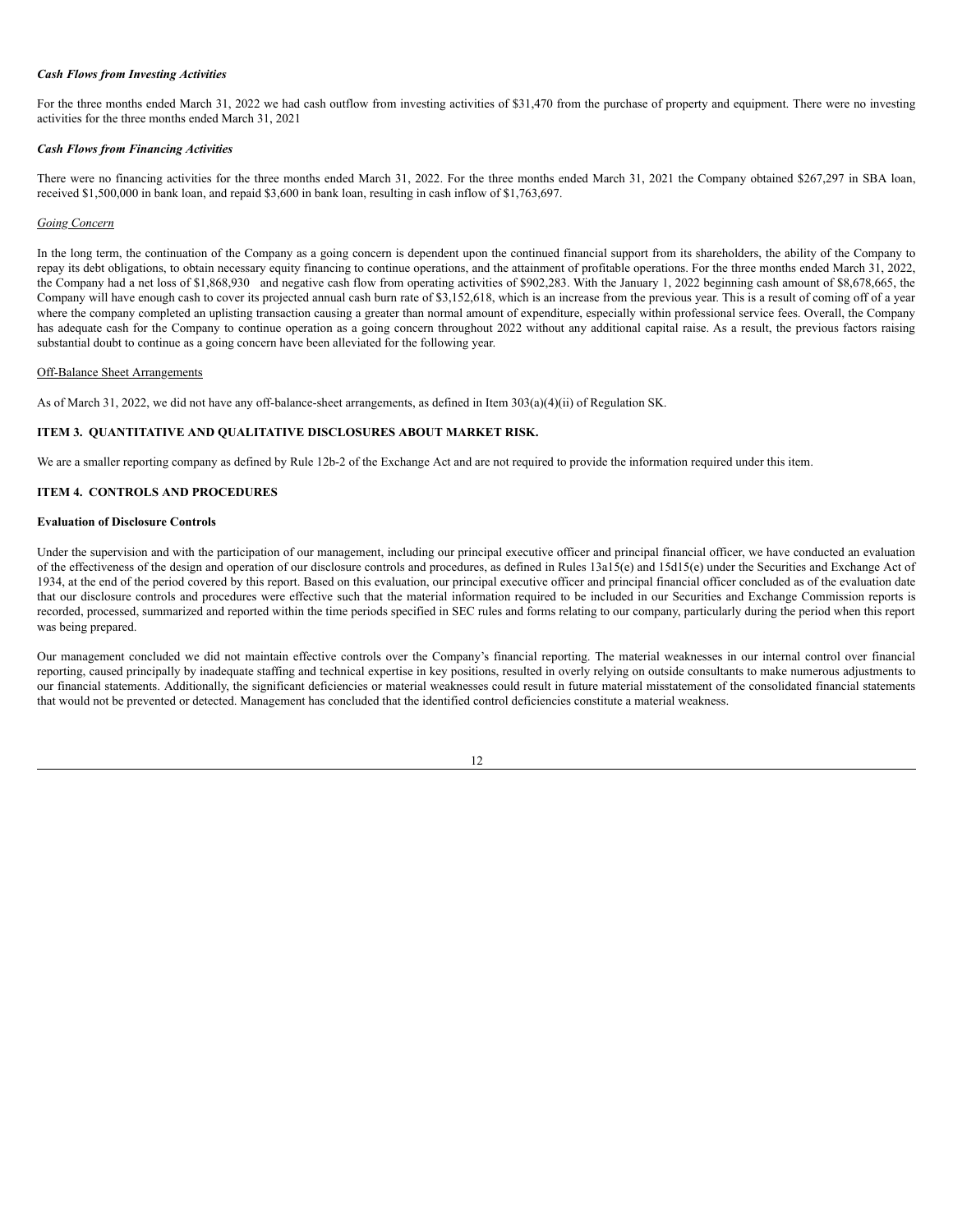## **Changes in internal control over financial reporting.**

There were no changes in our internal control over financial reporting during our most recent fiscal quarter that materially affected, or were reasonably likely to materially affect, our internal control over financial reporting.

# **Limitations on the Effectiveness of Internal Controls**

Disclosure controls and procedures, no matter how well designed and implemented, can provide only reasonable assurance of achieving an entity's disclosure objectives. The likelihood of achieving such objectives is affected by limitations inherent in disclosure controls and procedures. These include the fact that human judgment in decision-making can be faulty and that breakdowns in internal control can occur because of human failures such as simple errors or mistakes or intentional circumvention of the established process.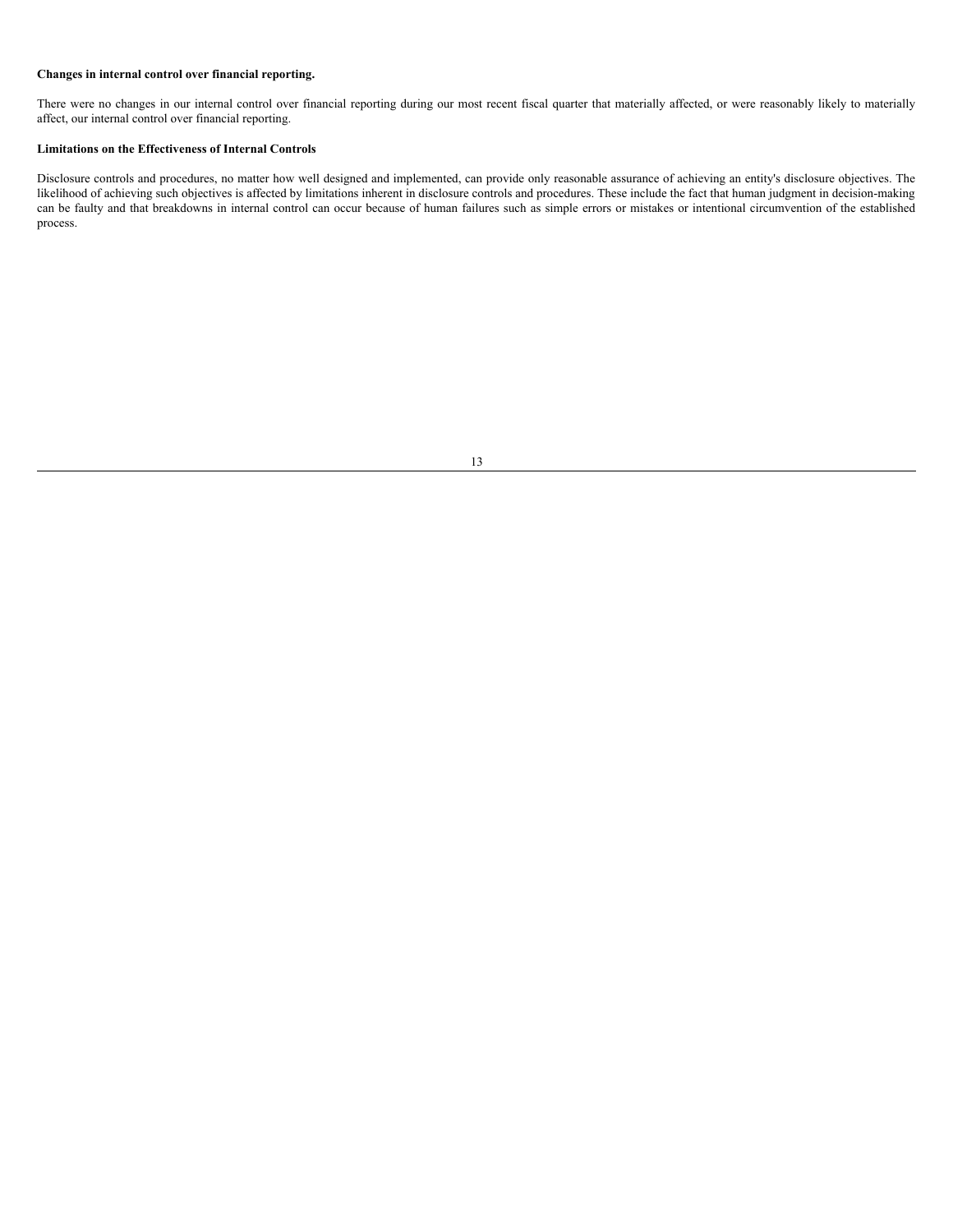## **PART II. OTHER INFORMATION**

# <span id="page-32-1"></span><span id="page-32-0"></span>**ITEM 1. LEGAL PROCEEDINGS**

We were not subject to any new legal proceedings during the three months ended March 31, 2021 and there are currently no new legal proceedings, to which we are a party, which could have a material adverse effect on our business, financial condition or operating results.

# <span id="page-32-2"></span>**ITEM 1A. RISK FACTORS**

We are a smaller reporting company as defined by Rule 12b-2 of the Securities Exchange Act of 1934 and are not required to provide the information under this item.

# <span id="page-32-3"></span>**ITEM 2. UNREGISTERED SALES OF EQUITY SECURITIES AND USE OF PROCEEDS**.

No shares or common stock were sold during the three months ended March 31, 2021.

# <span id="page-32-4"></span>**ITEM 3. DEFAULTS UPON SENIOR SECURITIES**

No senior securities were issued and outstanding during the three-month periods ended March 31, 2021 or 2020.

# <span id="page-32-5"></span>**ITEM 4. MINE SAFETY DISCLOSURES**

Not applicable to our Company.

# <span id="page-32-6"></span>**ITEM 5. OTHER INFORMATION**

Our common stock has been quoted on the OTCQB and on the OTC Link since July 31, 2014 under the symbol "FCUV".

# <span id="page-32-7"></span>**ITEM 6. EXHIBITS AND REPORTS ON FORM 8-K**

# Exhibits

The following financial information is filed as part of this report:

## (a) (1) FINANCIAL STATEMENTS

# (2) SCHEDULES

**Number Description**

(3) EXHIBITS. The following exhibits required by Item 601 to be filed herewith are incorporated by reference to previously filed documents:

# **Exhibit**

- 10.1 [Promissory](https://www.sec.gov/Archives/edgar/data/1590418/000168316821001026/focus_ex1008.htm) Note with Chase Bank, dated March 10, 2021 for \$108,750 SBA Loan, as filed with the SEC on March 23, 2021. 10.2 Secured [Promissory](https://www.sec.gov/Archives/edgar/data/1590418/000168316821001026/focus_ex1009.htm) Note with East West Bank, dated January 8, 2021 for \$1,500,000, as filed with the SEC on March 23, 2021.
- 10.3 Loan Agreement with Golden Sunrise Investment LLC, dated March 15, 2021 for [\\$1,500,000,](https://www.sec.gov/Archives/edgar/data/1590418/000168316821001026/focus_ex1010.htm) as filed with the SEC on March 23, 2021.
- 10.4 Company Guarantee Agreement with Golden Sunrise [Investment](https://www.sec.gov/Archives/edgar/data/1590418/000168316821001026/focus_ex1011.htm) LLC dated March 15, 2021, as filed with the SEC on March 23, 2021.
- 10.5 Secured Promissory Note with Golden Sunrise Investment LLC dated March 15, 2021 for [\\$1,500,000,](https://www.sec.gov/Archives/edgar/data/1590418/000168316821001026/focus_ex1012.htm) as filed with the SEC on March 23, 2021.
- 31.1 [Certification](https://s3.amazonaws.com/content.stockpr.com/sec/0001683168-22-003608/focus_ex3101.htm) of CEO pursuant to Sec. 302
- 31.2 [Certification](https://s3.amazonaws.com/content.stockpr.com/sec/0001683168-22-003608/focus_ex3102.htm) of CFO pursuant to Sec. 302
- 32.1 [Certification](https://s3.amazonaws.com/content.stockpr.com/sec/0001683168-22-003608/focus_ex3201.htm) of CEO pursuant to Sec. 906
- 32.2 [Certification](https://s3.amazonaws.com/content.stockpr.com/sec/0001683168-22-003608/focus_ex3202.htm) of CFO pursuant to Sec. 906

- 101.SCH Inline XBRL Taxonomy Extension Schema Document
- 101.CAL Inline XBRL Taxonomy Extension Calculation Linkbase Document
- 101.DEF Inline XBRL Taxonomy Extension Definition Linkbase Document
- 101.LAB Inline XBRL Taxonomy Extension Label Linkbase Document<br>101.PRE Inline XBRL Taxonomy Extension Presentation Linkbase Doc
- Inline XBRL Taxonomy Extension Presentation Linkbase Document
- 104 Cover Page Interactive Data File (embedded within the Inline XBRL document)

<sup>101.</sup>INS Inline XBRL Instance Document (the instance document does not appear in the Interactive Data File because its XBRL tags are embedded within the Inline XBRL document)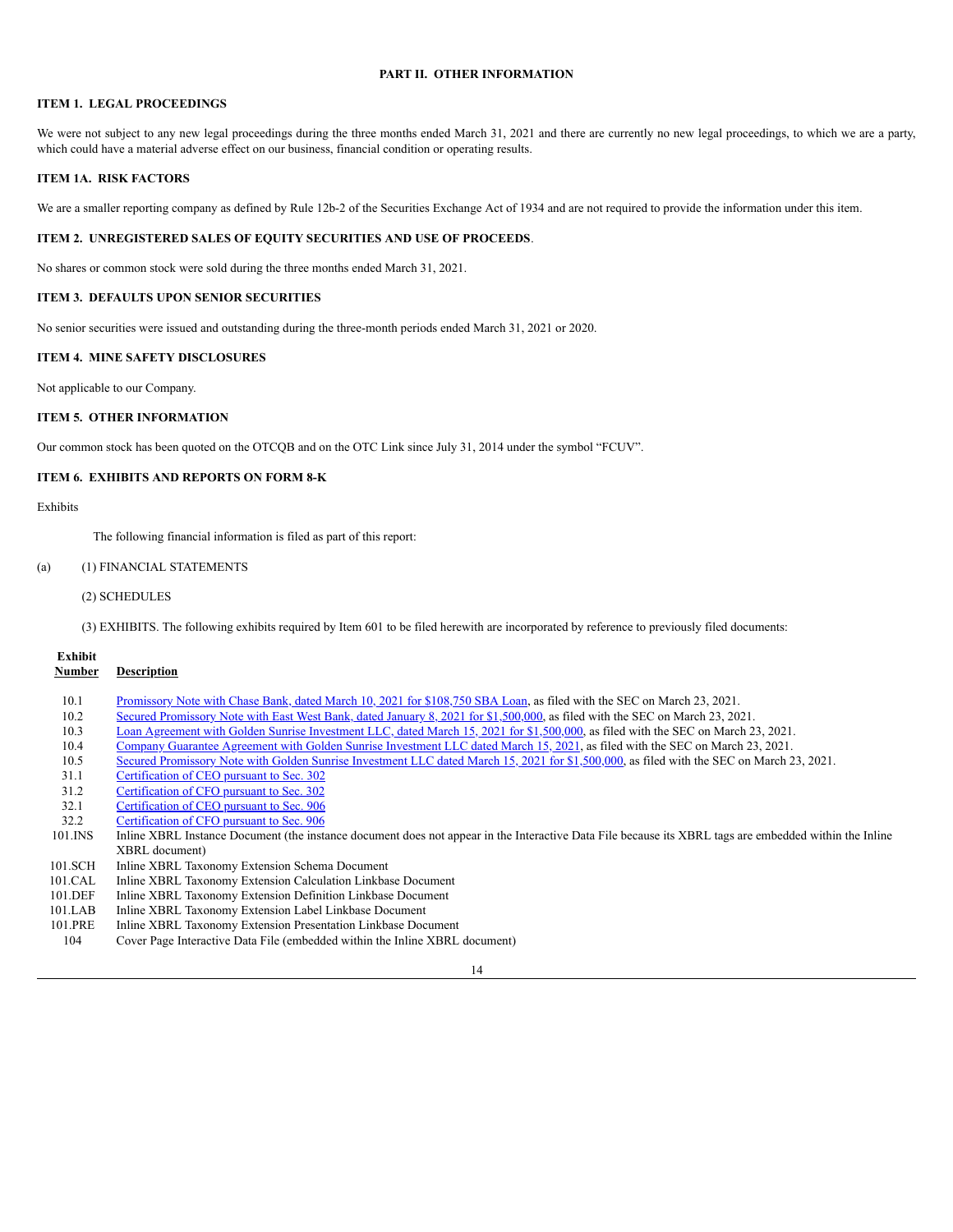# **SIGNATURES**

<span id="page-33-0"></span>Pursuant to the requirements of the Securities Exchange Act of 1934, the registrant has duly caused this report to be signed on its behalf by the undersigned thereunto duly authorized.

Dated: May 16, 2022 Dated: May 16, 2022

# **Focus Universal Inc.**

- By: /s/ Desheng Wang Desheng Wang Chief Executive Officer
- By: /s/ Duncan Lee Duncan Lee Chief Financial Officer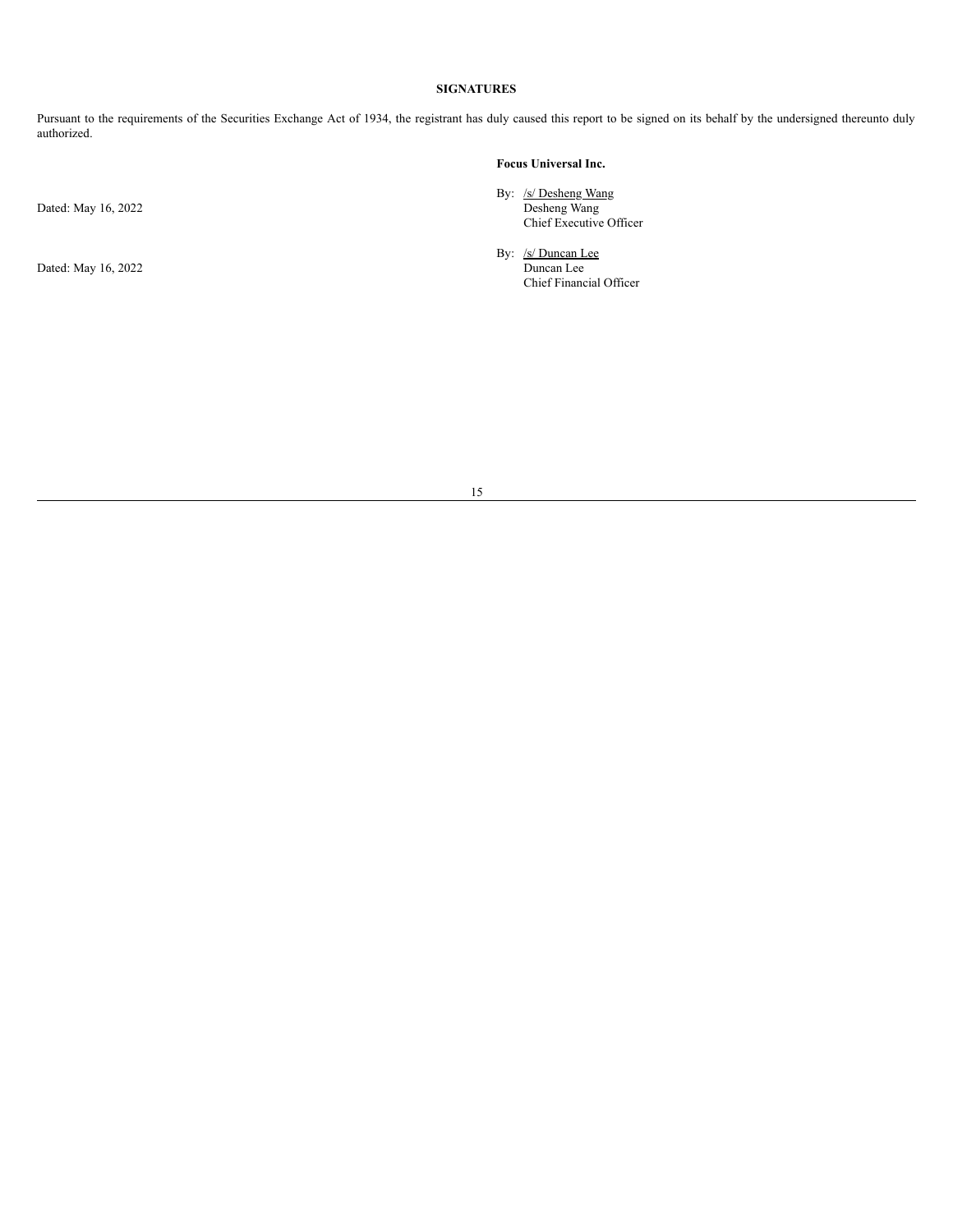# **CERTIFICATION PURSUANT TO SECTION 302 OF THE SARBANES-OXLEY ACT OF 2002**

I, Desheng Wang, certify that:

1) I have reviewed this quarterly report on Form 10-Q.

2) Based on my knowledge, this report does not contain any untrue statement of a material fact or omit to state a material fact necessary to make the statements made, in light of the circumstances under which such statements were made, not misleading with respect to the period covered by this report;

3) Based on my knowledge, the financial statements, and other financial information included in this report, fairly present in all material respects the financial condition, results of operations and cash flows of the Registrant as of, and for, the periods presented in this report;

4) I am responsible for establishing and maintaining disclosure controls and procedures (as defined in Exchange Act Rules 13a-15(e) and 15d-15(e)) and internal control over financial reporting (as defined in Exchange Act Rules 13a-15(f) and 15d-15(f)) for the Registrant and have;

- (a) Designed such disclosure controls and procedures, or caused such disclosure controls and procedures to be designed under our supervision, to ensure the material information relating to the Registrant, including its consolidated subsidiaries, is made known to us by others within those entities, particularly during the period in which this report is being prepared;
- (b) Designed such internal control over financial reporting, or caused such internal control over financial reporting to be designed under our supervision, to provide reasonable assurance regarding the reliability of financial reporting and the preparation of financial statements for external purposes in accordance with generally accepted accounting principles;
- (c) Evaluated the effectiveness of the Registrant's disclosure controls and procedures and presented in this report our conclusions about the effectiveness of the disclosure controls and procedures, as of the end of the period covered by this report based on such evaluation.
- (d) Disclosed in this report any change in the Registrant's internal control over financial reporting that occurred during the Registrant's most recent fiscal quarter (the Registrant's fourth fiscal quarter in the case of an annual report) that has materially affected, or is reasonably likely to materially affect, the Registrant's internal control over financial reporting; and

5) I have disclosed, based on our most recent evaluation of internal control over financial reporting, to the Registrant's auditors and the audit committee of the Registrant's board of directors (or persons performing the equivalent functions):

- (a) All significant deficiencies and material weaknesses in the design or operation of internal control over financial reporting which are reasonably likely to adversely affect the Registrant's ability to record, process summarize and report financial information; and
- (b) Any fraud, whether or not material, that involves management or other employees who have a significant role in the Registrant's internal controls over financial reporting.

Date: May 16, 2022 By: /s/ Desheng Wang

Desheng Wang Chief Executive Officer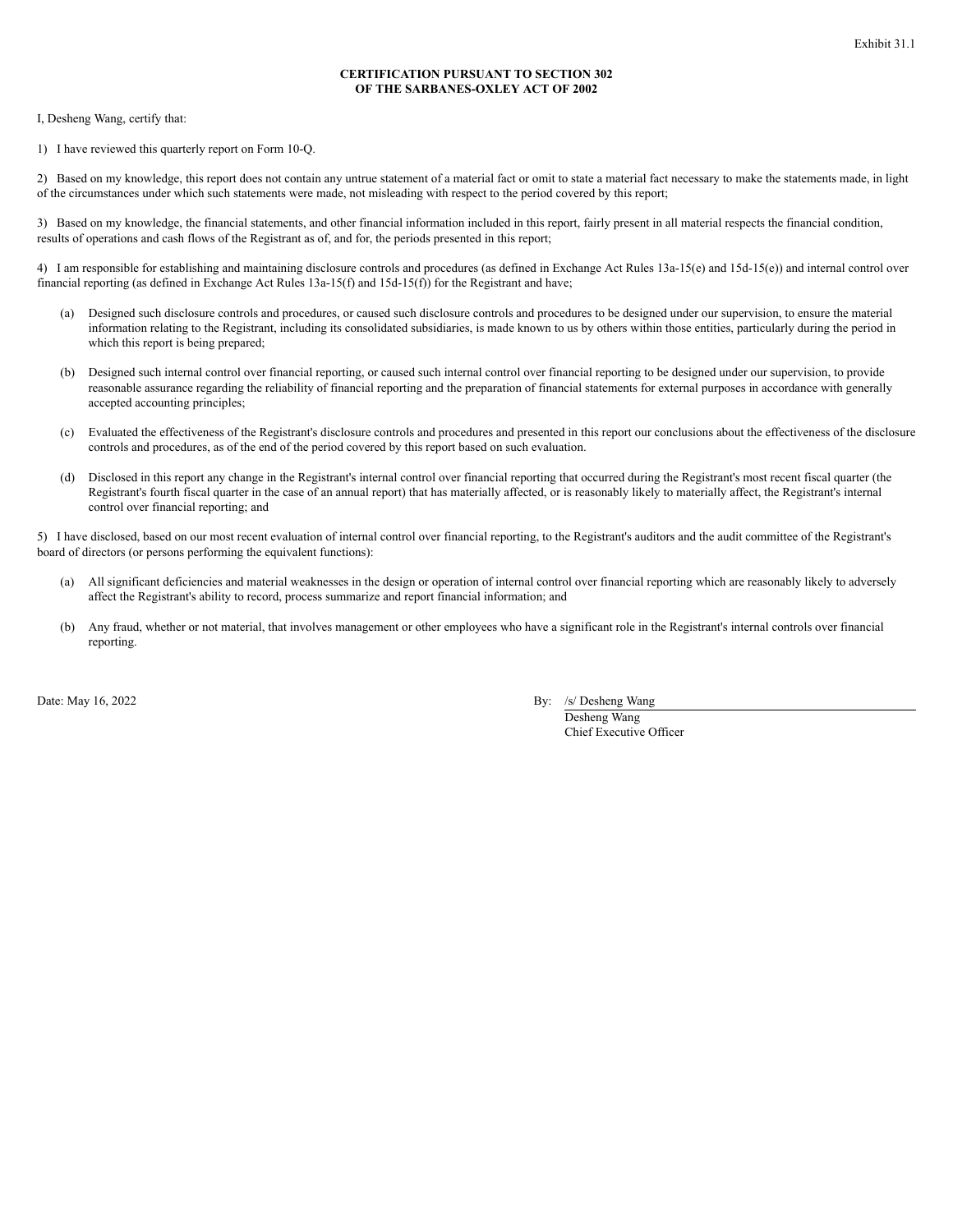# **CERTIFICATION PURSUANT TO SECTION 302 OF THE SARBANES-OXLEY ACT OF 2002**

I, Duncan Lee, certify that:

1) I have reviewed this quarterly report on Form 10-Q.

2) Based on my knowledge, this report does not contain any untrue statement of a material fact or omit to state a material fact necessary to make the statements made, in light of the circumstances under which such statements were made, not misleading with respect to the period covered by this report;

3) Based on my knowledge, the financial statements, and other financial information included in this report, fairly present in all material respects the financial condition, results of operations and cash flows of the Registrant as of, and for, the periods presented in this report;

4) I am responsible for establishing and maintaining disclosure controls and procedures (as defined in Exchange Act Rules 13a-15(e) and 15d-15(e)) and internal control over financial reporting (as defined in Exchange Act Rules 13a-15(f) and 15d-15(f)) for the Registrant and have;

- (a) Designed such disclosure controls and procedures, or caused such disclosure controls and procedures to be designed under our supervision, to ensure the material information relating to the Registrant, including its consolidated subsidiaries, is made known to us by others within those entities, particularly during the period in which this report is being prepared;
- (b) Designed such internal control over financial reporting, or caused such internal control over financial reporting to be designed under our supervision, to provide reasonable assurance regarding the reliability of financial reporting and the preparation of financial statements for external purposes in accordance with generally accepted accounting principles;
- (c) Evaluated the effectiveness of the Registrant's disclosure controls and procedures and presented in this report our conclusions about the effectiveness of the disclosure controls and procedures, as of the end of the period covered by this report based on such evaluation.
- (d) Disclosed in this report any change in the Registrant's internal control over financial reporting that occurred during the Registrant's most recent fiscal quarter (the Registrant's fourth fiscal quarter in the case of an annual report) that has materially affected, or is reasonably likely to materially affect, the Registrant's internal control over financial reporting; and

5) I have disclosed, based on our most recent evaluation of internal control over financial reporting, to the Registrant's auditors and the audit committee of the Registrant's board of directors (or persons performing the equivalent functions):

- (a) All significant deficiencies and material weaknesses in the design or operation of internal control over financial reporting which are reasonably likely to adversely affect the Registrant's ability to record, process summarize and report financial information; and
- (b) Any fraud, whether or not material, that involves management or other employees who have a significant role in the Registrant's internal controls over financial reporting.

Date: May 16, 2022 By: /s/ Duncan Lee

Duncan Lee Chief Financial Officer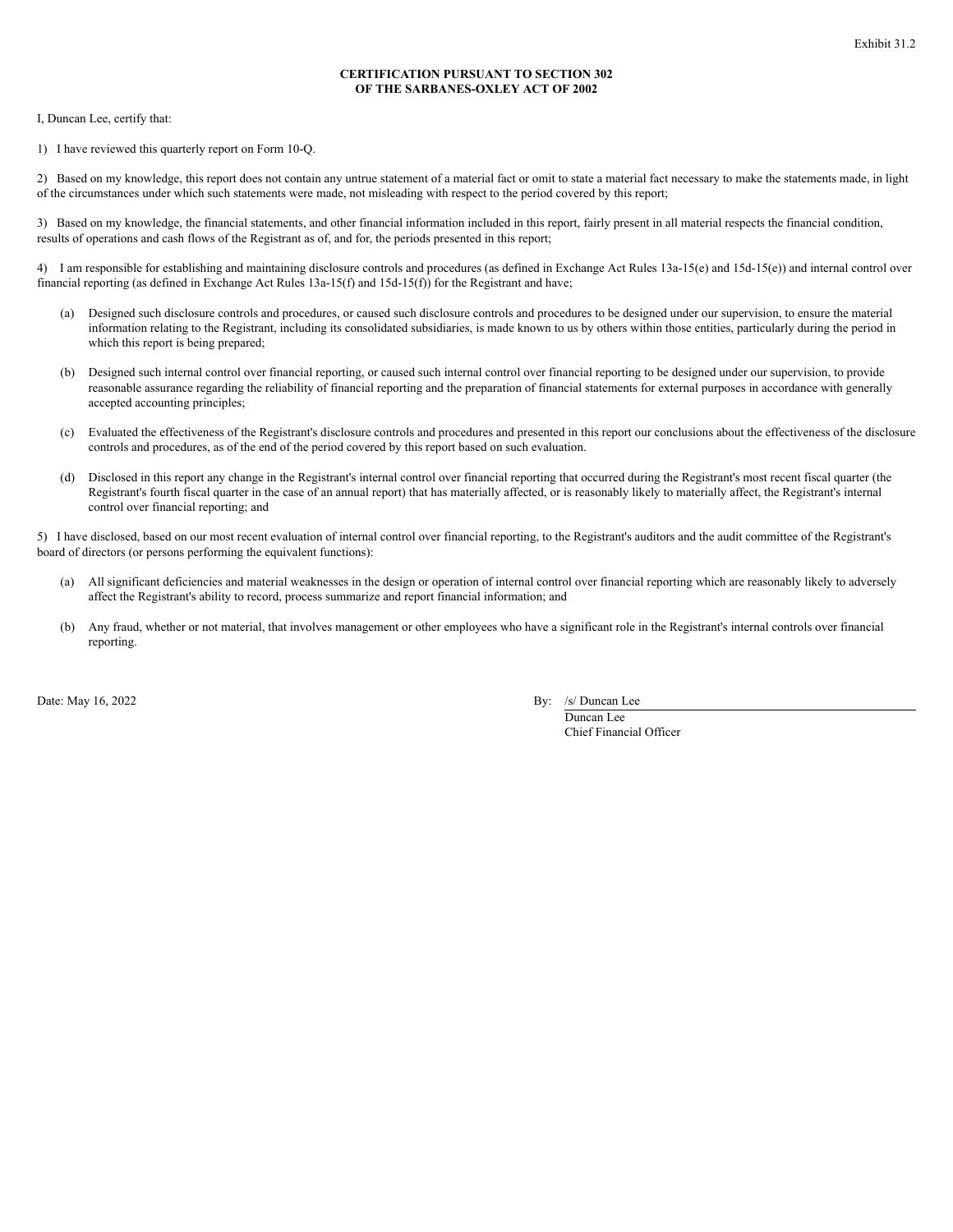# **CERTIFICATION PURSUANT TO SECTION 906 OF THE SARBANES-OXLEY ACT OF 2002**

In connection with the Quarterly Report of Focus Universal Inc. (the Company") on Form 10-Q for the period ended herein as filed with the Securities and Exchange Commission (the "Report"), I, Desheng Wang, Chief Executive Officer of the Company, certify, pursuant to 18 U.S.C. §1350, as adopted pursuant to §906 of the Sarbanes-Oxley Act of 2002, that:

- (1) The Report fully complies with the requirements of Section 13(a) or 15(d) of the Securities Exchange Act of 1934; and
- (2) The information contained in the Report fully presents, in all material respects, the financial condition and results of operations or the Company.

Date: May 16, 2022

By: /s/ Desheng Wang

Desheng Wang Chief Executive Officer